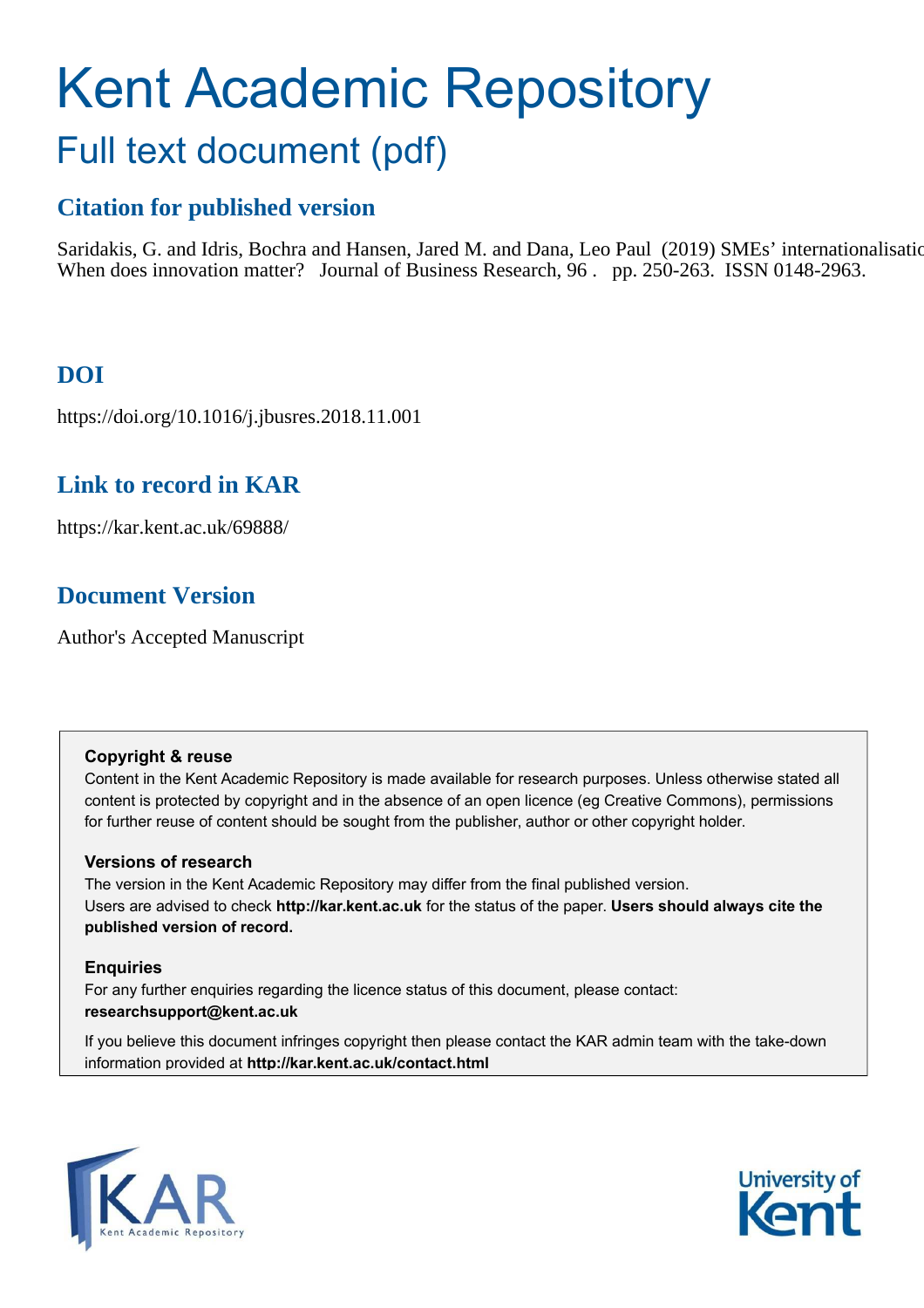## **SMEs' internationalisation: When does innovation matter?**

#### **George Saridakis**

Business School, Kent University, UK [G.Saridakis@kent.ac.uk](mailto:G.Saridakis@kent.ac.uk) 

#### **Bochra Idris**

Business School, Kent University, UK [bi35@kent.ac.uk](mailto:bi35@kent.ac.uk) 

#### **Jared M. Hansen**

Belk College of Business

[jared.hansen@uncc.edu](mailto:jared.hansen@uncc.edu) 

#### **Leo Paul Dana**

Montpellier Business School, France

professordana@gmail.com

#### **Abstract**

The objective of this research is threefold: first, to investigate the role of goods, service, and process innovation on SMEs' internationalisation (i.e., exporting); second, to investigate the association between innovation's degree of novelty (radical innovation vs. incremental innovation) and SMEs' internationalisation; and, third, to examine the combined effect of different types of innovation and the degrees of novelty of innovation on firms' internationalisation and compare the findings with their individual effects. Data from 12,823 SMEs in the United Kingdom support the concept that innovative SMEs are more likely to export than non-innovative SMEs; however, the link between innovation and internationalisation differs according to the type of innovation introduced and the degree of novelty of the innovation. Of importance to managerial practice, the combined effects of different types and degrees of novelty of innovation are greater than their individual effects, creating a synergy or amplified effect.

**Keywords**: Goods Innovation, Service Innovation, Process Innovation, SME Internationalisation, Entrepreneurship, Exporting

Note: This research did not receive any specific grant from funding agencies in the public, commercial, or not-for-profit sectors.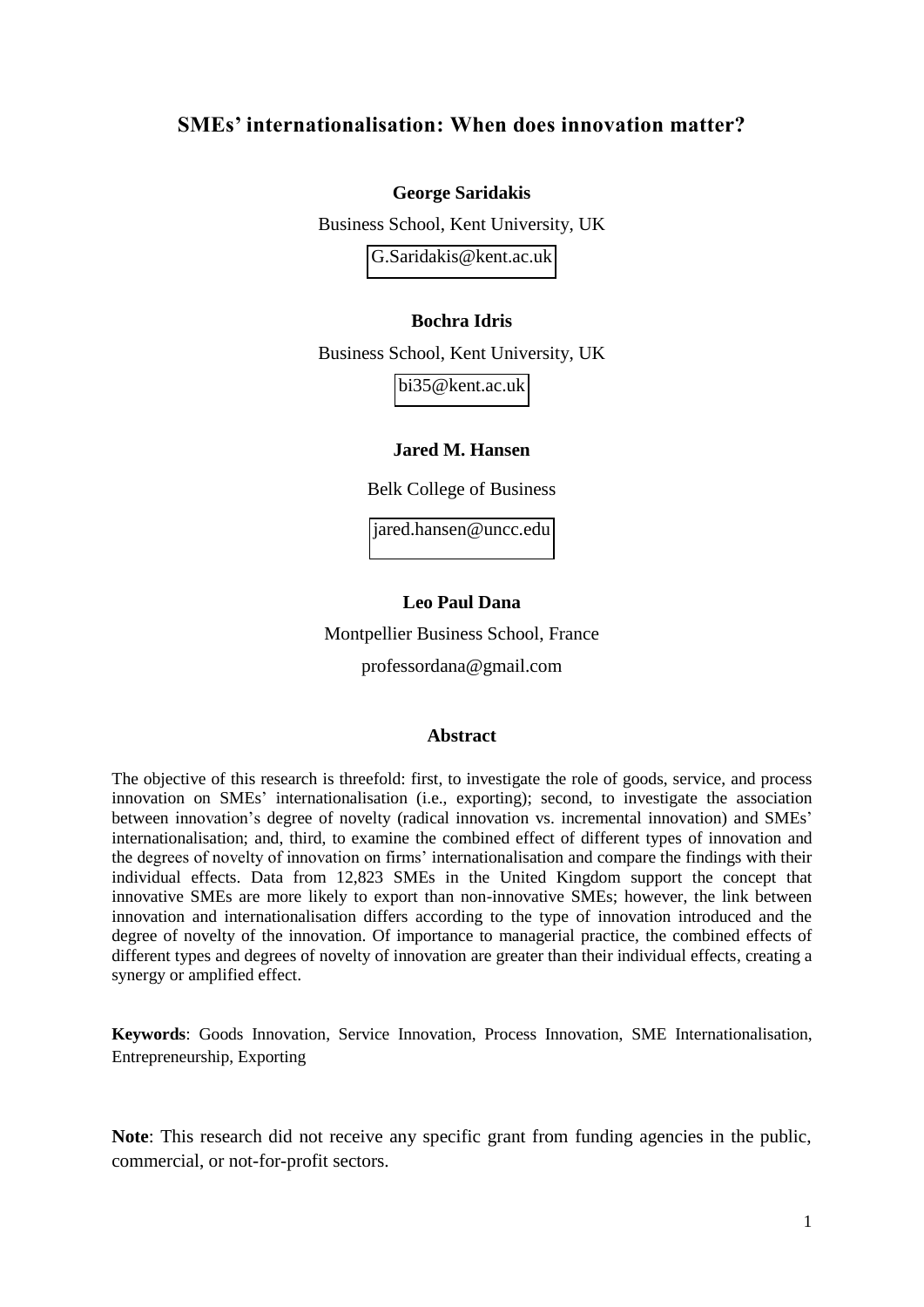#### **1. Introduction**

Recognition of the role of innovation in the internationalisation process of small and medium-sized firms (SMEs) has begun to attract research attention over the last few years (see, e.g., Esteve-Pérez & Rodríguez, 2013; García & Calantone, 2002; Higón & Driffield, 2010; Love, Roper, & Zhou, 2016). For example, Kyläheiko, Jantunen, Puumalainen, Saarenketo, and Tuppura (2011) propose that innovation and business internationalisation are strategic activities that are highly connected, while Williams and Shaw (2011) argue that successful internationalisation requires innovation. Many scholars believe that innovation assists firms in crossing borders by means of exporting, because, through innovation, firms can produce new competitive products that enable them to overcome the barriers to penetrating a foreign market (Becker & Egger, 2013; Cassiman, Golovko & Martínez-Rose, 2010; Paul, Parthasarathy, & Gupta 2017; Rodríguez & Rodríguez, 2005).

However, previous empirical studies report mixed evidence about the relationship between innovation and internationalisation. Some research suggests that there is a positive relationship between innovation and internationalisation (e.g., Golovko & Valentini, 2011; Roper & Love, 2002; Xie & Li, 2013). On the other hand, other studies either find a negative relationship between the two factors (e.g., Wakelin, 1998) or report a statistically insignificant effect of innovation on internationalisation (e.g., Sterlacchini, 1999). One possible reason for the mixed findings could be that most empirical studies measure innovation in terms of R&D, patents, and technological innovation (see, e.g., Lachenmaier & Wößmann, 2006; Martínez-Román & Romero, 2013); larger firms are more likely to be engaged in these representations of innovation, whereas smaller firms are more likely to undertake a softer type of innovation (Kleinknecht, 1987). As a result, empirical studies based on firm-level analysis are not conclusive, especially if the researcher examines the innovation–internationalisation link within SMEs (Higón & Driffield, 2010).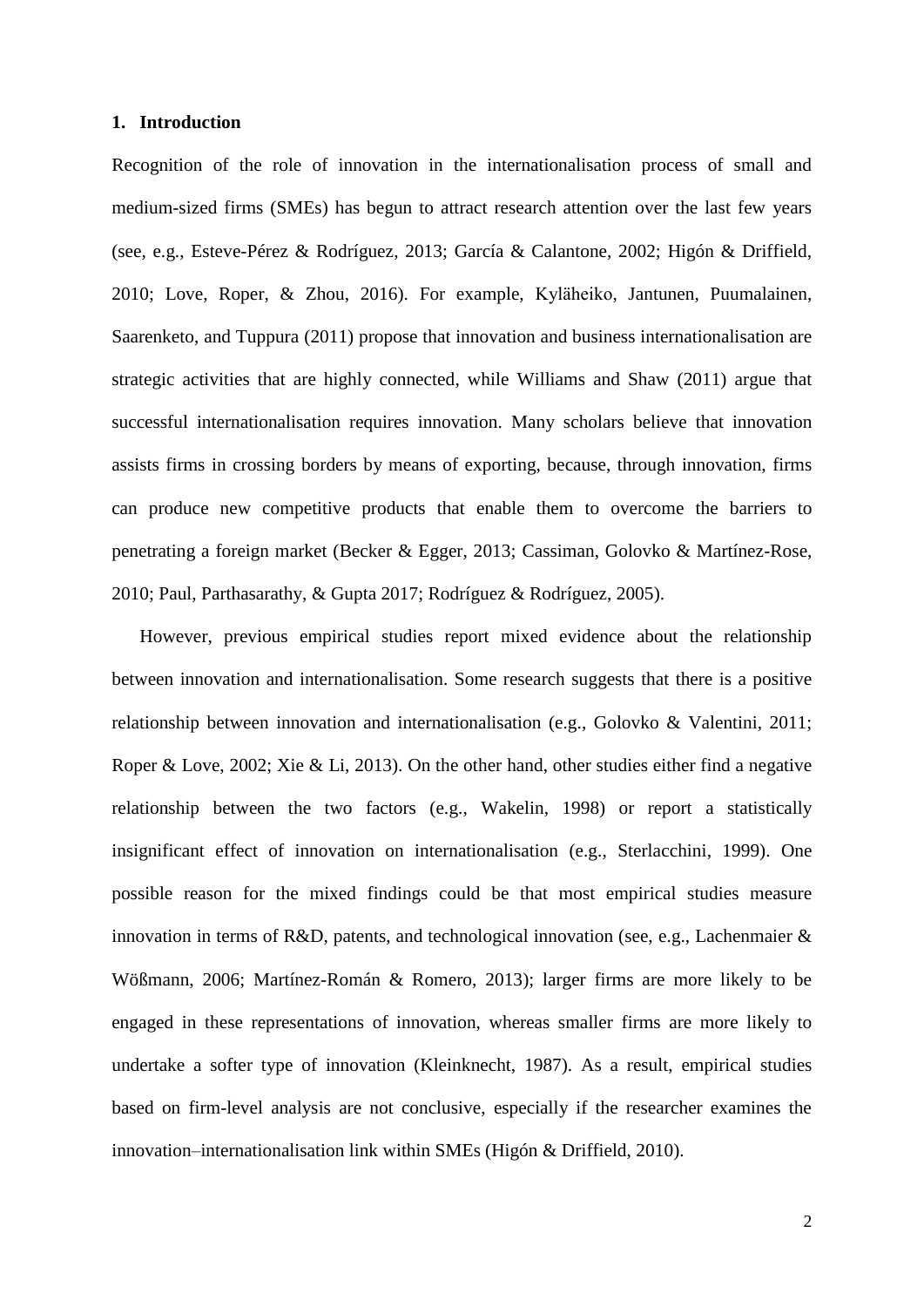Furthermore, published studies often tend to focus on one type of innovation, as noted by Azar and Ciabuschi (2017). However, adopting a single type of innovation may only allow a partial investigation of the potential positive influences of innovation on firm performance (Damanpour & Aravind, 2011). Still, Lewandowska, Szymura-Tyc, and Golebiowski  $(2016)$ argue that empirical studies suggest that there is potentially complementarity between goods and process innovation; see also Oke, Burke, and Myer (2007). Advancing insights on these concepts, this research explicitly argues that combined measures of innovation can shed more light on the innovation and small business performance link.

The purpose of this research is to examine theorised differential effects of innovation focus - goods, service, and process innovation - in relation to their potential individual and combined effects on SMEs' propensity to export as a proxy for internationalisation. Moreover, this research investigates those effects across the level of novelty of the innovation - comparing more radical/novel innovation and more incremental innovation - to determine the association between these types of innovation and SMEs' internationalisation. This research aims to provide new and possibly more refined evidence regarding the association between innovation and internationalisation after considering the possible combined effects of different types and degrees of novelty of innovation. To provide an overview of the results, this research finds empirical evidence that each type of innovation affects internationalisation differently; empirical studies and research should recognise that not all types of innovation are equal. Moreover, this research contributes to the previous literature by providing evidence regarding the effect of combining different types of innovation on internationalisation - a topic that is largely ignored in the existing literature (Chetty & Stangl, 2010; Higón & Driffield, 2010; Lewandowska et al., 2016). In addition, the results point towards the importance of introducing radical/novel innovation as an instrument to stimulate internationalisation and in turn firm performance.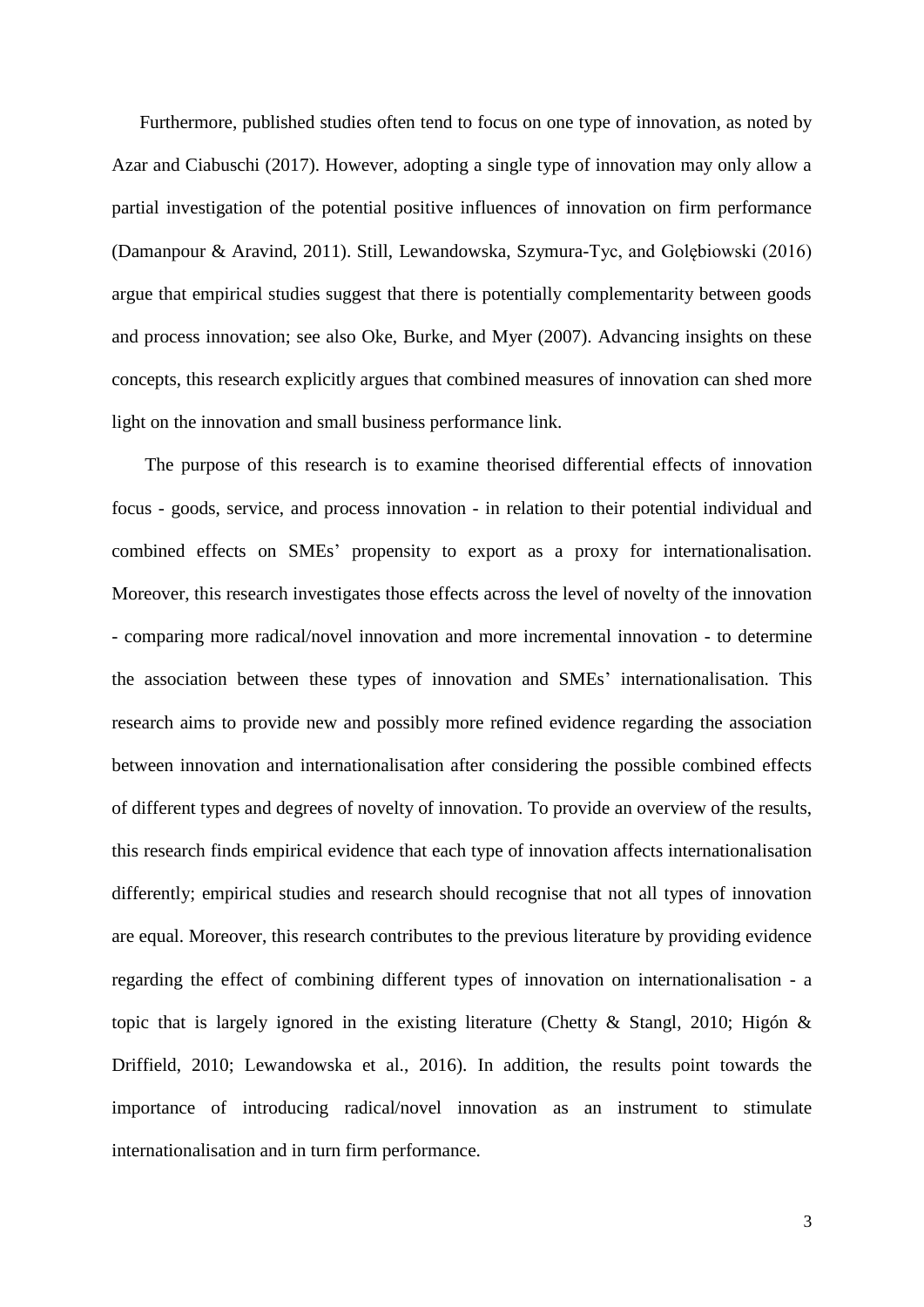The rest of the research is organised as follows. Section 2 discusses the existing literature regarding the relationship between innovation and SMEs' internationalisation and the logic behind the hypotheses presented. Section 3 describes the method, including the study design and measures, and the empirical results. Section 4 contains the discussion, limitations, and managerial and theoretical implications.

#### **2. Conceptual background**

#### 2.1. Innovation and internationalisation

According to the Resource-Based View (RBV) theory, a firm is considered as a distinctive entity with a diverse bundle of intangible and tangible resources (Barney, 1991; Penrose, 1959). At the centre of the intangible resources, much emphasis is placed on firms' ability to innovate - explaining their internationalisation (Schoonhoven, Eisenhardt, & Lymman, 1990). Innovation, which is defined as "the implementation of a new or significantly improved product (goods or service), or process, a new marketing method, or a new organisational method in business practice" (OECD, 2005, p. 47), is considered as the tool that contributes to increasing firms' performance and competitive advantages (Castaño, Méndez, & Galindo, 2016). According to Onetti, Zucchella, Jones, and McDougall (2010), firms' success and survival in the global markets depend on the joint effect of innovation and internationalisation. The term internationalisation can be defined from different perspectives depending on the observed phenomena. For instance, Johanson and Vahlne (1977) imply that internationalisation is the process whereby a firm increases its international involvement in incremental stages (Paul et al., 2017). It is generally assumed that internationalisation and innovation are an alternative growth strategy that occurs in the case of innovation and incremental internationalisation (Johanson & Vahlne, 1977). On the other hand, Calof and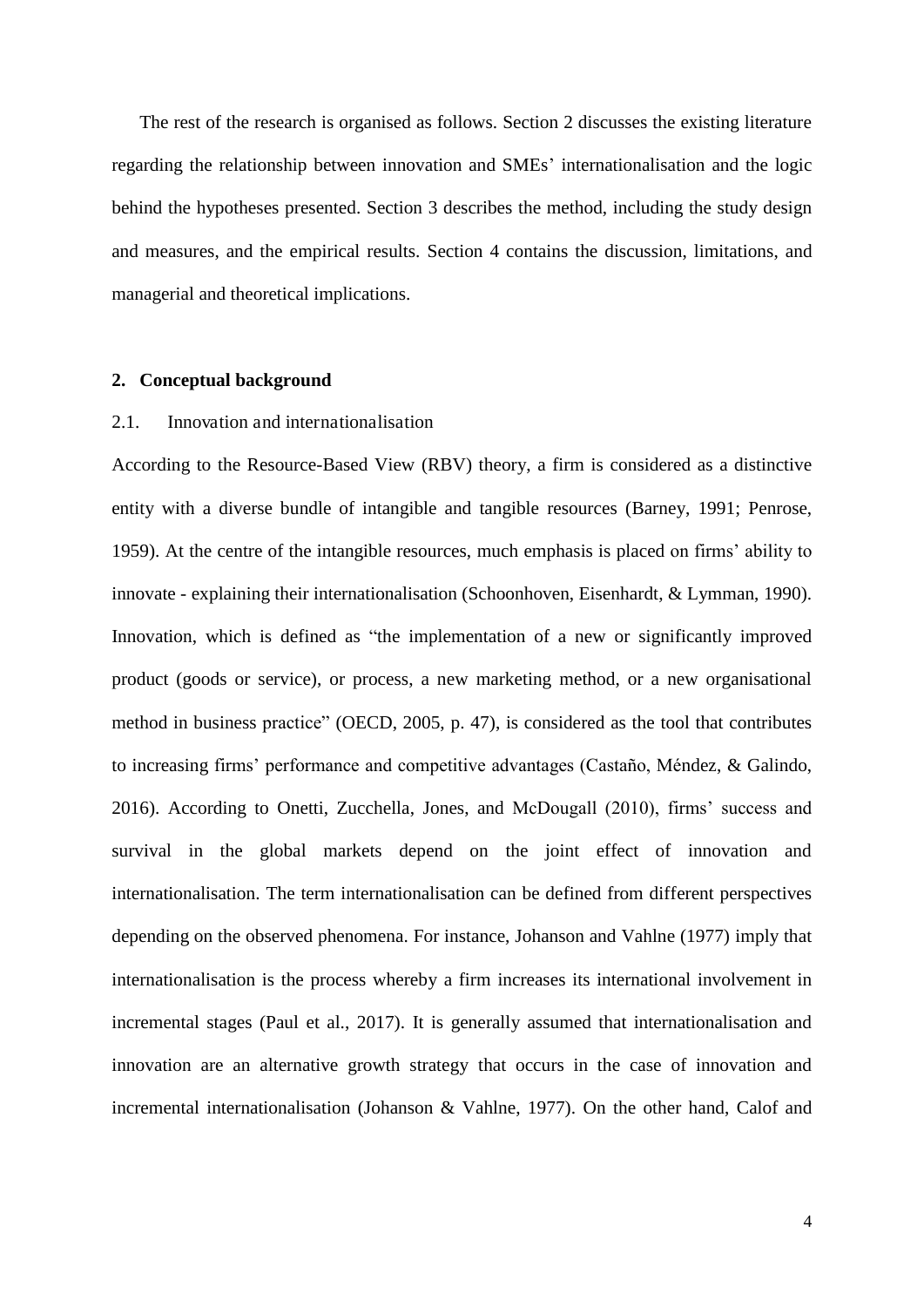Beamish (1995, p. 116) define internationalisation as "the process of adapting firms' operations (strategy, structure, resources, etc.) to international environment."

The term exporting, on the other hand, can be defined as the "outward international trade in goods and/or services, conducted either directly or through a third party" (Love & Roper, 2015, p. 29). According to Golovko and Valentini (2011), although different modes of internationalisation, such as foreign direct investment and exporting, are available to SMEs, exporting is still often their initial stage of internationalisation (Jones, 2001). Hence, this research uses exporting as a proxy for internationalisation. This research follows the previous literature in using export propensity as the operationalisation of internationalisation (e.g., Boehe, 2013; Ganotakis & Love, 2012; Idris & Saridakis, 2018) and defines export propensity as "whether a firm exports to foreign market" (Serra, Pointon, & Abdou, 2012, p. 2016).

The relationship between innovation and internationalisation is investigated in previous studies. For instance, Paul et al. (2017) imply that SMEs that have the ability to introduce product or service innovation will gain competitive advantages over their competitors and that these in turn will help their internationalisation process. In addition, it is indicated that globalisation and shorter product life cycles will lead entrepreneurs with new or innovative products and services to adopt internationalisation strategies despite being new firms (Castaño et al., 2016). Hence, for firms to compete internationally, they should have the ability to introduce innovative activities (Geldres-Weiss, Uribe-Bórquez, Coudounaris, & Monreal-Pérez, 2016). For instance, Autio, Sapienza, and Almeida (2000) suggest that innovative companies that use "cutting-edge" technology and internationalise their business can achieve higher performance. On the other hand, several researchers (e.g., Geldres-Weiss et al., 2016; Leonidou, Katsikeas, Palihawadana, & Spyropoulou, 2007; Pla-Barber & Alegre, 2007) emphasise the importance of adopting an innovation strategy for exporting firms. For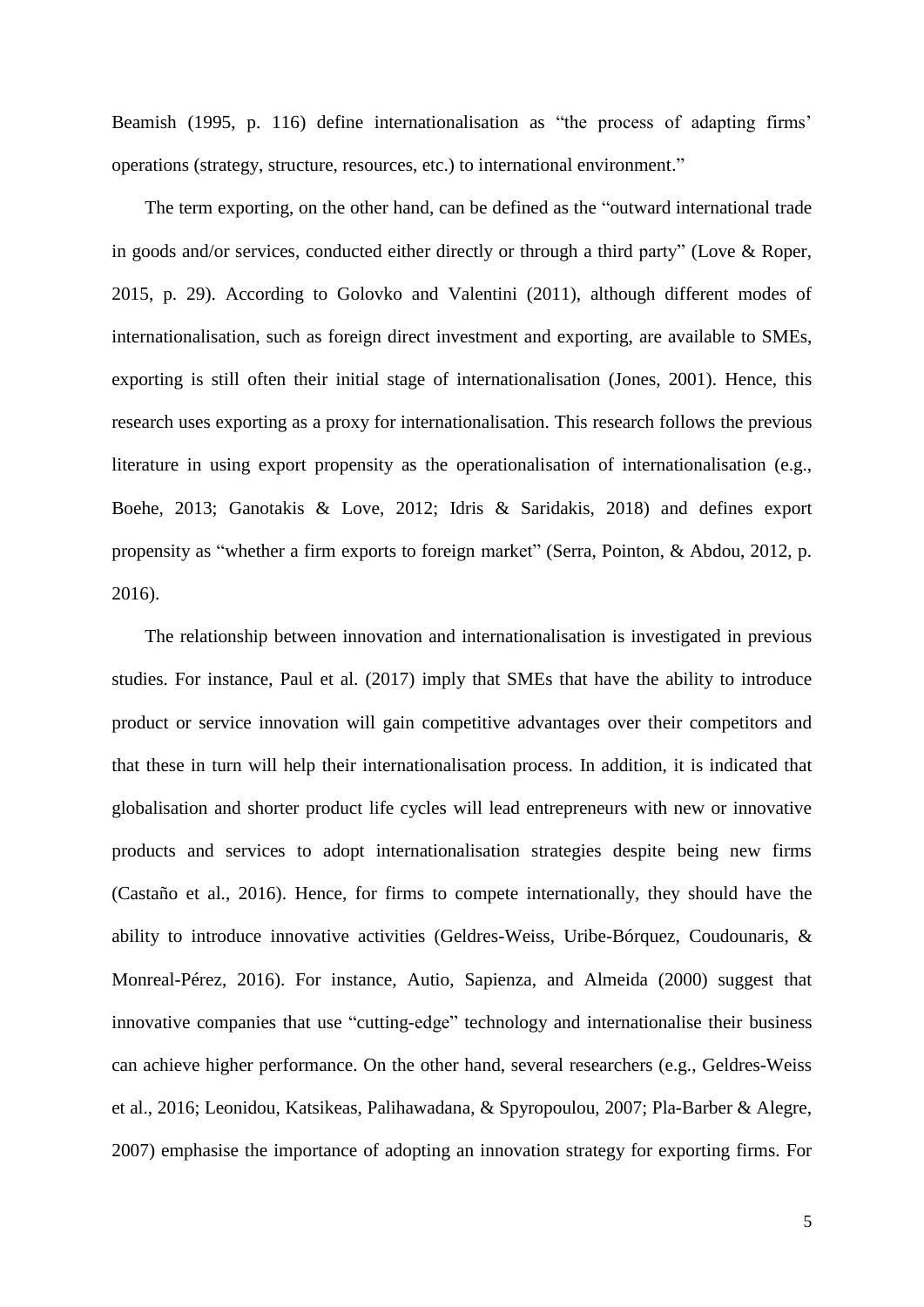instance, Pla-Barber and Alegre (2007) stress the important role of innovation in foreign markets, discussing the possibility that a single market may not support firms' innovative activities. Hence, internationalisation may act as a destination where innovative firms can gain economic advantages.

On the other hand, the linkage between innovation and exporting is investigated in previous research at the macro and the micro level. At the macro level, Cassiman and Martínez-Ros (2004) show that innovation is considered as an important measure of growth in a country and that exporting demonstrates the competitive advantages of a nation. However, at the micro level, the empirical evidence is inconsistent (e.g., Hagen, Denicolai, & Zucchella, 2014; Nguyen, Pham, Nguyen, & Nguyen, 2008). This section outlines the research and logic that result in a series of hypotheses on the relationship between SME innovation and SME internationalisation represented in Figure 1.

#### << Insert Figure 1 about here >>

To discuss the latter literature briefly, Harris and Li (2009) examine the relationship between R&D and exports for UK firms and find that this type of innovation plays an important role in firms' ability to overcome internationalisation barriers. While Golovko and Valentini (2011) find that innovation and exports affect each other positively in an effective circle, others report a negative relationship between innovation and exports. Wakelin (1998), for example, shows that innovative firms in the UK are less likely to undertake exporting activities than non-innovative firms. Moreover, some studies report a statistically insignificant relationship between innovation and exports (e.g., Sterlacchini, 1999). For example, Lefebvre, Lefebvre, and Bourgault (1998) find that there is no association between innovation, measured as investment in R&D, and exporting; however, it can be the case that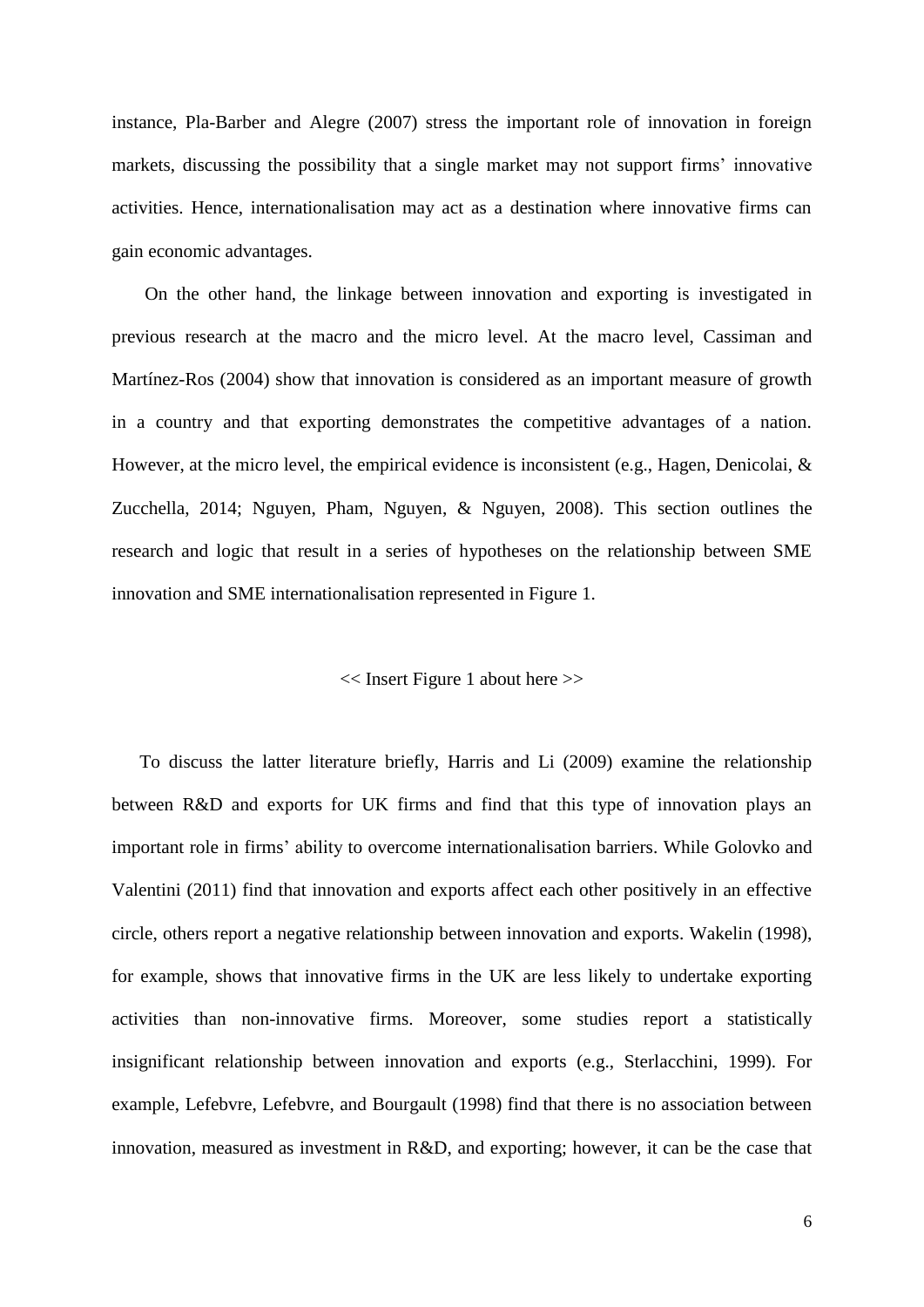this statistically insignificant relationship can be attributed to the fact that many SMEs might under-report their R&D measures and their innovation activities. Rodil, Vence, and Sánchez (2016) discover a positive relationship between innovation and exporting. In a more recent study, Azar and Ciabuschi (2017) find that, at the general level, adopting innovation is beneficial for export performance. The previous literature indicates that innovation is considered as a growth strategy for firms that seek to internationalise (e.g., Gunday, Ulusoy, Kilic, & Alpkan, 2011; Wang, Lu, & Chen, 2008).

Limited empirical research in the export literature considers the possible endogeneity of innovation with respect to exporting (Dohse & Niebuhr, 2018; Higón & Driffield, 2010). An example is the study by Lachenmaier and Wößmann (2006), which uses the instrumental variable approach to account for the possible endogeneity between exporting and innovation. Additionally, Nguyen et al. (2008) suggest that previous research that fails to take potential endogeneity into account may produce biased estimates of the association between innovation and exporting activity. To this end, Higón and Driffield (2010), using SME data from the UK, find larger estimated coefficients for goods innovation than the ones reported ignoring endogeneity. Based on the collective results of the described literature, we believe that innovation permits global growth for SMEs, and thus we hypothesise that:

**H1**: Innovative SMEs have a higher likelihood of internationalisation than non-innovative SMEs.

#### 2.2. Innovation types and internationalisation

Vernon's (1966, 1971, 1979) Product Life Cycle (PLC) theory suggests that firms' internationalisation process follows a product life cycle. Firms first introduce new products into their domestic market to acquire knowledge regarding their performance and thereafter sell their products across borders in the form of exporting. According to Lecerf (2012), when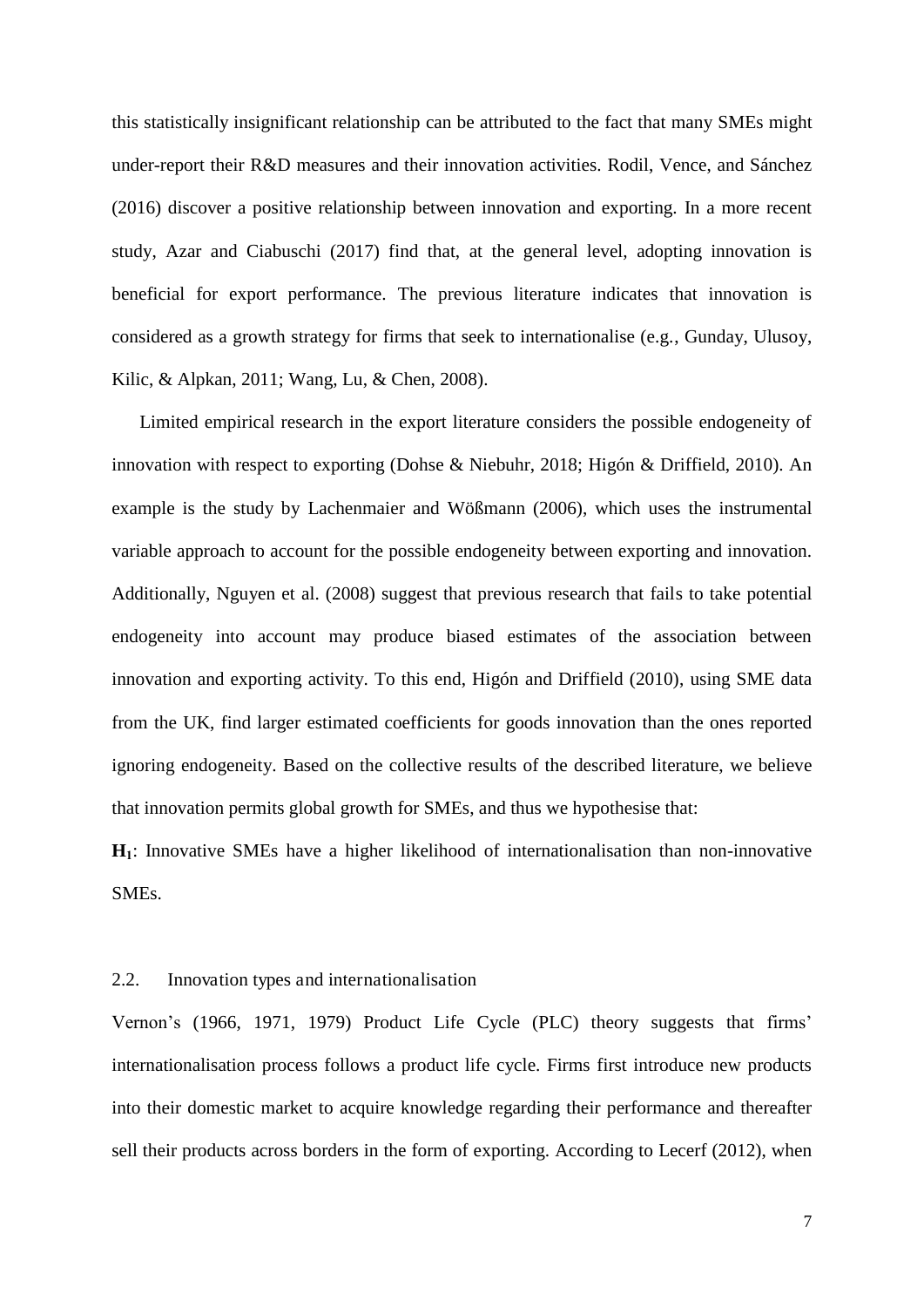firms have the ability to develop and launch new products or services or implement new processes through innovation, they will be superior to their competitors. Therefore, small firms that have the ability to produce new products/services or implement new ways of production will gain competitive advantages, which will enhance their internationalisation process. The more firms innovate, the larger their exporting activities will be (Lachenmaier & Wößmann, 2006). According to Paul et al. (2017), firms can gain competitive advantages from innovation when the foreign market needs a specific type of service or product innovation.

Following Chetty and Stangl (2010), among others (e.g., Chiva, Ghauri, & Alegre, 2014; De Massis, Frattini, Pizzurno, & Cassia, 2015; Higón & Driffield, 2010; OECD, 2005, p. 48), product innovation<sup>1</sup> is defined in this research as the introduction of improved goods or services, for example to increase sales or improve customer service. In this research, process innovation is defined as the introduction of new methods of production that aim to decrease costs, increase quality, or improve services (Chetty & Stangl, 2010; Chiva et al., 2014; Higón & Driffield, 2010; OECD, 2005, p. 49).

 A few studies begin to examine the different effects of various types of innovation on exports; according to Dohse and Niebuhr (2018), the results are still rather inconclusive. For instance, Higón and Driffield (2010) distinguish between product and process innovation activities. Their results imply that product and process innovation have equal effects on SMEs' internationalisation. However, once they control for product innovation effects, their results indicate no significant additional effect for process innovation. Likewise, Becker and Egger (2013) find that product innovation plays a more critical role in promoting firms' exporting activities than process innovation. Product innovation is viewed as a significant contributor to the propensity to export. On the one hand, Nguyen et al. (2008) find that

 $\overline{a}$ 

<sup>&</sup>lt;sup>1</sup> The term product innovation is used to cover both goods and service innovation (OECD, 1997, p. 31).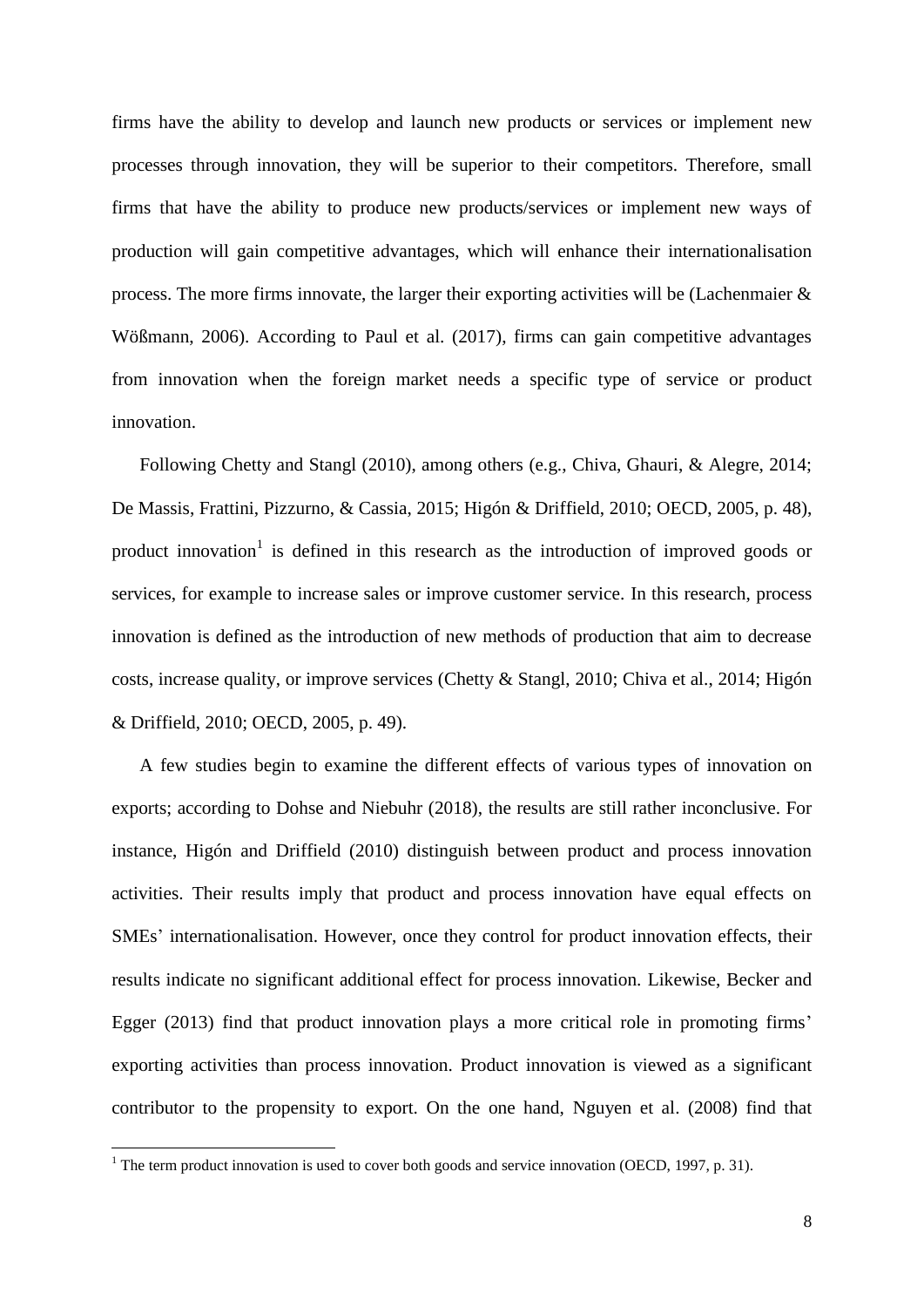product, process, and product modification innovations are significant in the internationalisation of SMEs in Vietnam. However, on the other hand, Damijan, Kostevc, and Polanec (2010) conclude that there is no association between product or process innovation and export propensity.

According to Cassiman et al. (2010), when firms are engaged in new product innovation, their export propensity may increase, because innovation can drive exports. Hence, product innovation enables owner-managers to take internationalisation decisions (Cassiman & Golovko, 2011). Lim, Sharkey, and Heinrichs (2006) suggest that the ability of a firm to introduce new products is a condition for firms to be involved in exporting, which enables them to reach international markets through differentiated products. In addition, it is noted that firms may combine product and process innovations to gain more competitive advantages (Lewandowska et al., 2016). For example, Martínez-Ros and Labeaga (2009) argue that manufacturing firms introduce new products when a new technological process is applied. In addition, firms that introduce new processes are more likely to introduce new products. Others argue that SMEs tend to focus their efforts more on product innovation than on process innovation to increase their profits and grow (e.g., Wolff & Pett, 2000). Product innovation is unquestionably the main determinant of the establishment of new firms (Drucker, 2014; Pedeliento, Bettinellim, Andreini, & Bergamaschi, 2018). However, it is argued that innovation should also be pursued beyond the product or the process itself, as described in the next paragraph.

Some researchers claim that process innovation that is based on new technological advancements is generally used to enhance product innovation (e.g., Martínez-Ros, 1999; Martínez-Ros & Labeaga, 2009; Lewandowska et al., 2016; Van Beers & Zand, 2014). Studies that take into account these complementarities between product and process innovation provide a useful insight but not a consistent picture. Di Maria and Ganau (2013),

9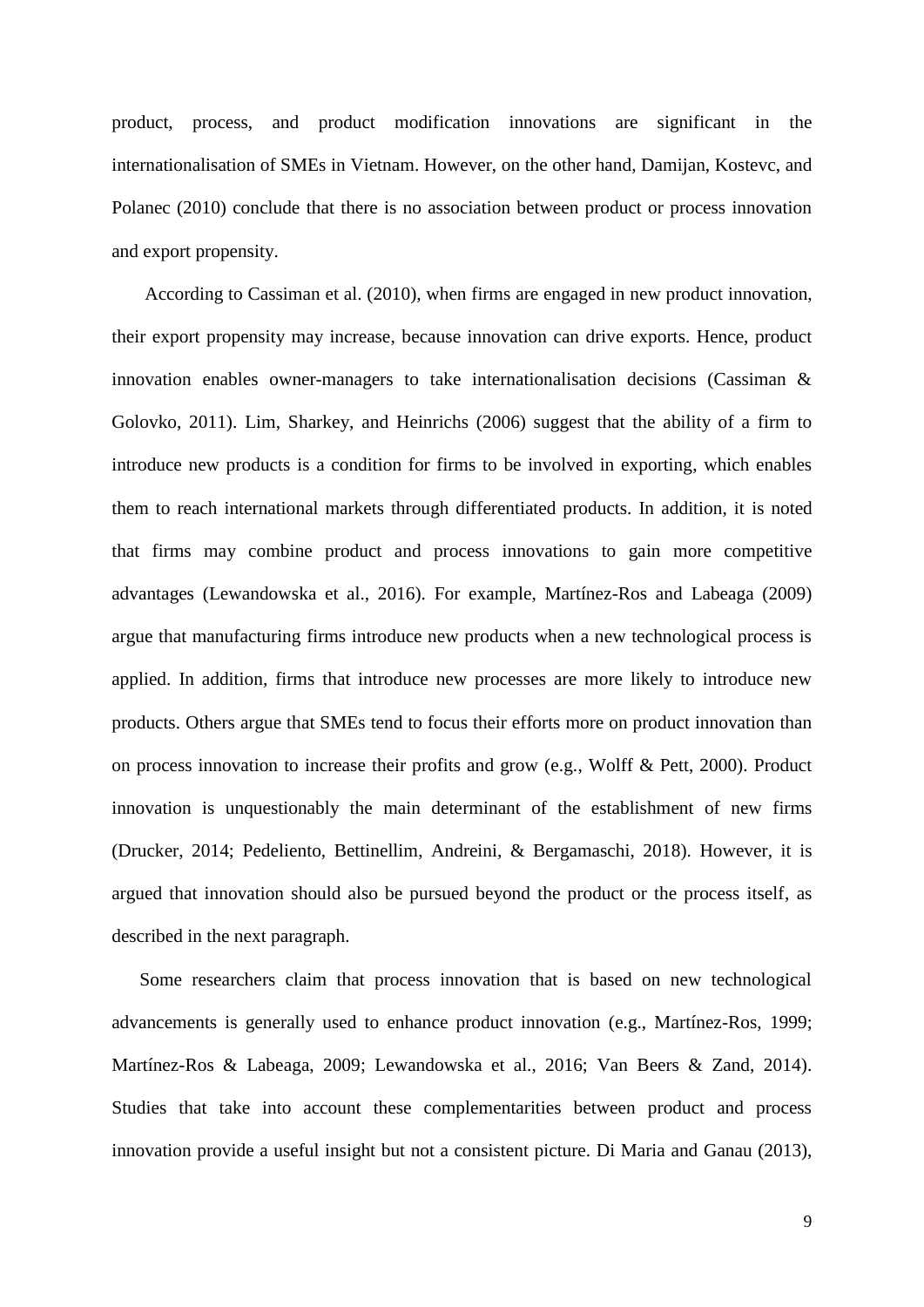for example, suggest that, although the propensity to export is influenced by new product innovation, the export intensity is influenced more by process innovation; moreover, the recent study by Lewandowska et al. (2016) shows that there is a strong relationship between firms that introduce a combination of product-process innovation and new product exporting. Given the diverse findings of the extant research, we believe that it is likely that different types of innovations might have different effects on or associations with the level of SME internationalisation. Hence, we hypothesise that:

**H2**: The likelihood of SME internationalisation differs according to the type of innovation.

**H3**: A combination of different types of innovation can have a stronger effect on the likelihood of SME internationalisation than a single type of innovation.

#### 2.3. Degree of innovation novelty

Innovations can be differentiated based on their degree of novelty: (i) radical innovation and (ii) incremental innovation (e.g., Chiva et al., 2014; Daft & Becker, 1978; Forés & Camisón, 2016; Foster, 1986; Kocak, Carsrud, & Oflazoglu, 2017; Pavitt, 1991; Sheng & Chien, 2016; Tellis, Prabhu, & Chandy, 2009). Generally, radical innovation is defined as advancements in knowledge because of the development of new products and processes that are new to the market/industry (e.g., Cosh & Hughes, 1998; Freel & Harrison, 2006; Love et al., 2016; Tether, 2002; Van Beers & Zand, 2014). Incremental innovation is defined as a continuous improvement to products, processes, or services that are new to the firm only (e.g., Freel & Harrison, 2006; Tidd, Pavitt, & Bessant, 2011; Van Beers & Zand, 2014). While Tellis et al. (2009) find that the commercialisation of radical innovations translates into financial performance across nations, Sheng and Chien (2016) find that, for entrepreneurial ventures, which relate more directly to the focus of the present research, superior capability in a particular area leads to a focus on incremental innovation. In addition, Forés and Camisón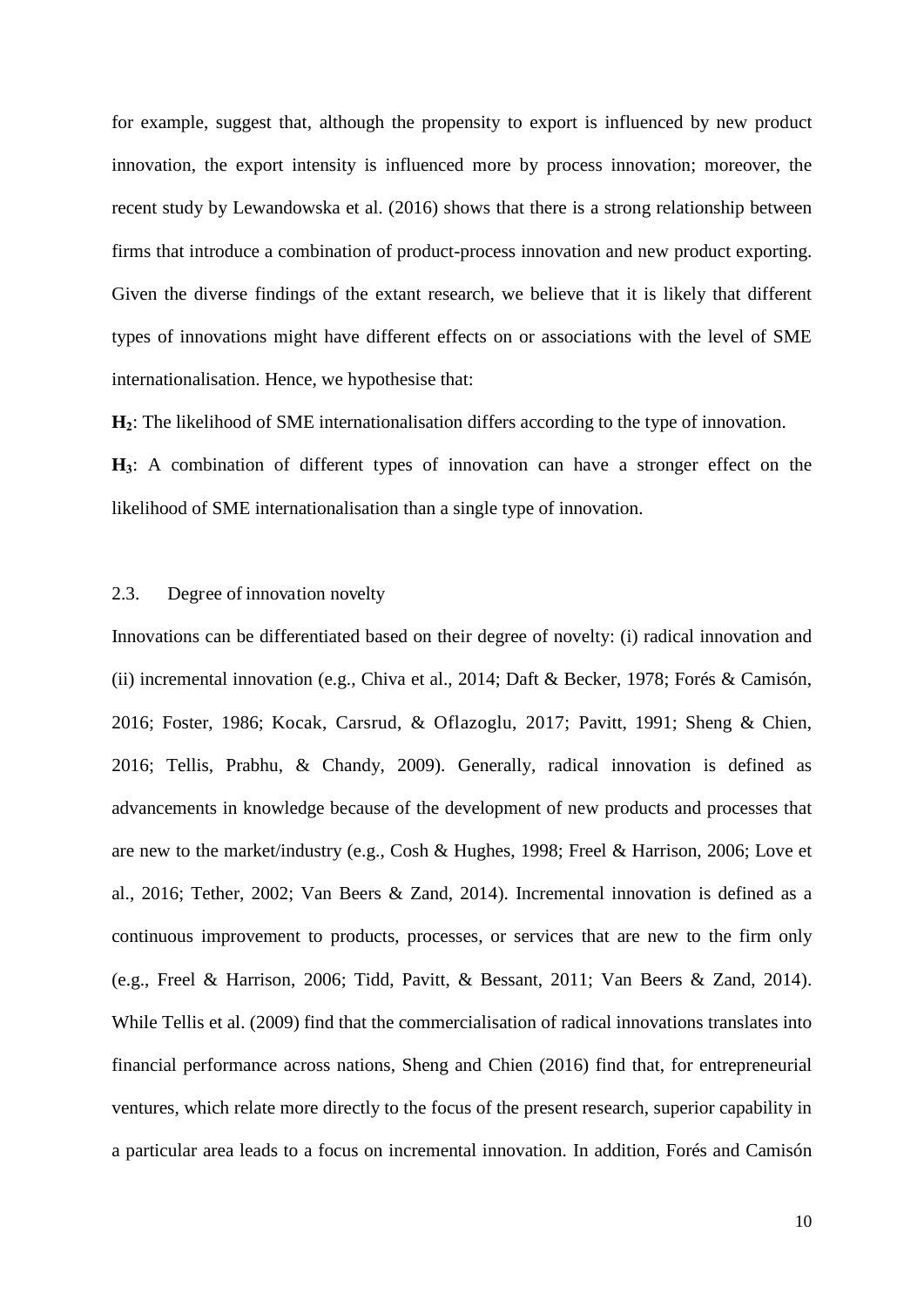(2016) find that the organisation size has a positive effect on incremental innovation performance but a negative non-significant effect on radical innovation performance. Given the combination of those findings, the specific relationship of SME innovation's novelty level and the extent of internationalisation needs further examination.

 Regarding innovation novelty, the Oslo manual (OECD, 2005, p. 58) introduces a classification regarding a product's degree of novelty: novel product innovation occurs when a firm introduces for "the very first time a new or improved product." Even when products are not new globally, they could be new to the market in which the firm operates. This new to the market/industry innovation gives the firm a monopolistic power that is temporary, since new or improved products will not face immediate competition. On the other hand, incremental product innovation occurs when a firm implements a new or improved product or process that is new to the firm itself but has already been implemented in other firms. See also Blind, Petersen, and Riilloc (2017), Love et al. (2016), and Van Beers and Zand (2014).

Adopting radical innovation will improve a firm's competitive position by offering novel qualities and distinctive benefits for its customers. This in turn will result in increasing sales and an expanding market share (O'Connor & Rice, 2013; Sainio, Ritala, & Hurmelinna-Laukkanen, 2012; Tellis et al., 2009). While Bao et al. (2012) argue that radical innovation enhances firms' performance and reshapes their competitive advantages, a question might arise regarding the extent to which these relationships apply to SMEs.

The previous literature provides mixed results regarding the dominant type of innovation among SMEs. For instance, Oke et al. (2007) argue that the previous research shows that SMEs generally undertake radical innovation more than large firms and introduce new products that increase their growth and foster their performance. Radical innovation clearly produces competitive advantages in SMEs (Laforet, 2008). It is indicated that radical innovation is characterised by knowledge intensity and uncertainty. Hence, firms need to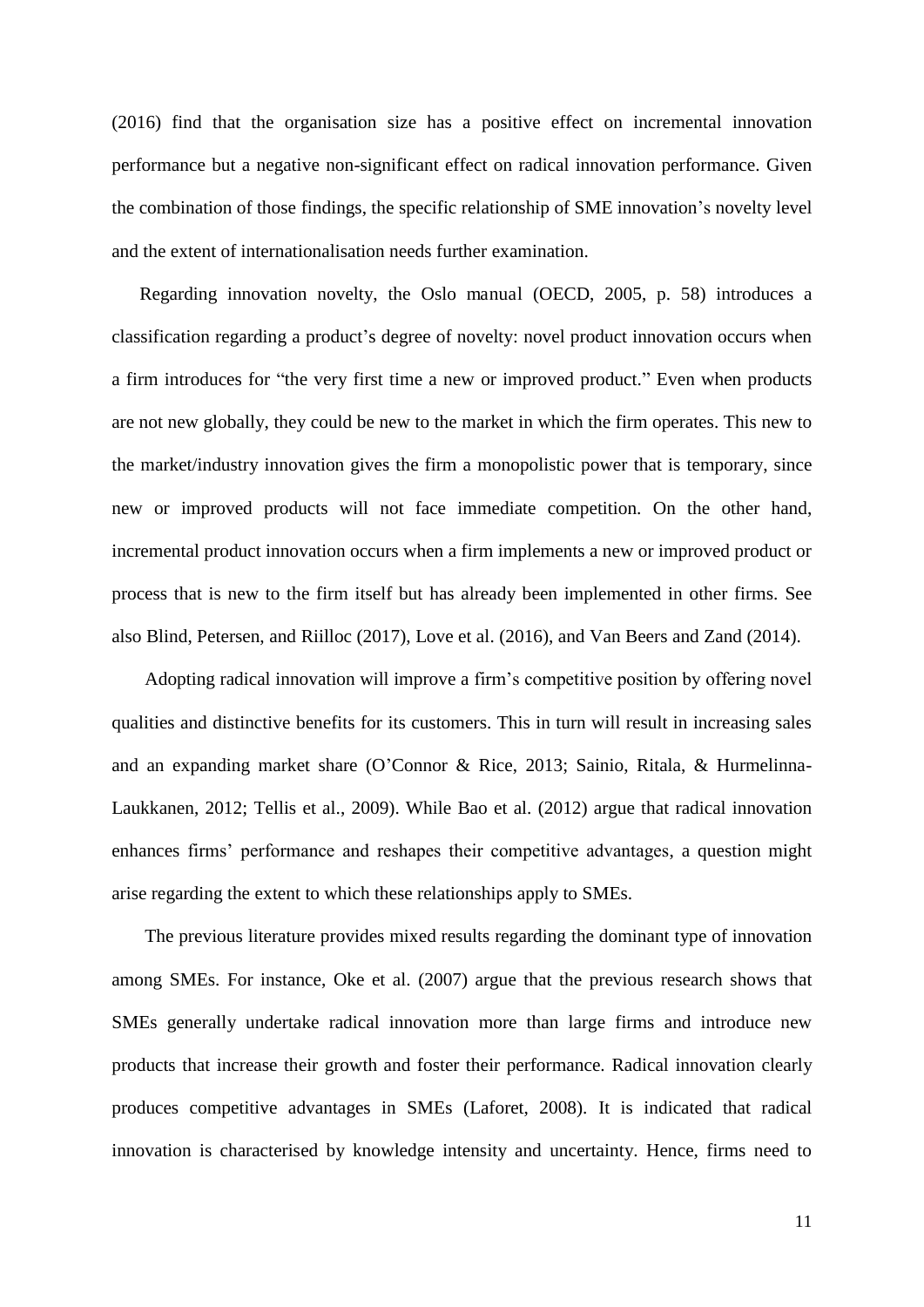adjust their strategies and make them more flexible in the development of this type of innovation. Simon, Elango, Houghton, and Savelli (2002) argue that SMEs tend to focus more on radical innovation than on incremental innovation, because this type of innovation generates high revenue for firms, which will enhance their performance.

In contrast, Oke et al. (2007) show that SMEs with "an ambitious to grow" tend to place more focus on incremental innovation than on radical innovation. Likewise, Martínez-Román and Romero (2013) imply that, since most small firms are engaged in a softer type of innovation than innovation based on R&D, small firms often introduce innovation that is incremental in nature rather than radical. Hence, these types of firms generally undertake small adjustments to their products or processes, which in some cases are only considered as an innovation to the firm itself. However, it can be argued that these types of innovations help small firms to compete in the marketplace and gain access to new international markets. Moreover, small firms have the ability to undertake radical innovation in their products, in some cases based on a new technology. Moreover, Tödtling and Kaufmann (2001) argue that incremental innovation is prevalent in small firms due to their limited resources. This type of innovation could be an important factor in fostering firms' growth in their own markets.

According to Forés and Camisón (2016), a firm's survival and generation of economic benefits can be explained by its ability to introduce both radical and incremental innovation. Previous empirical studies examine the relationship between these types of innovation and exporting. For instance, Love et al.'s (2016, p. 816) recent study shows that innovation positively affects SMEs' exporting, whereby radical innovation is more associated with "inter-regional" exports and incremental innovation is more related to "intra-regional" exporting. Their results suggest that incremental product innovation helps SMEs to export more nationally in their home region while radical product innovation helps them to export internationally. They suggest that this can be explained by the fact that novel innovation can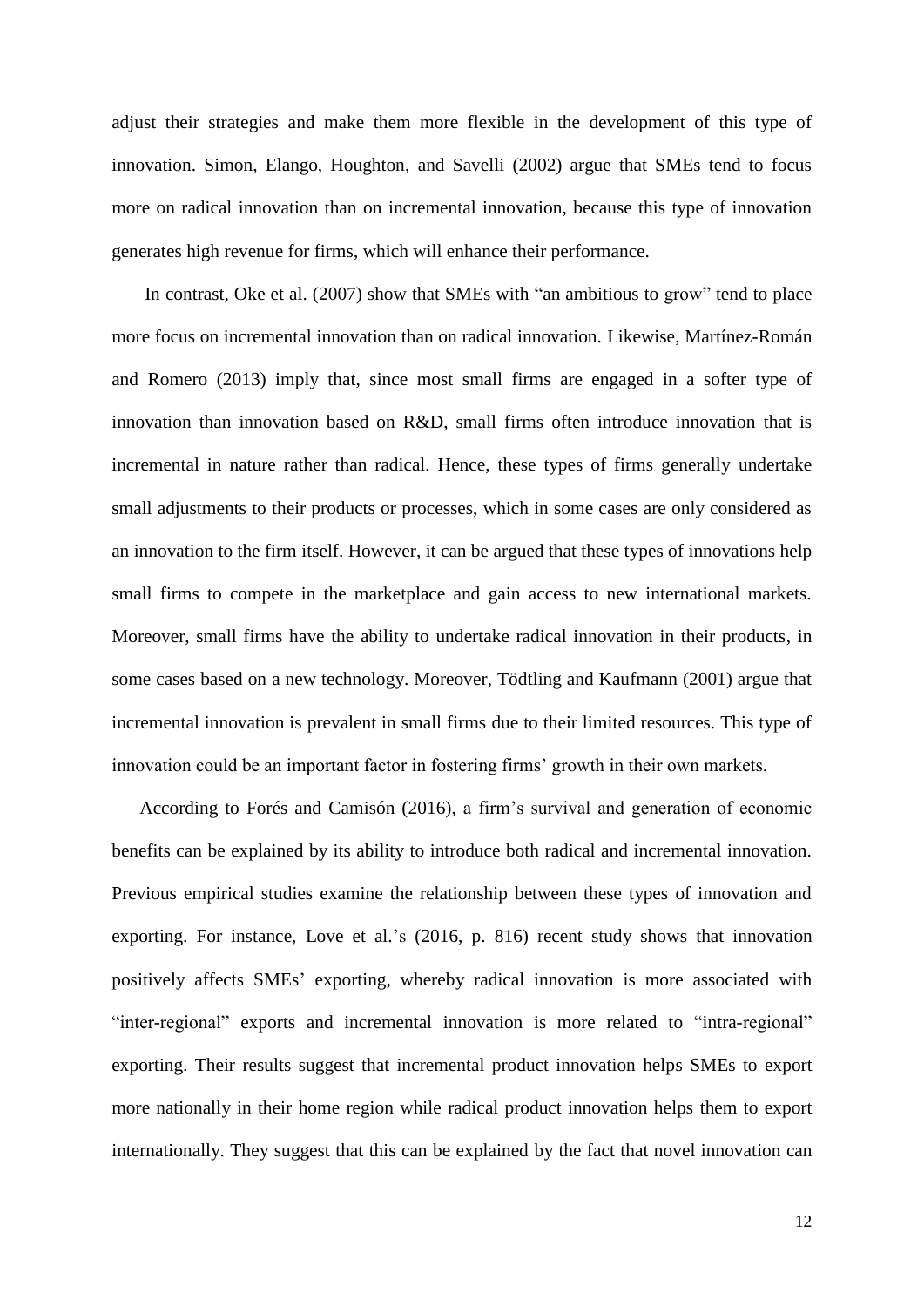assist firms in overcoming the "liability of foreignness." According to Azar and Ciabuschi (2017), firms can increase their competitive advantages by developing radical innovation and by offering novel products to their customers. These, in turn, can affect their profitability, market share, and open foreign market opportunities. Zhou and Li (2012, p. 1090) suggest that "radical innovation reshapes the competitive landscape and creates new market opportunities." On the other hand, Chetty and Stangl (2010) propose that firms that introduce radical innovation are more likely to internationalise faster than firms that introduce incremental innovation.

A review of the extant literature reveals that radical and incremental innovations are considered as an important factor that fosters SMEs' internationalisation. However, the previous literature does not empirically test whether a combination of radical innovation and incremental innovation can have a stronger effect on SMEs' internationalisation. According to Khazanchi, Lewis, and Boyer (2007), process innovation often involves the creation of products or services that are new to the market. Firms often undertake "systems and reengineering activities to develop new products" (Oke et al., 2007, p. 738). For instance, to support the production of new radical or incremental products, firms' technologies and process should be modified, updated, or even replaced. We argue that a combination of radical and incremental innovation can have stronger effects on SMEs' internationalisation than undertaking a single radical innovation. Thus, we hypothesise that:

**H4**: SMEs that introduce radical product/process innovation have a higher likelihood of internationalisation than SMEs that introduce incremental product/process innovation.

**H5**: Combining radical and incremental innovation can have a stronger effect on the likelihood of SME internationalisation than a single radical innovation.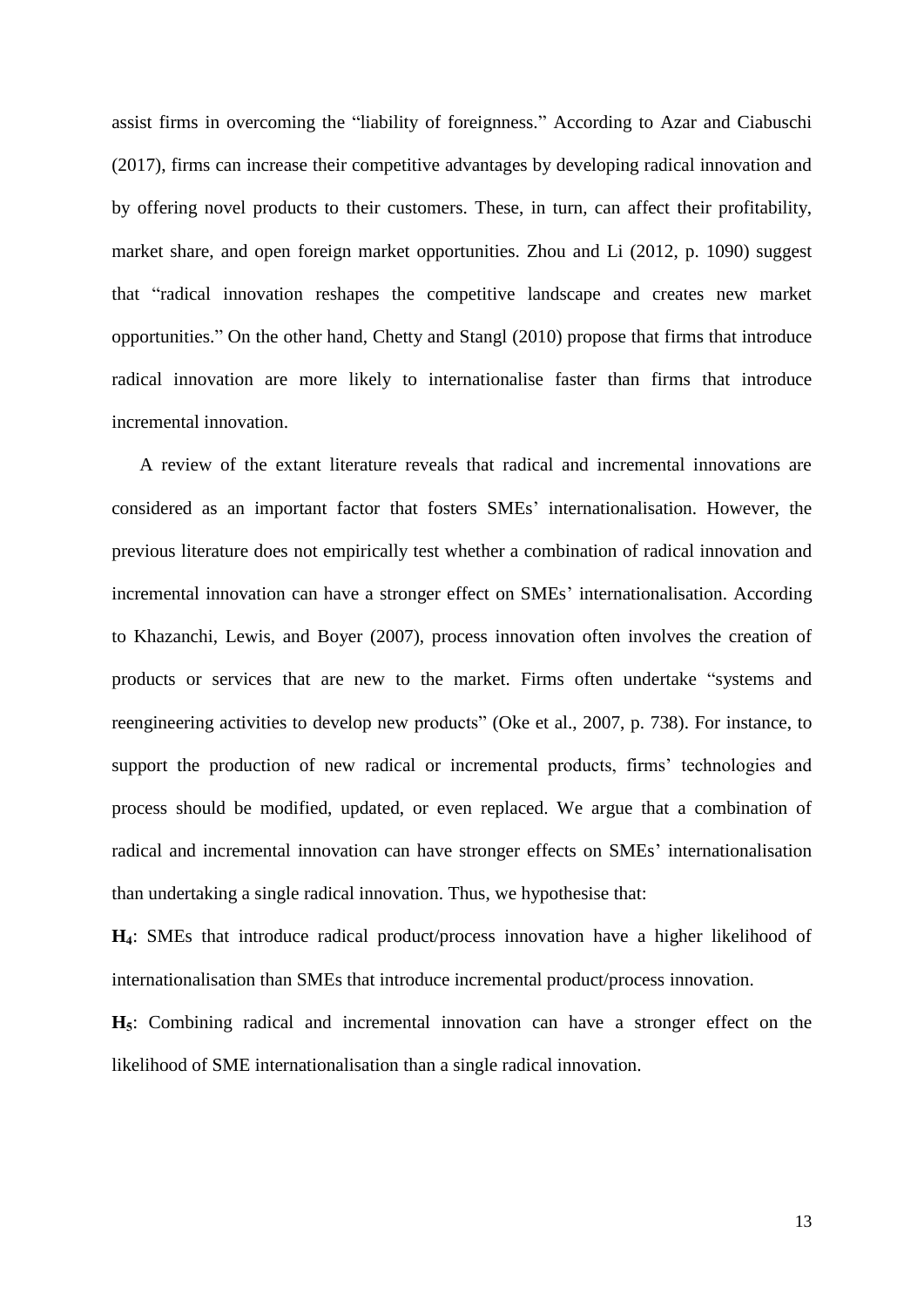A summary of the hypotheses examined in this research is presented in Table  $1<sup>2</sup>$ 

<< Insert Table 1 about here >>

#### **3. Empirical analysis**

#### 3.1. Data and sample

 $\overline{a}$ 

We obtained data on 12,823 SMEs (out of approximately 15,500 contacted) from the 2015 UK Longitudinal Small Business Survey's first wave (Department for Business, Innovation and Skills (BIS), 2016a) - the most recent available survey of SME owner-managers in the United Kingdom. The telephone-based survey sample was constructed using a stratified sample of owner-managers of firms with up to 249 employees across the 4 nations in the UK: England, Scotland, Wales, and Northern Ireland. The stratified survey sample targets were set according to the size of the firm and, within these groups, according to the sector (SIC, 2007). In addition, for registered businesses with between 0 and 4 employees, an additional stratum was set based on the legal status of the firm. Detailed information regarding the survey methods, response rate, and instruments can be found in the Small Business Survey report (Department for Business, Innovation and Skills (BIS), 2016b). As discussed in BIS (2016a), the sample is sufficiently large to allow reporting on the findings with a high degree of statistical reliability.

Overall, the survey provides a wide range of information regarding firms' characteristics, such as the size of the firm (including firms with zero employees), legal status, sector, age of the firm, ownership of the firm, and perceived obstacles to achieving the firm's objectives. Regarding the key variables used in this study - exporting and innovation - the survey provides data on whether a firm exports goods and/or services outside the UK and whether a

 $2$  We thank one of the anonymous reviewers for the suggestion to insert a summary hypothesis table.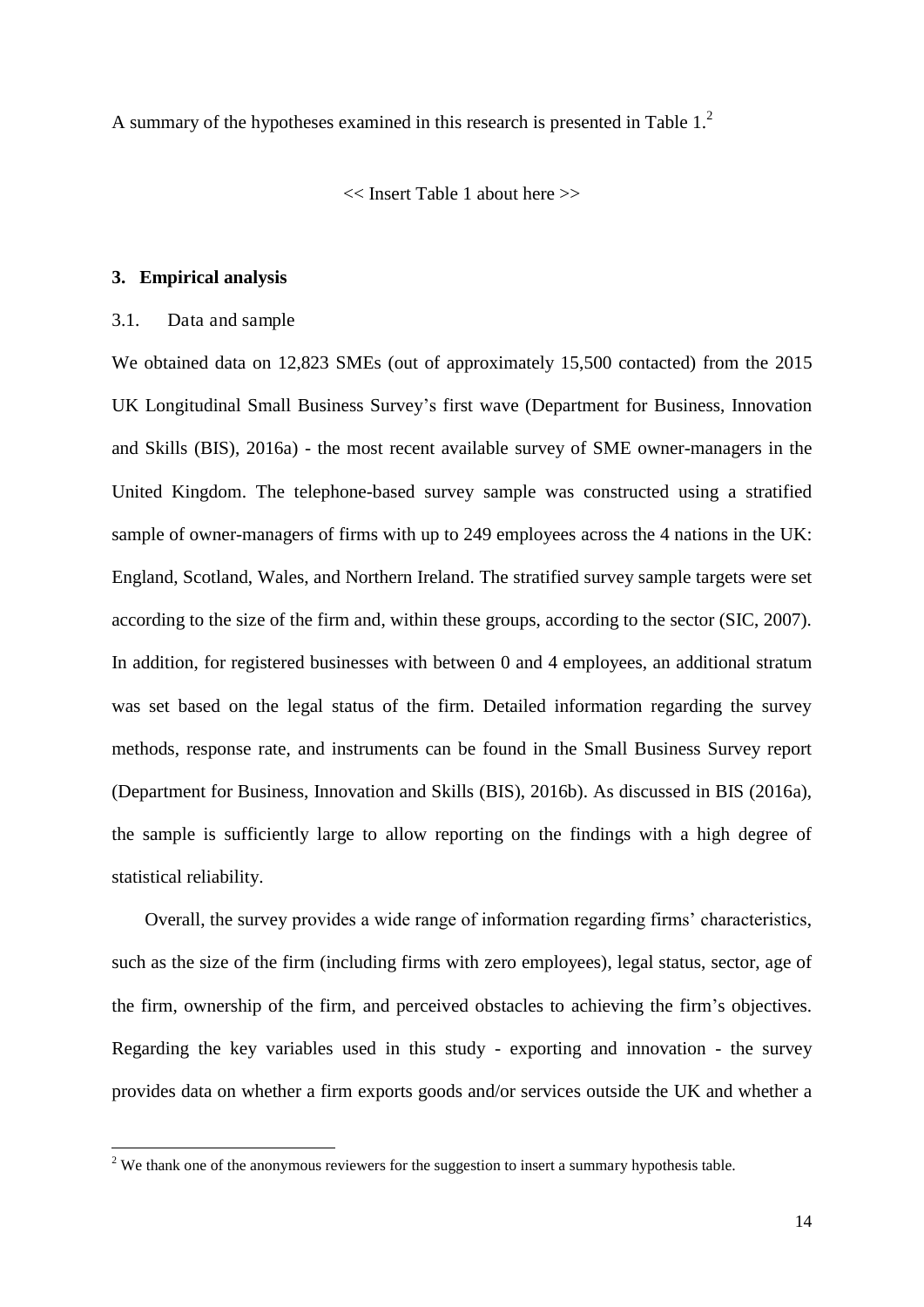firm has introduced a significantly new or improved goods, service, or process innovation. Therefore, the survey provides rich information from a large representative sample of UK firms (Department for Business, Innovation and Skills (BIS), 2016a, 2016b) that allows us to explore empirically the relationship between innovation and internationalisation.

#### 3.2. Measurements

 $\overline{a}$ 

#### <span id="page-15-0"></span>3.2.1. Dependent variable: Export propensity

In this study, similar to prior research, "export propensity" is the operationalisation of internationalisation (Boehe, 2013; Ganotakis & Love, 2012; Higón & Driffield, 2010; Idris & Saridakis, 2018; Nguyen et al., 2008). Export propensity is defined as whether a firm exports to a foreign market (Serra et al., 2012, p. 2016). The scale used to measure export propensity in the survey asks SME owner-managers: *"*In the past 12 months, did your business export any goods and/or services outside the UK?*"* The scale uses a binary format, taking the value of one if the firm sells outside the UK and zero if not. We note that 23 per cent of SMEs indicated that they do export. Most of the exporters are medium-sized firms (32 per cent) followed by small firms (27 per cent). Only a small proportion of micro firms, however, are found to export  $(17 \text{ per cent})$ .<sup>3</sup> We test whether the differences in proportions are statistically significantly different from each other. The results show that, for micro, small, and mediumsized firms, the differences in proportions are statistically significantly different from each other.

 $3$  In this research, micro firms are defined as those firms with 0 to 9 employees, small firms are those with 10 to 49 employees, and medium-sized firms are those with 50 to 249 employees.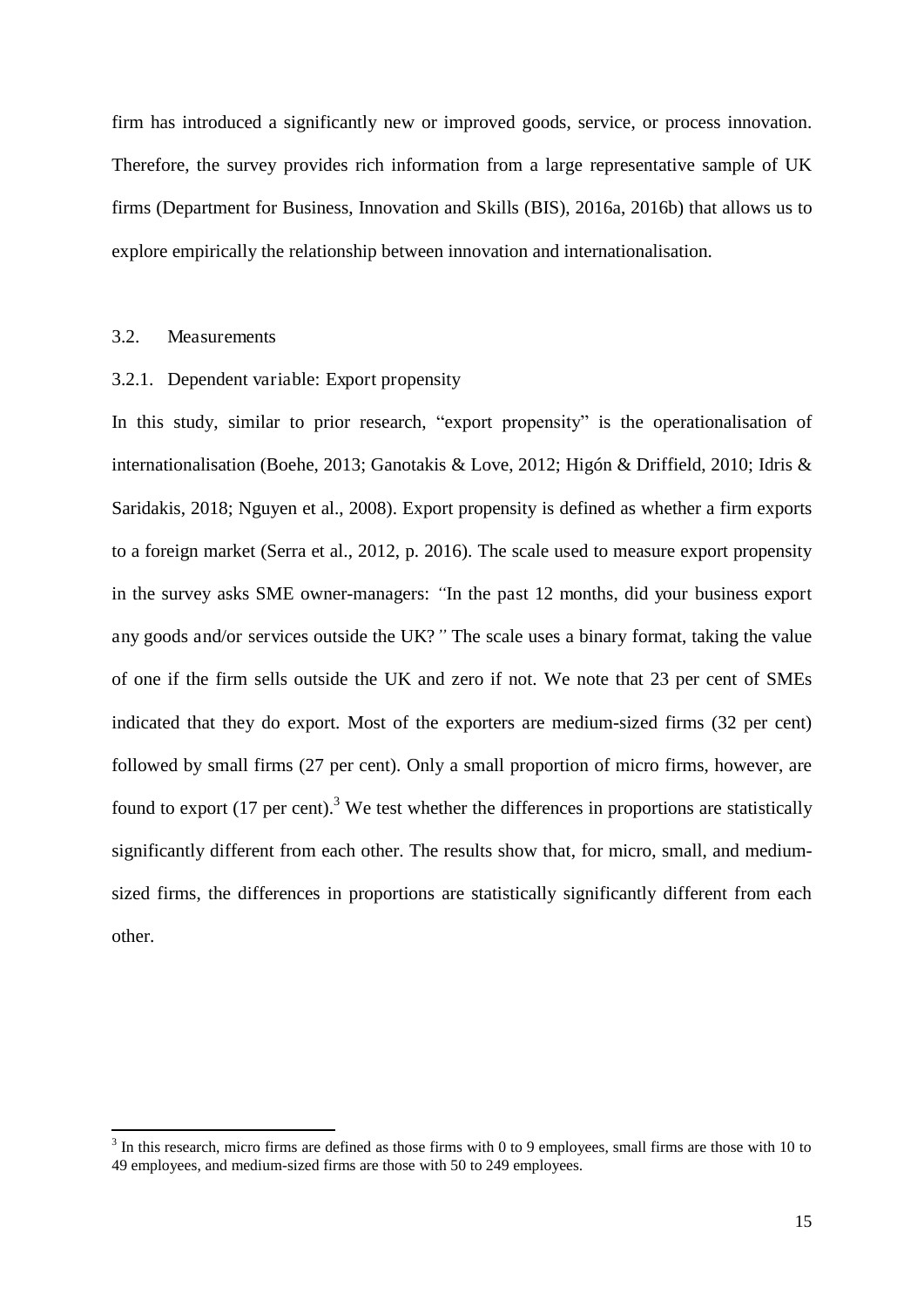3.2.2. Independent variables: Types of innovation and degree of novelty

**Type of innovation**. Consistent with the related prior studies, innovation is measured here as the introduction of new goods, services, and processes as a proxy for a firm's innovation activities (Higón, 2011; Higón & Driffield, 2010; Nguyen et al., 2008; Rogers, 2004; Tether, 2002; Van Beers & Zand, 2014). The survey posed questions on each of the three forms, as described below.

"Goods innovation"<sup>4</sup> is measured through the dichotomous scale question: *"*Has your business introduced any new or significantly improved goods in the last three years?*"* Answers take the value of one if the firm has introduced goods innovation or zero otherwise. Regarding the descriptive statistics, we note that variance exists in the sample: 22 per cent of the sample SMEs in the UK have introduced goods innovation during the past three years. In more detail, about 25 per cent of small firms have introduced new goods in the last three years, followed by medium-sized firms (24 per cent) and micro firms (20 per cent, including firms with zero employees). We also test whether these differences are statistically significant. The results show that the difference between small and medium-sized firms is not statistically significant (prob.  $= 0.351$ ).

"Service innovation["](#page-15-0)<sup>4</sup> is measured through the dichotomous scale question: *"*Has your business introduced any new or significantly improved service*s in the last three years?"* Answers take the value of one if the firm has introduced service innovation or zero otherwise. We again note that variation exists in the sample: 36 per cent of the sample SMEs in the UK have introduced service innovation during the past three years. Disaggregating by firm size, we find that 41 per cent of medium-sized firms in the UK have introduced service innovation in the past three years, followed by 39 per cent of small firms and 33 per cent of

 $\overline{a}$ 

<sup>&</sup>lt;sup>4</sup> Goods and service innovation are referred to as product innovation by the OECD (1997, p. 31), which can be defined as the "introduction of a good or service that is new or significantly improved with respect to its characteristics or intended uses" (OECD, 2005, p. 48).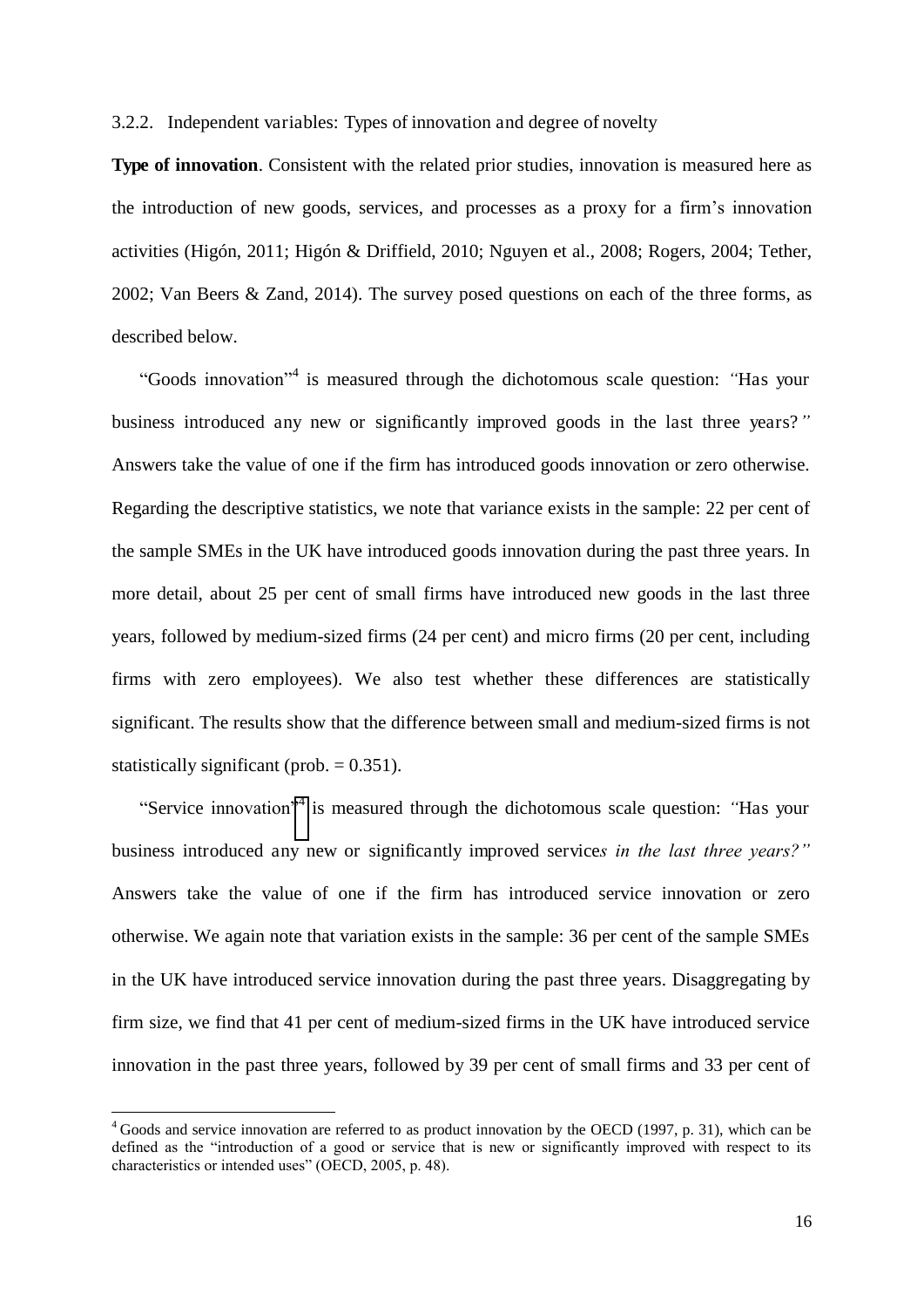micro firms. We test whether these differences are statistically significant different from each other; the results show that the difference in proportions for all firms are statistically different from each other.

"Processes innovation"<sup>5</sup> is measured through the dichotomous scale question: "Has your business introduced any new or significantly improved processes for producing or supplying goods or services in the last three years?*"* Answers take the value of one if the firm has introduced process innovation or zero otherwise. The data related to process innovation show that medium-sized firms recorded the highest percentage, 37 per cent, followed by small and micro firms (32 per cent and 21 per cent, respectively). We test whether these differences are statistically significant different from each other, and the results show that the difference in proportions for all firms are statistically different from each other.

**Degree of novelty of innovation**. Consistent with the interest in differentiating between radical and incremental innovations (e.g., Blind et al., 2017; Love et al., 2016; Van Beers & Zand, 2014), the survey measures the degree of novelty of innovation by asking ownermanagers the following question: *"*Were any of these new or significantly improved goods/services/process innovations new to the market**,** or were they just new to your *business?"* We create an index variable to capture whether the innovation was radical, incremental, or not innovative. Two index variables are created to indicate the degree of novelty for product innovation (i.e., goods/service) and the degree of novelty for process innovation. The survey here does not distinguish between goods and service innovation; therefore, we follow the OECD (1997, p. 31) in its reference to goods/service innovation as product innovation. The data show that 6 per cent of SMEs in the UK have introduced novel process innovation in the last three years. We check whether the differences are statistically

 $\overline{a}$ 

<sup>&</sup>lt;sup>5</sup> Process innovation can be defined as "the implementation of a new or significantly improved production or delivery method" (OECD, 2005, p. 49).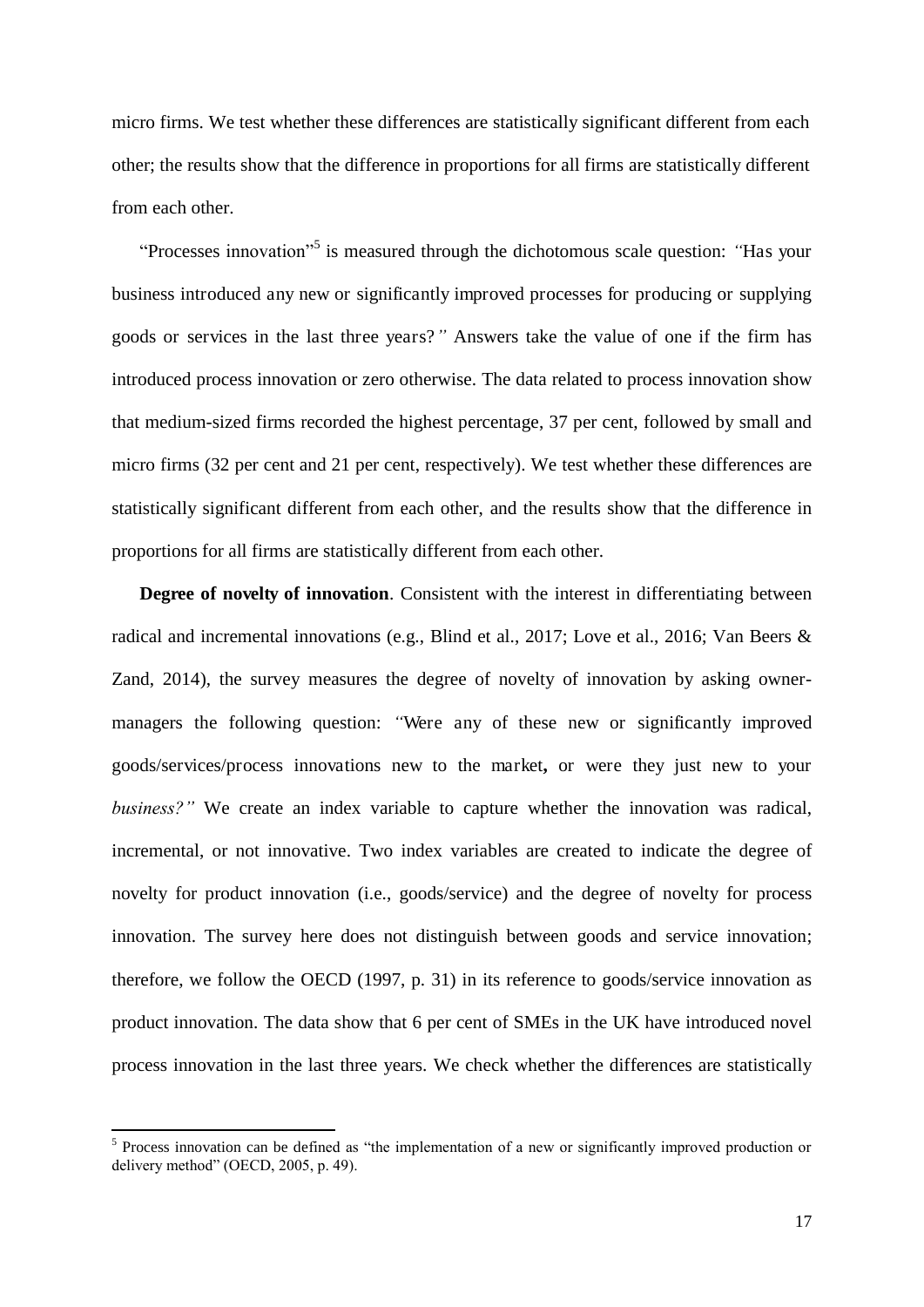significant, the results showing that all the coefficients are statistically significantly different from each other. As regards the descriptive statistics, 17 per cent of medium-sized firms introduced radical product innovation that was new to the market, while 13 per cent of micro firms' product innovation was also new to the market. We test whether these differences are statistically significantly different from each other, and the results show that incremental product innovation is not statistically significantly different between small and medium-sized firms (prob.  $= 0.552$ ).

#### 3.2.3. Control variables

We control for several variables that affect SMEs' internationalisation according to the previous studies. First, we control for the size of the firm - measured by the natural logarithm of the number of employees - as previous empirical studies find a positive relationship between exporting and firm size (Roper & Love, 2002). Second, we control for the age of the firm - measured by the number of years for which the business has been in operation. Mixed results are reported by previous studies regarding the effect of firms' age on their internationalisation. For instance, Baldwin and Rafiquzzaman (1998) report a positive relationship between exporting and firms' age, while Higón and Driffield (2010) find a negative relationship between firms' age and exporting. Their results imply that firms that have been trading for less than four years are 16 per cent less likely to export.

 Third, we control for the number of sites on which the firm operates. As suggested by Roper and Love (2002), firms with more than one site are more likely to export, since multiple sites can enable firms to overcome their limited resources, which are required for exporting. Fourth, we also control for the legal status of the firm, since it is found in previous studies to affect business decisions such as internationalisation (Higón & Driffield, 2010). Fifth, we control for firms' productivity, which previous studies show to affect firms'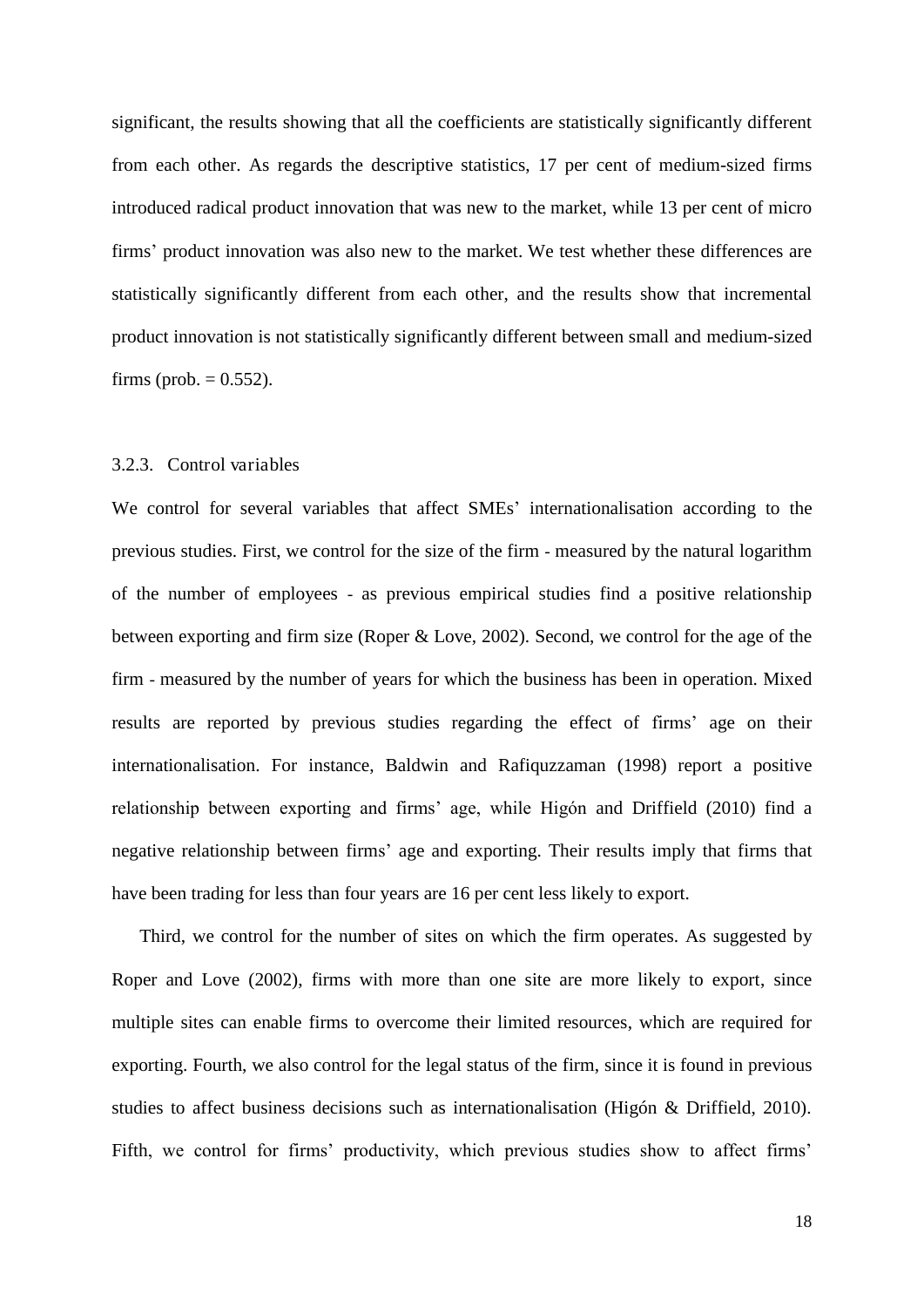internationalisation, and we follow Love et al. (2016) in controlling for productivity as measured by firms' turnover reported in bands.

Seventh, we control for the surrounding business environment - captured by the competition in the marketplace and obstacles to obtaining finance. The previous research finds that firms' exporting behaviour might be affected by the conditions in the domestic markets. For instance, Rammer and Schmiele (2009) find that competition in the domestic market is considered as one of the obstacles to firms' internationalisation process. Eighth, the model considers ICT use, which is also found to be an important identifying variable in terms of impacts on innovation (Higón & Driffield, 2010). Ninth, following Kingsley and Malecki (2004) and Rogers (2004), we control for whether the business has sought external advice/information. Tenth, we control for whether the firm is a family business. Last, we include sectoral and regional dummies.

More details on the variables' definition and measurements used in this study can be found in Table A1 in the Appendix. Table A2 in the Appendix contains the corresponding descriptive statistics and Table A3 contains the corresponding correlation matrix. Given the usage of single-item measurement of variables in the probit regression models, the composite reliability is 1.0 and the convergent reliability (average variance extracted) is also 1.0. Confirmatory factor analysis of the substantive variable items demonstrates discriminant validity. We attempt both to minimise the common method variance (CMV) up front and examine the potential for it afterwards following the guidelines of Hulland, Baumgartner and Smith (2018) and Podsakoff, MacKenzie, Lee and Podsakoff (2003, 2012). Research design elements that reduce the CMV were included, and statistical design elements to identify potential CM (i.e., Harmon's single-factor test) do not produce evidence of CMV.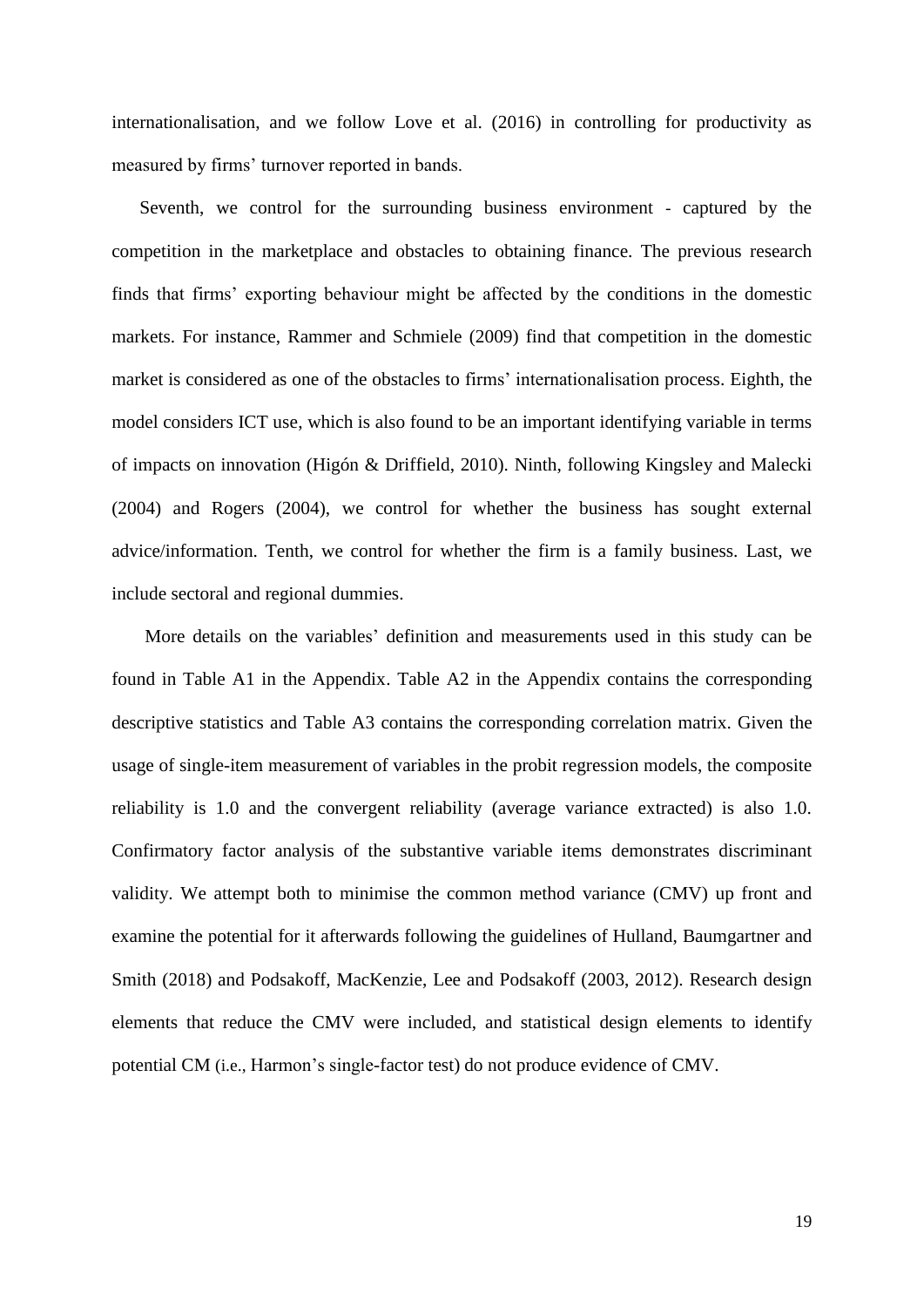#### 3.3. Methods and results

 $\overline{a}$ 

We conduct probit regression to examine the potential relationships between export propensity and innovation. Since the variable that we want to examine takes only two possible values (i.e., 1 if the firm exports and 0 otherwise), probit is an appropriate econometric technique that deals with problems associated with the linear probability model (for a discussion, please see Gujarati, 1995, pp.  $552-570$ ). First, a latent variable that represents the propensity of a firm to export goods and/or services is defined  $(E_j^*)$ . We cannot observe  $(E_j^*)$ , but we can observe whether firm j exports through the following measurement equation:

$$
E_j = \begin{cases} 0 & \text{if } E_j^* \le 0 \\ 1 & \text{if } E_j^* > 0 \end{cases}
$$
 (1)

$$
E_j^* = X_j b_j + I_j \delta + e_j , e \sim N(0, \sigma^2)
$$
 (2)

where I is the indicator variable for whether the firm has introduced innovation (goods/service and process). X is the vector of firm characteristics for firm j. b and  $\delta$  are the parameters to be estimated. The model is estimated by the maximum likelihood technique (Stock & Watson, 2012), and Table 2 shows the association between innovation and export propensity, while Table 3 presents the association between the degree of novelty and export propensity. In both tables, we report marginal effects (ME) at the sample mean values of the regressors.

<sup>&</sup>lt;sup>6</sup> As a robustness check following a different modelling approach, we use the logit model. The logit model is another commonly used model whenever the dependent variable is binary. More specifically, logit uses the cumulative standard logistic distribution, whereas probit uses the cumulative standard distribution. However, the results from the logit analysis are similar to those reported from the probit model and therefore are not reported here.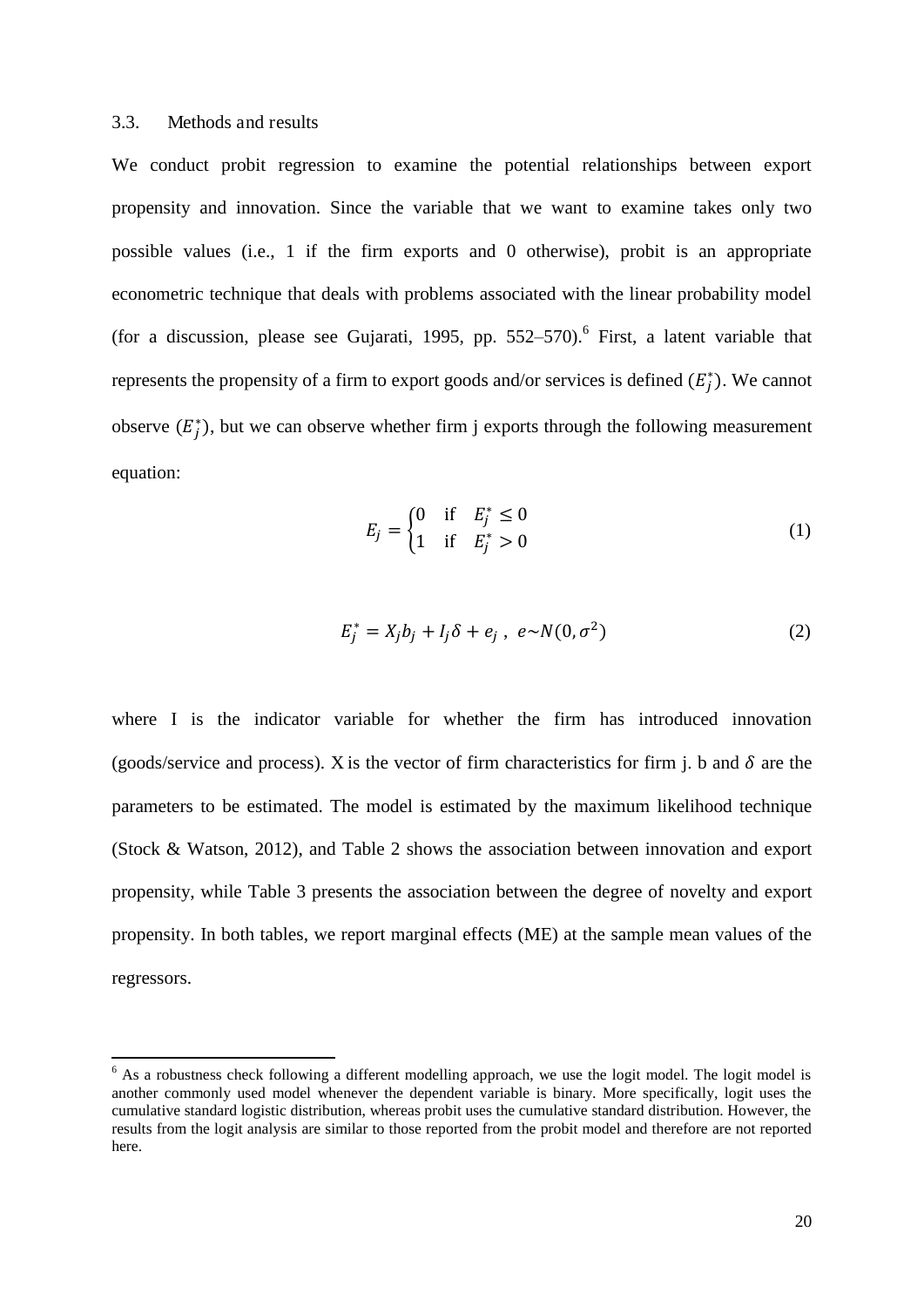In Table 2, we find that firms that introduced goods, service, or process innovation have a higher likelihood of exporting outside their home country. The results show that being an innovative SME increases the likelihood of internationalisation by 8.6 percentage points compared with being a non-innovative SME. To address the potential endogeneity between exporting and innovation, we also estimate the average treatment effect on the treated (ATT) by using the nearest-neighbour estimator. The results suggest that, for innovative firms, innovation causes the probability of exporting to be 15.4 percentage points higher than it would have been otherwise. The results show that innovation is positively and significantly related to SMEs' internationalisation, supporting H1, which states that innovative SMEs have a higher likelihood of internationalisation than non-innovative SMEs.

Moreover, when differentiating between different types of innovation, the results show that the coefficients of goods, service, and process innovations are all positive and statistically significant in the internationalisation equation. In models (2)-(4) in Table 2, we include one of the types of innovation at a time. Specifically, we find that goods innovation introduced by SMEs increases their probability of exporting by 12 percentage points compared with SMEs that have not introduced goods innovation in the last 3 years. We also find that both service and process innovation increase the likelihood of internationalisation but that the magnitude of the effect is nearly half that of goods innovation.

According to the results, goods innovation has a stronger effect on SMEs' internationalisation than service and process innovation. Similarly, when all three types of innovation are included in the model simultaneously, we still find that goods innovation has a stronger association with internationalisation (see model 5, Table 2). In this model, the service innovation coefficient loses its statistical significance, and the coefficient of process innovation decreases significantly in magnitude. Overall, the results support H2, which states that the likelihood of SME internationalisation differs according to the type of innovation.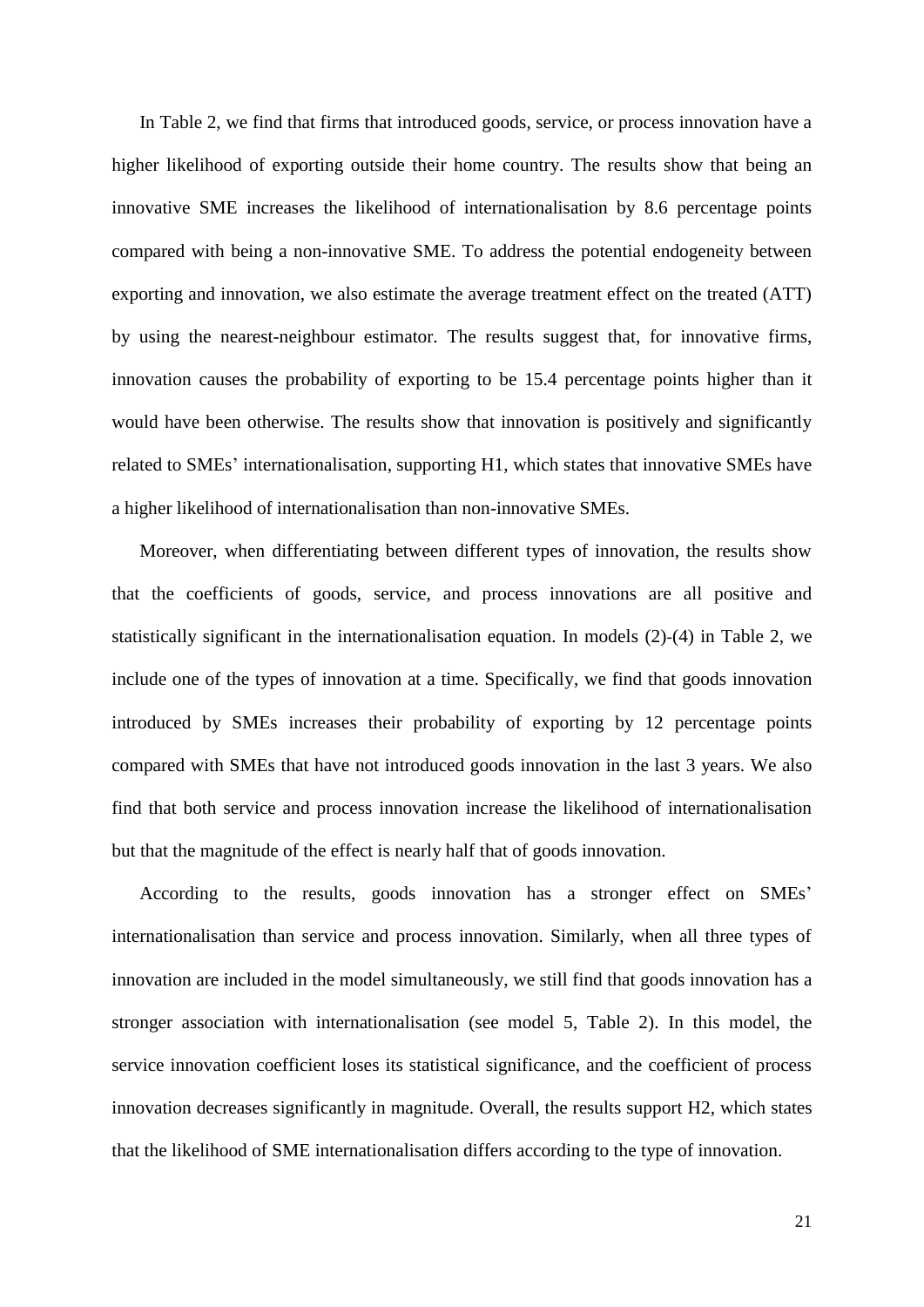In model (6), Table 2, we examine the association of combining different types of innovation and SMEs' internationalisation. The results suggest that SMEs that introduce a combination of goods and process innovation and service and process innovation are 2.6 per cent and 7.9 per cent more likely to export than non-innovative SMEs, respectively. The results also show that SMEs that introduce a combination of goods and service innovation are 9.8 per cent more likely to export than non-innovative SMEs. Moreover, the results show that introducing all three types of innovation (i.e., goods, service, and process) increases SMEs' likelihood of internationalisation by 15.3 per cent. The MEs of these combined innovation measures are generally higher than those from a single type of innovation, with the exception of goods innovation only. Using the Wald test (see Judge, Griffiths, Hill, Lütkepohl, & Lee, 1985), we test whether these coefficients are statistically different from each other; the results show that the coefficients of goods innovation and all types of innovation  $(x^2(1) = 1.90$ , prob.  $= 0.167$ ), service, and process innovation  $(x^2(1) = 1.19$ , prob.  $= 0.275$ ) are not different from each other. Similarly, the coefficients of the combined goods and service innovation and the combined service and process innovation are not different from each other  $(x^{2}(1) = 0.80$ , prob.  $= 0.371$ ). Overall, the results tend to support H3, which proposes that introducing a combination of innovation types has a stronger effect on internationalisation. We also estimate a model that allows multiple nominal-level treatments; the results are consistent with the results presented in model 6 of Table 2. However, the coefficients are found to be smaller in magnitude, with the coefficient of service innovation halved and becoming statistically significant at the 10 per cent level.

We also examine the association of combining different types of innovation and SMEs' internationalisation compared with introducing process innovation by restricting the sample to innovative SMEs (see model 7, Table 2). The results show that innovative SMEs that introduce a combination of goods and process innovation and goods and service innovation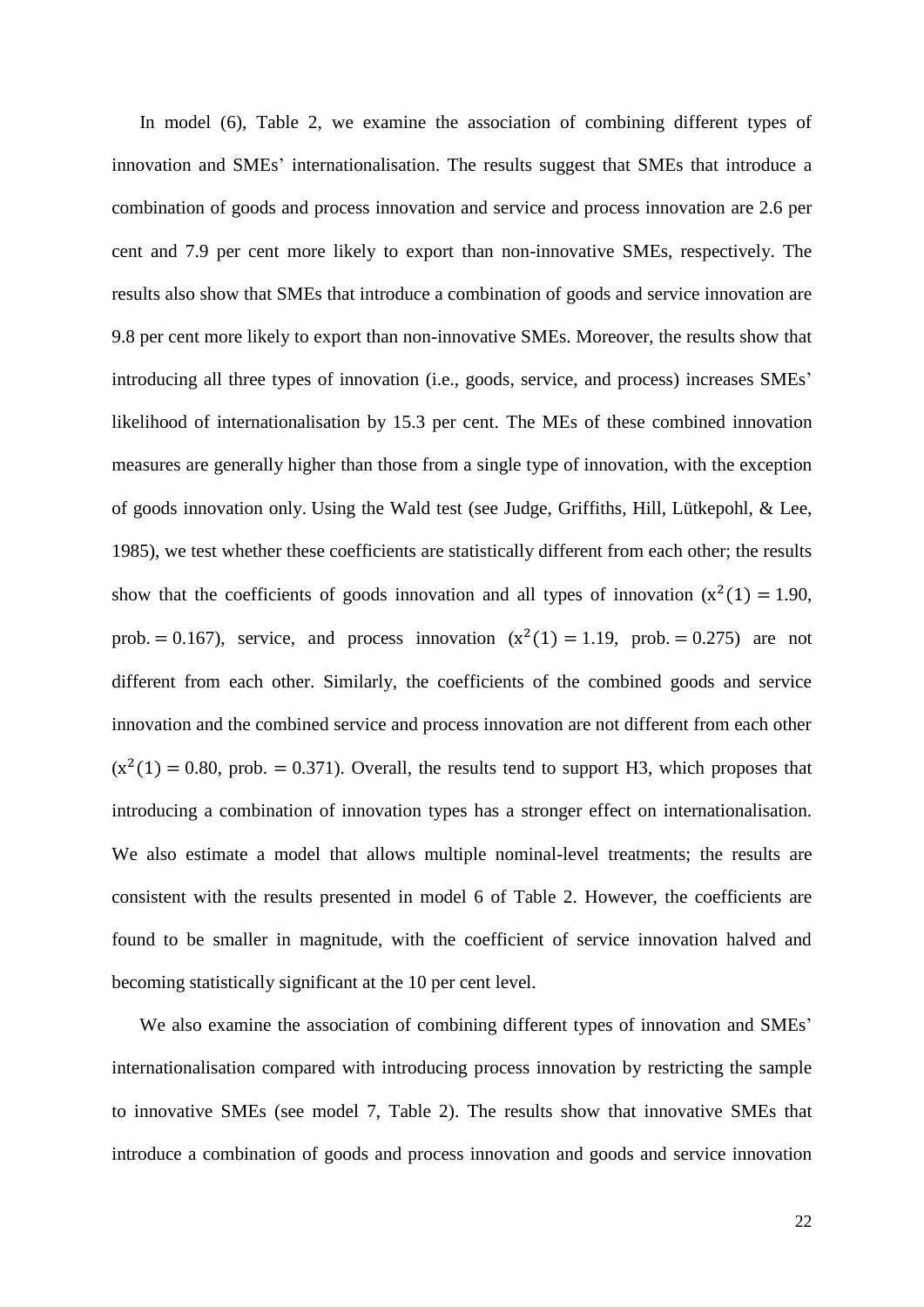are 25.5 per cent and 7.5 per cent more likely to export than innovative SMEs that undertake only process innovation, respectively. The results also show that introducing all types of innovation (i.e., goods, service, and process) or introducing goods innovation alone is strongly associated with SMEs' internationalisation compared with introducing process innovation (14 per cent and 18 per cent, respectively). We test whether these coefficients are statistically significantly different from each other; the results from the Wald test show that the coefficients of goods innovation and all types of innovation are not statistically significantly different from each other  $(x^2(1) = 2.68, \text{prob.} = 0.101)$ . Likewise, the coefficients of the combined products and service innovation and the combined service and process innovation are not different from each other  $(x^2(1) = 1.25$ , prob. = 0.263).

#### << Insert Table 2 about here >>

Table 3 presents the association between the degree of novelty of innovation and the export propensity. Specifically, the results show that introducing radical product (i.e., goods/service) innovation increases SMEs' export propensity by 18 per cent compared with SMEs that did not introduce product innovation. In addition, the results show that incremental product innovation that is new to the business only increases SMEs' internationalisation by 6.5 per cent. Similar conclusions can be obtained for radical process and incremental process innovation (13 per cent and 4.3 per cent, respectively) (model 2, Table 3). Similarly, when all four types of the degree of novelty of innovation are included in the model simultaneously (model 3, Table 3), we still find that radical product innovation has the stronger association with internationalisation (see model 3). Hence, H4, which implies that there is a positive and significant relationship between radical innovation and SMEs' internationalisation, is supported. In model (3, Table 3), we also test if these variables are statistically significantly different from each other using the Wald test. The results show that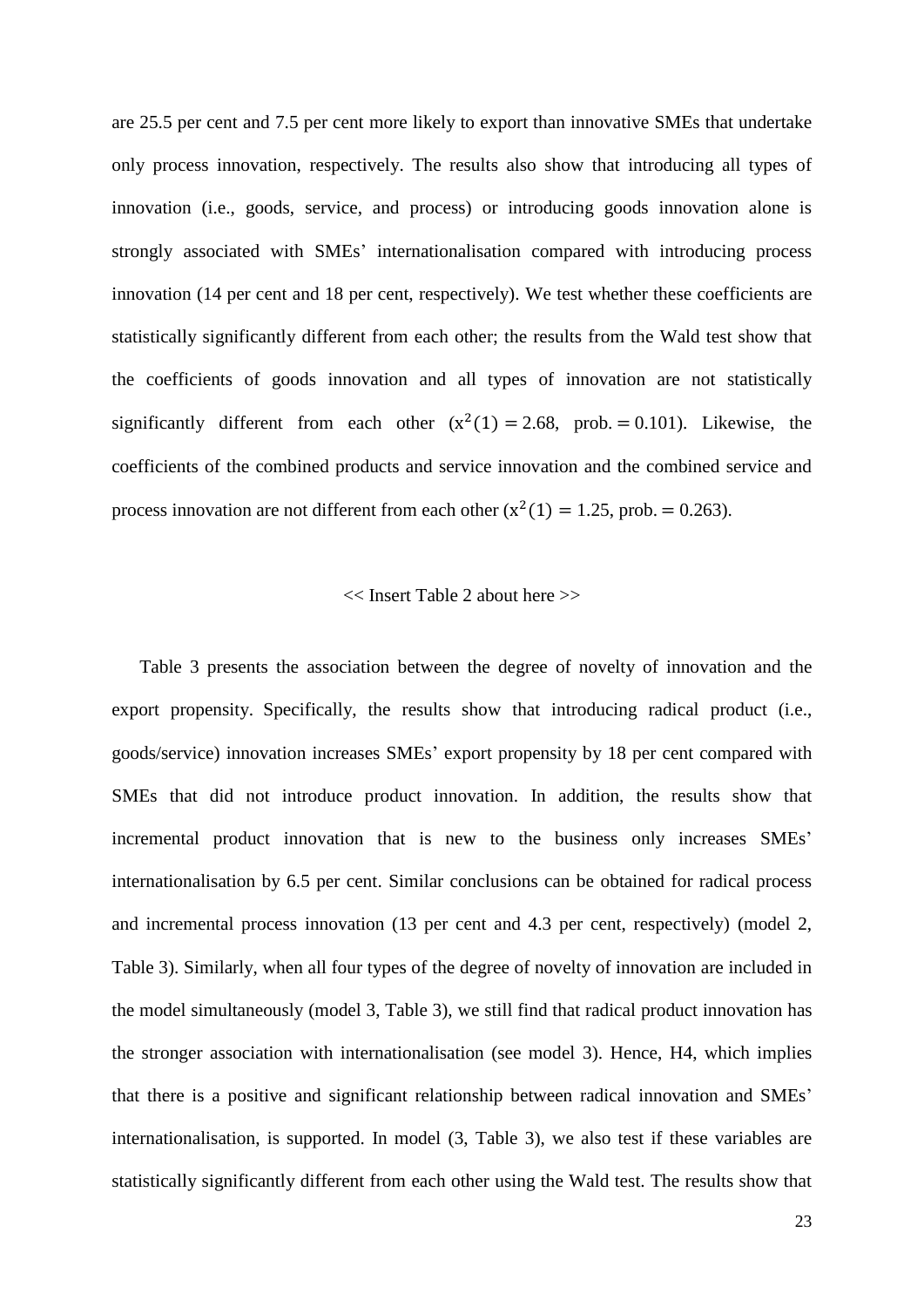incremental product and radical process innovation are not statistically different from each other  $(x^2(1) = 0.27$ , prob. = 0.600).

We also test for the association of the combination between radical innovation and incremental innovation on SMEs' internationalisation. The results in Table 3, in model (4), show that SMEs that introduce radical innovation are 24 per cent more likely to export than non-innovative SMEs. In addition, the results imply that SMEs that introduce a combination of radical product and incremental process innovation are 19.6 per cent more likely to export than non-innovative SMEs. In addition, SMEs that introduce only radical product innovation are 17.3 per cent more likely to export than non-innovative SMEs. When radical and incremental innovations are combined, the magnitude of the ME varies from 0.113 to 0.196. The magnitudes of these effects are found to be large but generally do not suggest that combining radical and incremental innovation has a stronger effect on internationalisation than introducing radical innovation only. We carry out a test of equality of the degree of novelty coefficients. The results from the Wald test suggest that the coefficients of radical innovation and the combined radical product and incremental process innovations are not statistically significantly different from each other  $(x^2(1) = 1.35$ , prob. = 0.244). Hence, H5 is rejected.

Moreover, when restricting the sample to only innovative SMEs (model 5, Table 3), the results show that SMEs that introduced radical innovation are 14 per cent more likely to export than those that introduced only incremental innovation. Similar results are obtained for combining radical product and incremental process innovation (10.4 per cent). The results also show that, compared with incremental innovation, introducing radical product innovation increases SMEs' likelihood of internationalisation by 8.4 per cent. We also perform the Wald test on the equality of these coefficients. The results show that the coefficients of radical innovation and the combined radical product and incremental process innovations are not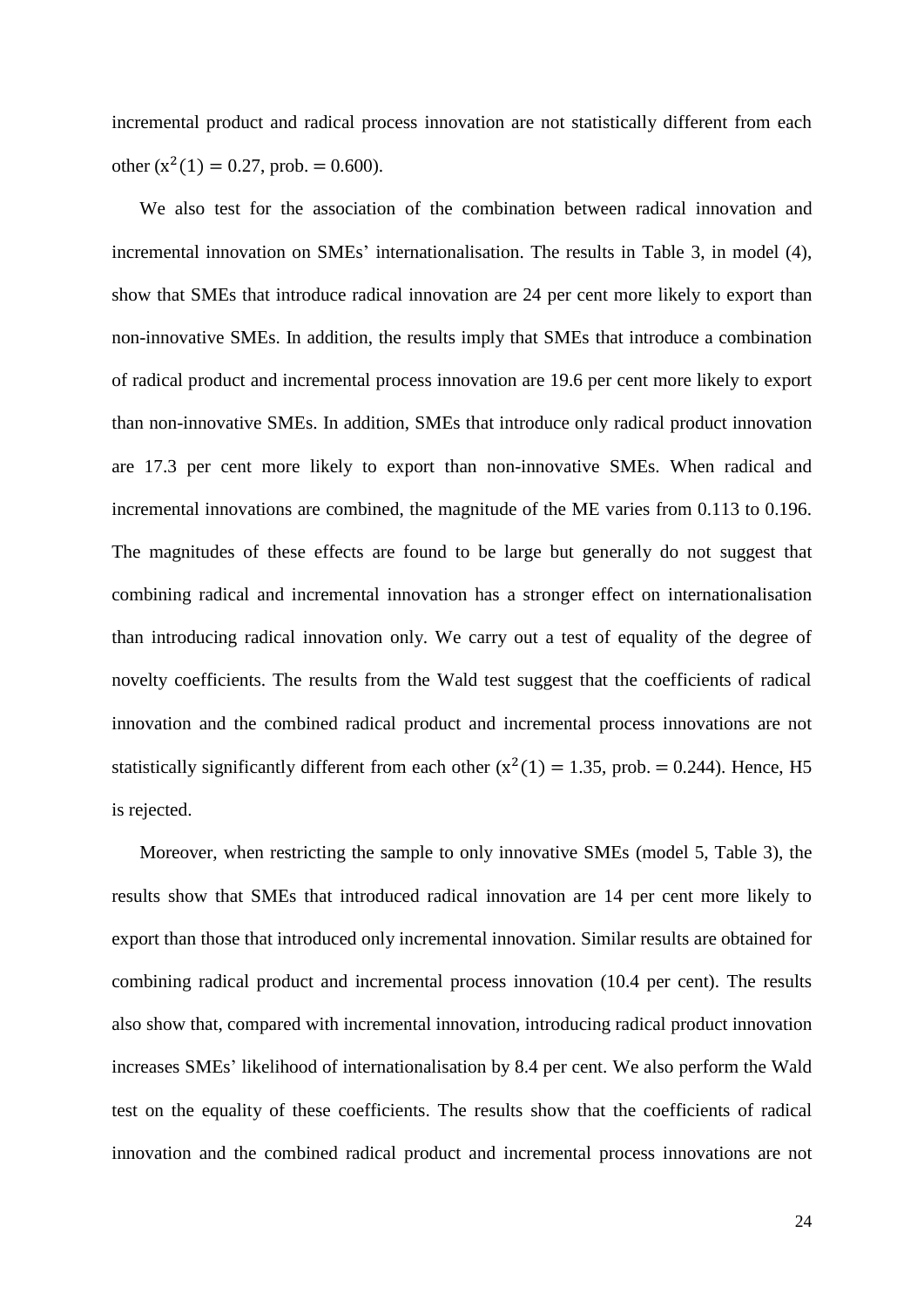statistically significantly different from each other  $(x^2(1) = 1.32, \text{prob.} = 2.50)$ . Moreover, we find that the coefficients of the combined radical product and incremental process innovation and radical goods/service innovation are not statistically significantly different from each other  $(x^2(1) = 0.41$ , prob. = 0.524). The multiple nominal-level treatment model also supports the findings reported in model 5 of Table 3.

<< Insert Table 3 about here >>

#### **4. Discussion, limitations, and implications**

This article contributes important insights into (1) the individual role of goods, service, and process innovations on SMEs internationalisation and (2) the relationship between the degree of novelty of innovation and SMEs internationalisation. In detail, this research compares the internationalisation of SMEs focused on a singular source of innovation (of goods, services, or process innovations) with SMEs that combine together two or three different types of innovation and degrees of novelty of innovation. The empirical analysis of 12,823 SMEs in the UK shows that while innovative SMEs are more likely to internationalise (i.e., export) than non-innovative SMEs, the association between innovation and internationalisation differs according to the type of innovation introduced and the degree of novelty of innovation. In this section, we discuss the contribution of the finding to the literature, limitations, policy implications, and directions for future research.

Our findings contribute to the existing IB literature (e.g., Cassiman & Golovko, 2011; Castaño et al., 2016; Di Maria & Ganau, 2013; Golovko & Valentini, 2011; Hagen et al., 2014; Higón & Driffield, 2010; Lewandowska et al., 2016; Love et al., 2016) and small business literature (e.g., De Massis, Audretsch, Uhlaner, & Kammerlander, 2018; Higón & Driffield, 2010; Lachenmaier & Wößmann, 2006) regarding the role of innovation in SMEs'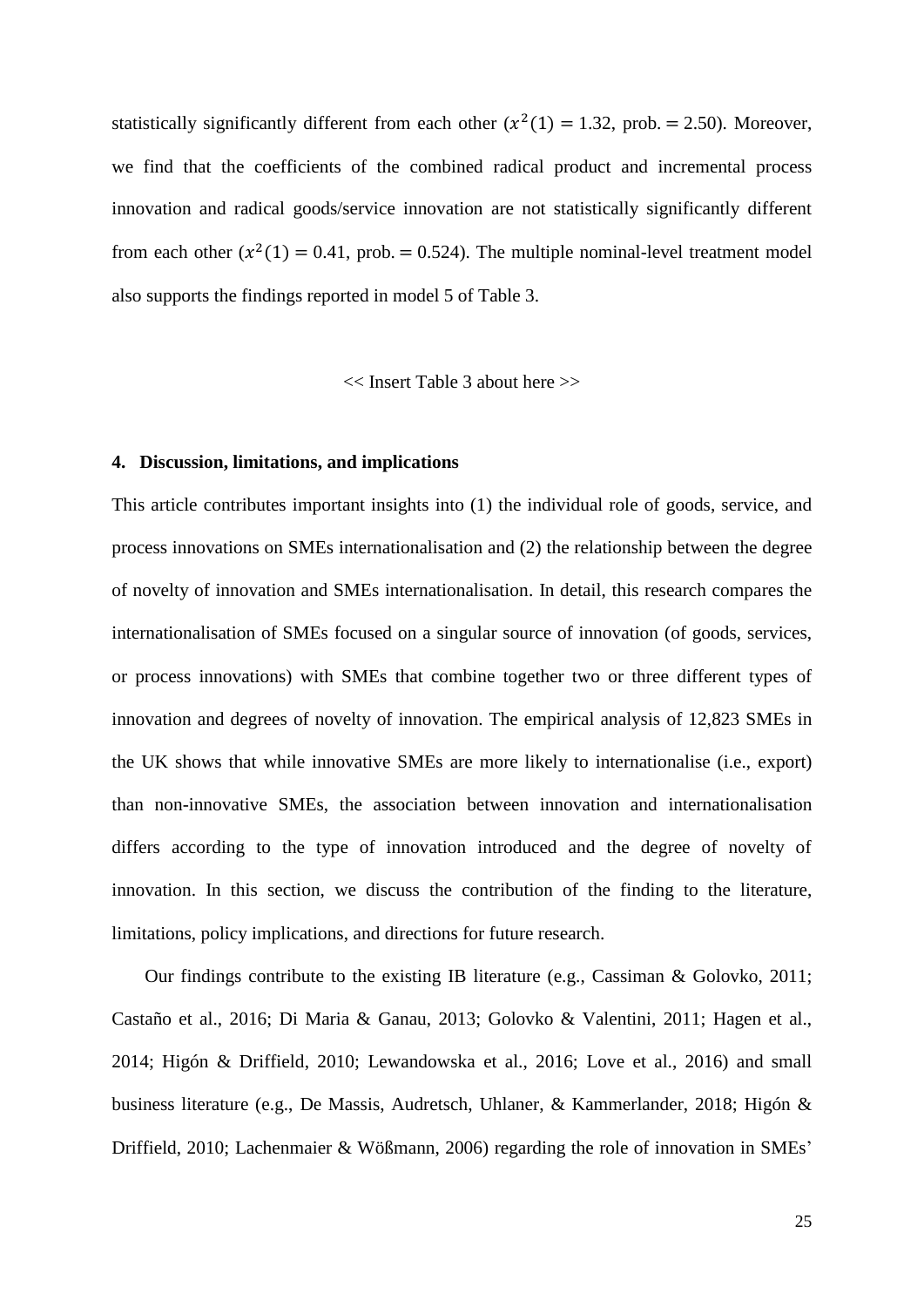internationalisation. Most of the literature, as noted earlier (e.g., Golovko & Valentini, 2011; Higón & Driffield, 2010; Roper & Love, 2002; Xie & Li, 2013), suggests a positive association between innovation and internationalisation. However, the previous literature fails to recognise the effect of each type of innovation on SMEs' internationalisation (Azar & Ciabuschi, 2017). Using data from the first wave of the UKLSBS (2015), this article extends the current literature by providing empirical evidence regarding the role of each type of innovation undertaken by SMEs in their exporting. In addition, this research takes into consideration the effect of combining different types of innovation on internationalisation. This article also adds to the previous literature by providing empirical evidence regarding the role of radical innovation in SMEs' internationalisation. In sum, the first objective of this research was to provide new empirical evidence regarding the role of goods, service, and process innovation in SMEs' exporting. The study exceeded this objective by examining the combined effect of these types of innovation on firms' export propensity. The second objective was to provide empirical evidence on the association between innovations' degree of novelty and SMEs' internationalisation. Similarly, it examined the combined effects of different degrees of novelty of innovation and compared the findings with their individual effects.

Consistent with the previous literature (e.g., Cassiman & Golovko, 2011; Harris & Li, 2009; Higón & Driffield, 2010; Roper & Love, 2002), the results show that innovative SMEs are more likely to export than non-innovative SMEs. In addition, the findings reveal that goods innovation is more strongly associated with the propensity to export than service innovation or process innovation. When differentiating between different degrees of novelty, the results show that SMEs that introduce radical innovation that is new to the market/industry are more likely to export than non-innovative SMEs. Moreover, the results show that combining radical and incremental innovation increases the likelihood of SMEs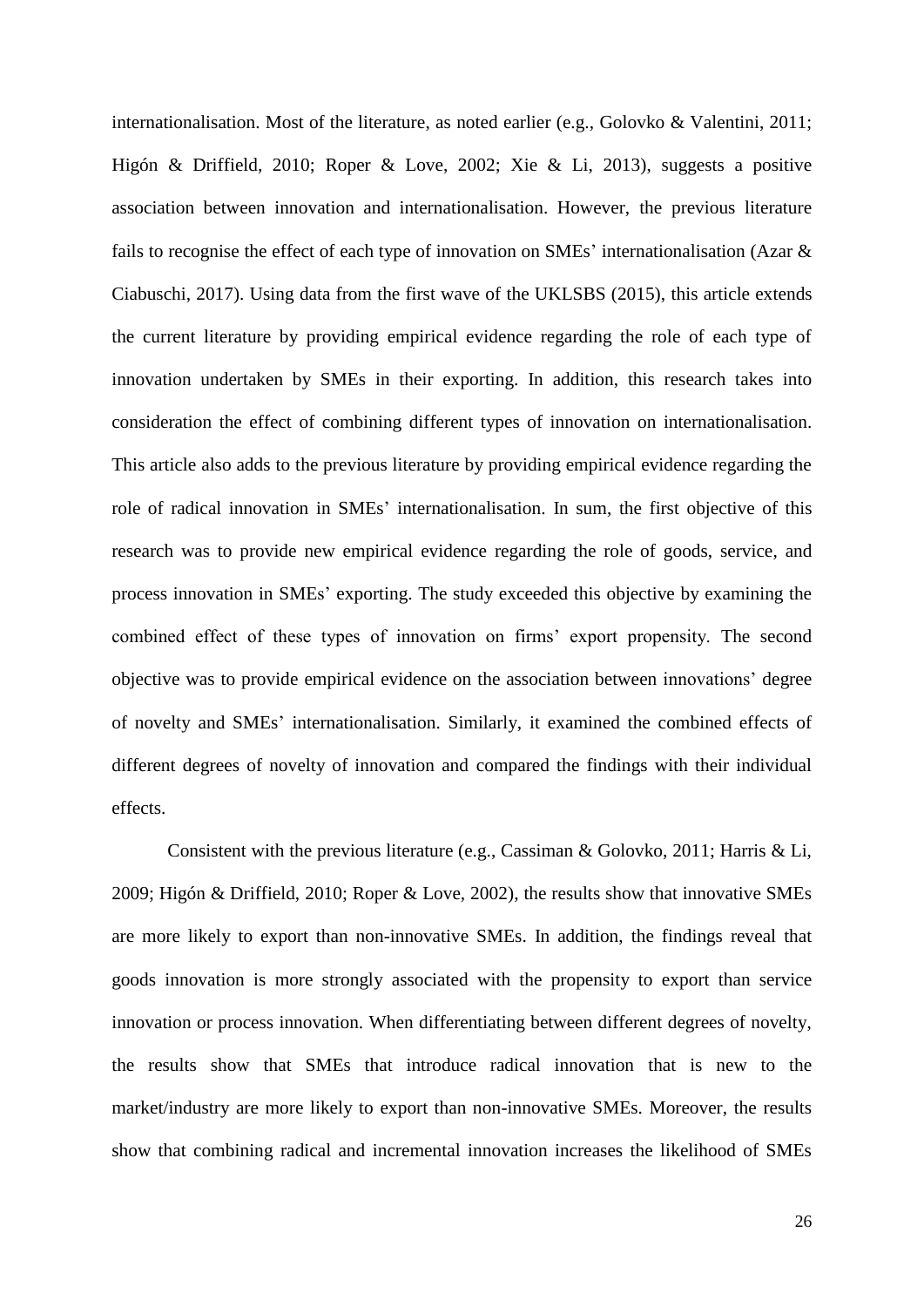exporting. In addition, the results suggest that SMEs that introduce incremental innovation are more likely to export than non-innovative SMEs; however, the magnitudes of the effects of radical innovation and the combined radical and incremental innovation are larger than that of incremental innovation alone.

#### 4.1. Limitations

A limitation of this study is that the data are self-reported and thus potential inflation bias may be problematic, as firms may misinterpret what innovation or a new product or process is. While there do not appear to have been significant issues in overestimating innovation in the sample, the design of future innovation surveys should also include objective measures whereby any potential differences between subjective and objective measures can be investigated and controlled for in the model. Furthermore, the analysis did not distinguish among the constituent countries of the United Kingdom. Future research might focus on each constituent individually, namely England, Scotland, Wales, and Northern Ireland. This would be in line with Janger, Schubert, Andries, Rammer, and Hoskens (2017), who proposed the measurement of innovation on the country level. Future research could also be of a comparative nature, contrasting the situation in England, Scotland, Wales, and Northern Ireland. It might also compare innovation in the British Isles with that in Germany - globally recognised for innovation (De Massis et al., 2018) - and elsewhere on the European continent and beyond.

Future research might also investigate the impact of human capital on innovation and determine whether a primary motivation to innovate is the desire to internationalise - perhaps adapting concepts from Huggins, Prokop, and Thompson (2017), who examine human capital and growth motivation - or it might focus on the impact of marketing innovation (see Gupta,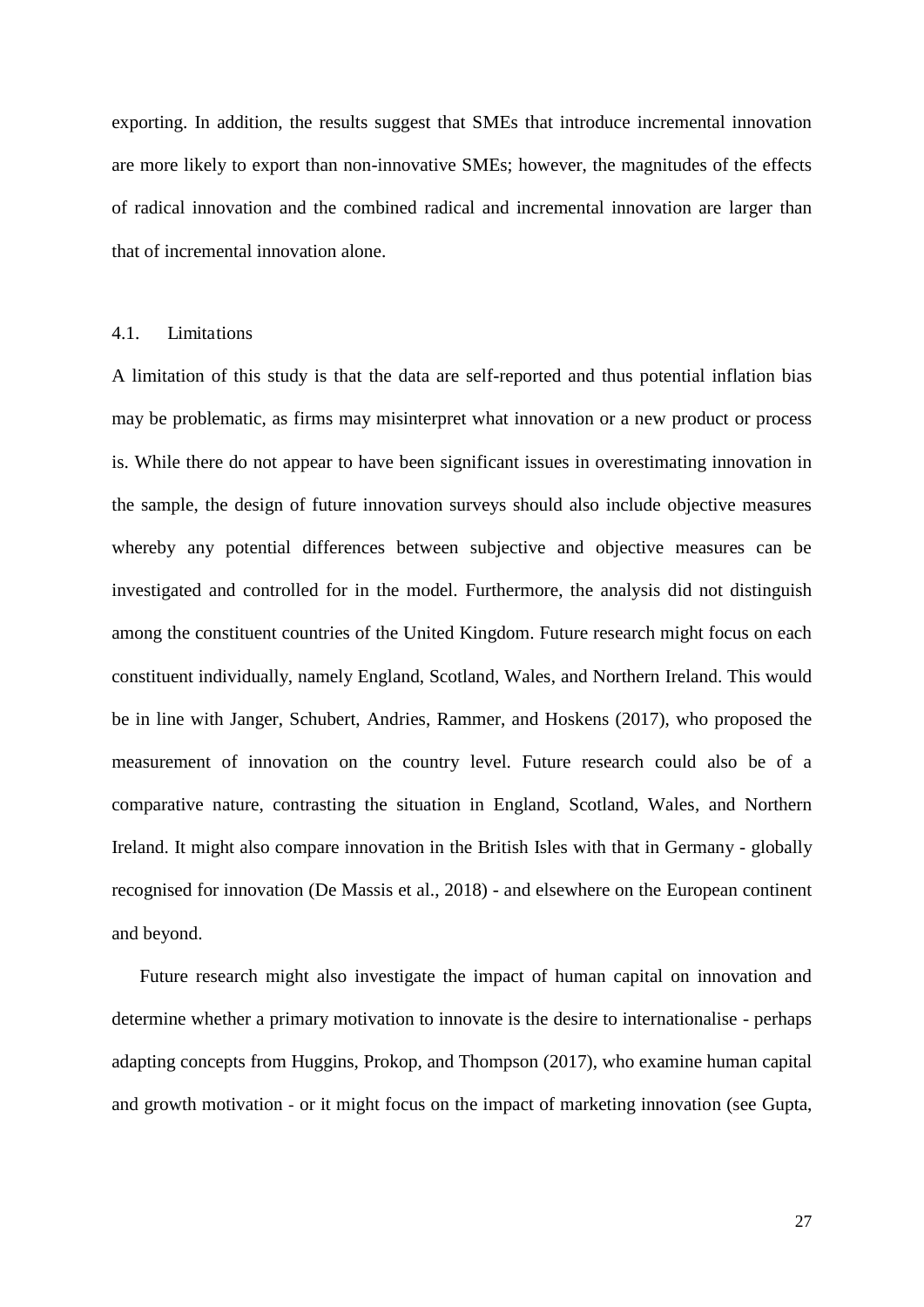Malhotra, Czinkota, & Foroudi, 2016; Windahl, 2017) on internationalisation. Finally, future research might contribute to a capability theory, as pioneered by Teece (2017).

#### 4.2. Managerial, policy, and theoretical implications

The results have clear implications for owner-managers of small firms and decision making. For example, goods innovation can be viewed as an enabler and facilitator of internationalisation. In addition, by introducing a combination of different types of innovation rather than most single types of innovation, owner-managers can improve the likelihood of internationalisation. However, if owner-managers introduce a single type of innovation strategy, then goods innovation is likely to be more strongly associated with internationalisation. Moreover, the findings show the importance of introducing radical innovation that is new to the market for internationalisation.

Furthermore, the findings translate into important policy implications. Given that we find innovative SMEs to be more likely to export than non-innovative SMEs, it can be argued that innovations are in the national interest in that they contribute to a country's balance of payments. However, it is important to note that not all innovation is equal. The findings indicate that goods innovation is more strongly associated with the propensity to export than other types of innovation, such as process innovation or service innovation. In this case, governments should be lobbied to promote goods innovation rather than all innovation. It is also valuable to know that SMEs that introduce radical innovation are more likely to export than non-innovative SMEs. Given this finding, the government policy should not be spending to promote product innovation across the board. Rather, a better use of public funds would be to focus on encouraging radical innovation.

 Moreover, considering that combining radical and incremental innovation increases the likelihood of SMEs exporting and that the magnitudes of the effects of radical innovation and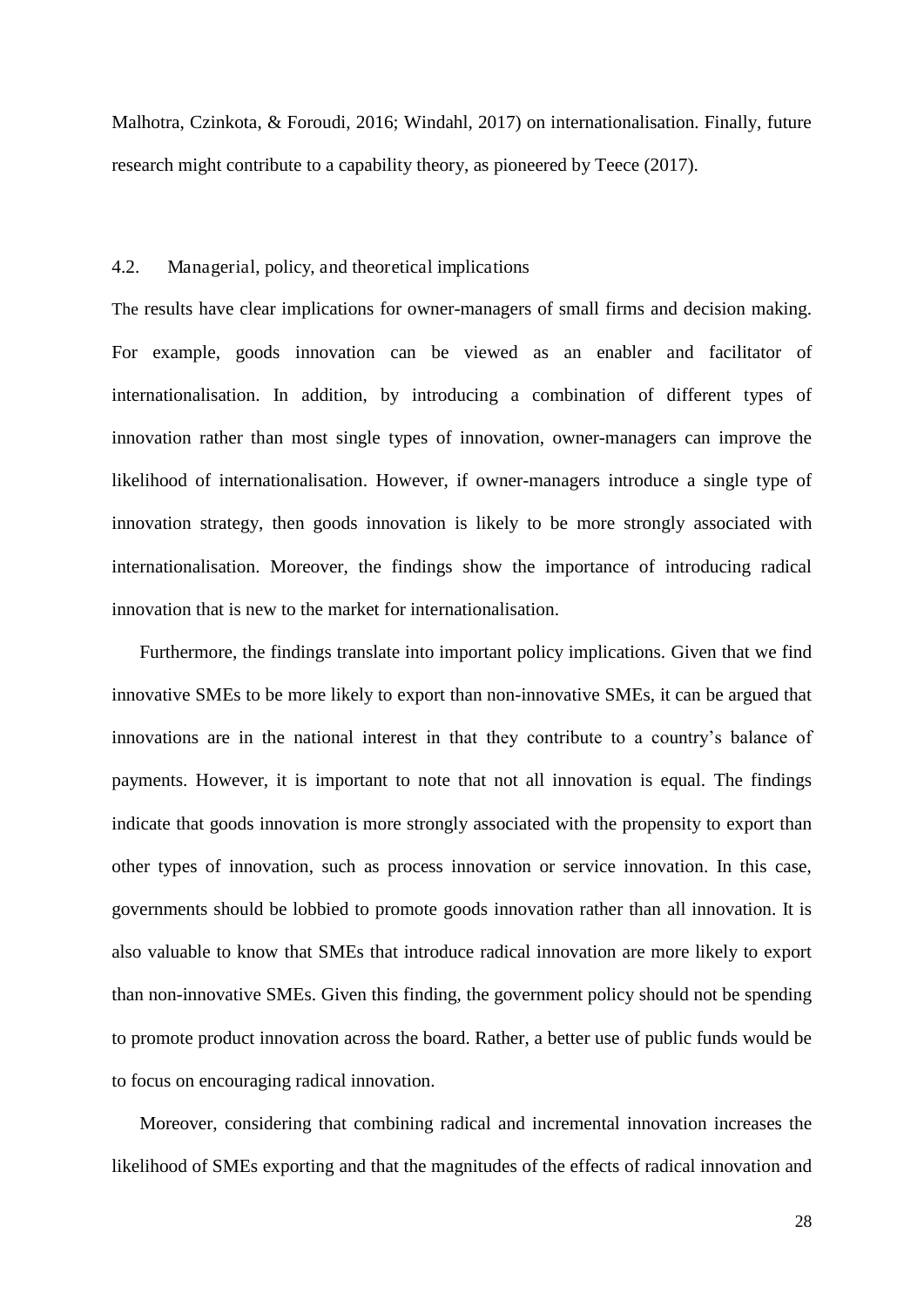combined radical and incremental innovation are higher than that of incremental innovation alone, the public policy might consider match making firms with complementary skills. Synergy may yield better results.

Finally, in terms of theory, the results imply that future research should not limit its examination and investigation to a single type of innovation (e.g., Alegre, Pla-Barber, Chiva, & Villar, 2012; Cassiman & Golovko, 2011; D'Angelo, Majocchi, Zucchella, & Buck, 2013, for product innovation; and Golovko & Valentini, 2011; Monreal-Pérez, Aragón-Sánchez, & Sánchez-Marín, 2012, for process innovation). However, information on different types of innovation and their effect on SMEs will yield different results. Scholars and researchers should recognise the potential effect of each type of innovation and its degree of novelty (i.e., goods, service, and process) when measuring innovation.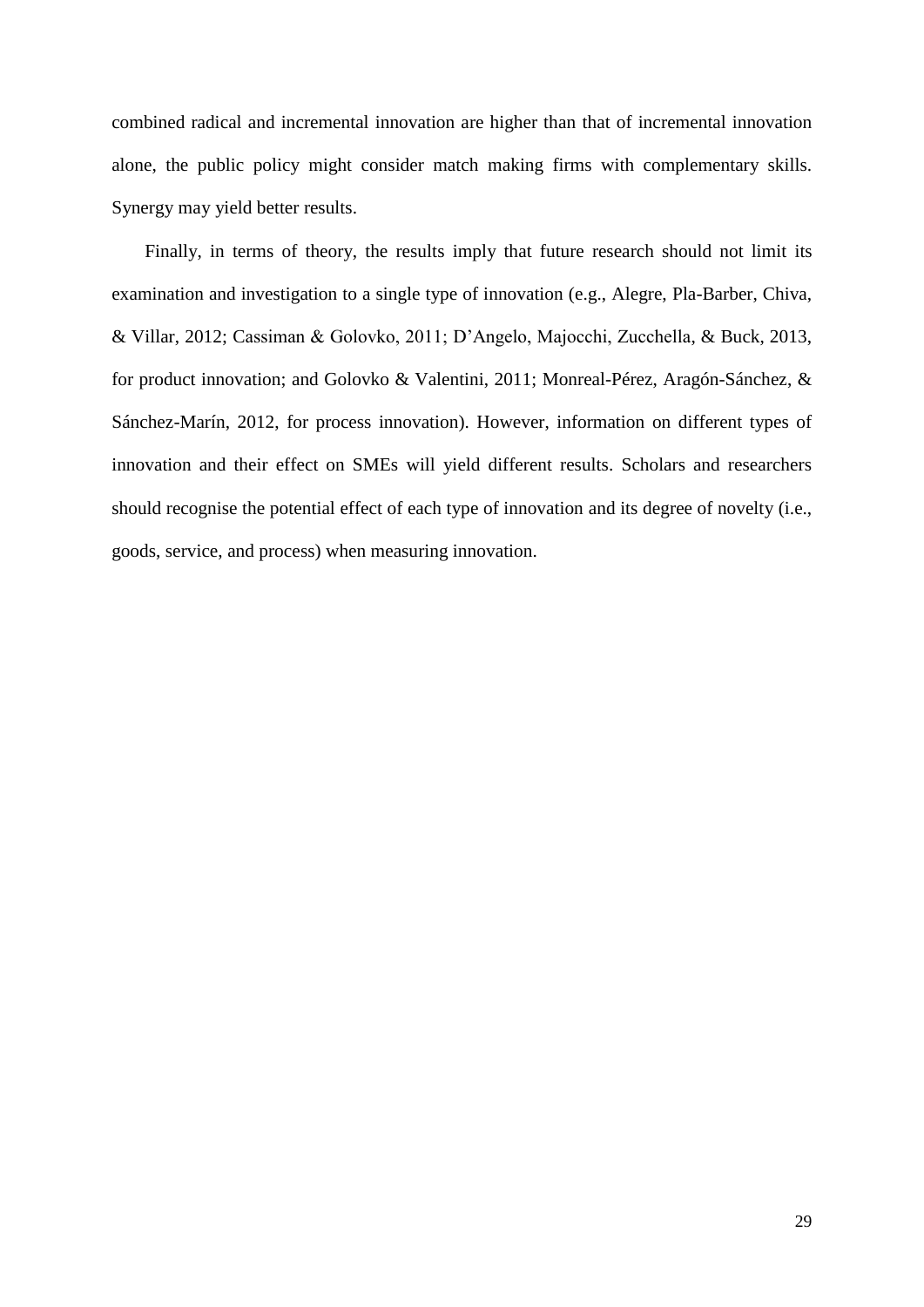#### **References**

- Alegre, J., Pla-Barber, J., Chiva, R., & Villar, C. (2012). Organisational learning capability, product innovation performance and export intensity. Technology Analysis and Strategic Management, 24(5), 511–526.
- Autio, E., Sapienza, H. J., & Almeida, J. G. (2000). Effects of age at entry, knowledge intensity, and imitability on international growth. Academy of Management Journal, 43(5), 909–924.
- Azar, G., & Ciabuschi, F. (2017). Organizational innovation, technological innovation, and export performance: The effect of innovation radicalness and extensiveness. International Business Review, 26, 324–336.
- Baldwin, J. R., & Rafiquzzaman, M. (1998). The effect of technology and trade on wage differentials between non-production and production workers in Canadian manufacturing. Research Paper No. 98. Ottawa, Ontario: Analytical Studies Branch, Statistics Canada.
- Barney, J. (1991). Firm resources and sustained competitive advantage. Journal of Management, 17, 99–120.
- Bao, Y., Chen, X., & Zhou, K. Z. (2012). External learning, market dynamics, and radical innovation: Evidence from China's high-tech firms. Journal of Business Research, 65, 1226–1233.
- Becker, S. O., & Egger, P. H. (2013). Endogenous product versus process innovation and a firm's propensity to export. Empirical Economics, 44(1), 329–354.
- Blind, K., Petersen, S. S., & Riilloc, C. A. F. (2017). The impact of standards and regulation on innovation in uncertain markets. Research Policy, 46, 249–264.
- Boehe, D. (2013). Collaborate at home to win abroad: How does access to local network resources influence export behaviour? Journal of Small Business Management, 51(2), 167–182.
- Calof, J. L., & Beamish, P. W. (1995). Adapting to foreign markets: Explaining internationalization. International Business Review, 4(2), 115–131.
- Cassiman, B., & Golovko, E. (2011). Innovation and internationalization through exports. Journal of International Business Studies, 42, 56–75.
- Cassiman, B., Golovko, E., & Martínez-Ros, E. (2010). Innovation, export and productivity. International Journal of Industrial Organization, 28(4), 372–376.
- Cassiman, B., & Martínez-Ros, E. (2004). Innovation and exports: Evidence from Spanish manufacturing. Mimeo, IESE Business School, SPSP Research Center.
- Castaño, M.-S., Méndez, M.-T., & Galindo, M.-A. (2016). Innovation, internationalization and business-growth expectations among entrepreneurs in the service sector. Journal of Business Research, 69, 1690–1695.
- Chetty, S. K., & Stangl, L. M. (2010). Internationalization and innovation in a network relationship context. European Journal of Marketing, 44(11/12), 1725–1743.
- Chiva, R., Ghauri, P., & Alegre, J. (2014). Organizational learning, innovation and internationalization: A complex system model. British Academy of Management, 25, 687–705.
- Cosh, A. D., & Hughes, A. (1998). Enterprise Britain: Growth, innovation and public policy in the small and medium sized enterprise sector 1994*–*1997. Cambridge: University of Cambridge ESRC Centre for Business Research.
- Daft, R. L., & Becker, S. W. (1978). Innovation in organizations: Innovation adoption in school organization. New York: Elsevier.
- Damanpour, F., & Aravind, D. (2011). Managerial innovation: Conceptions, processes, and antecedents. Management and Organization Review, 8, 423–454.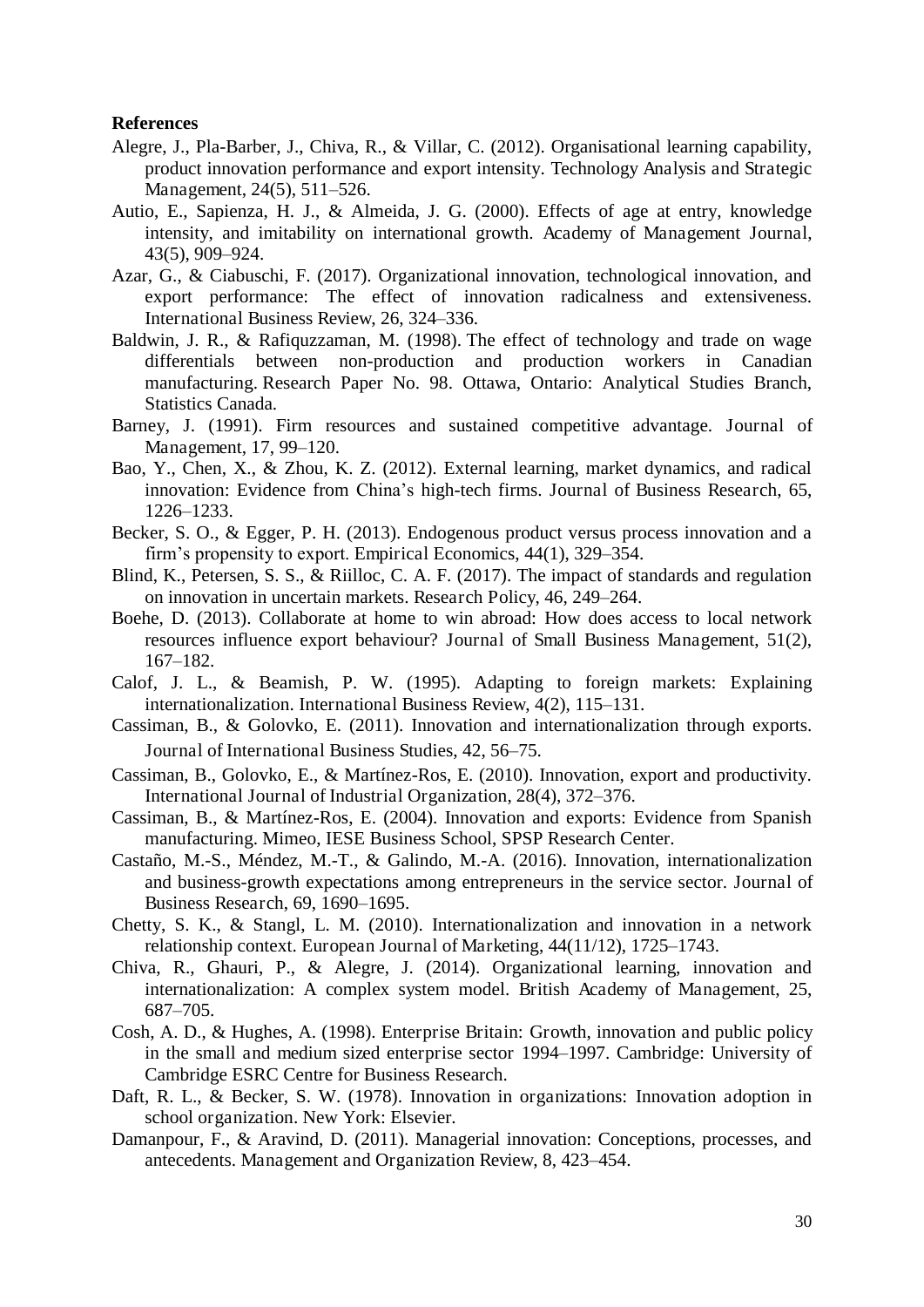- Damijan, J., Kostevc, Č., & Polanec, S. (2010). From innovation to exporting or vice versa? The World Economics, 33, 374–398.
- D'Angelo, A., Majocchi, A., Zucchella, A., & Buck, T. (2013). Geographical pathways for SME internationalization: Insights from an Italian sample. International Marketing Review, 30(2), 80–105.
- De Massis, A., Audretsch, D., Uhlaner, L., & Kammerlander, N. (2018). Innovation with limited resources: Management lessons from the German Mittelstand. The Journal of Product Innovation Management, 35(1), 125–146.
- De Massis, A., Frattini, F., Pizzurno, E., & Cassia, L. (2015). Product innovation in family versus nonfamily firms: An exploratory analysis. Journal of Small Business Management, 53(1), 1–36.
- Department for Business, Innovation and Skills (BIS). (2016a). Small business survey 2015: Businesses with employees. BIS Research Paper, Number 289. https://www.gov.uk/government/uploads/system/uploads/attachment\_data/file/522364/bi s-16-227-sme-employer-report.pdf (Accessed 11 March 2017).
- Department for Business, Innovation and Skills (BIS). (2016b). Small business survey 2015: Technical appendix. BIS Research Paper, Number 291. https://www.gov.uk/government/publications/small-business-survey-2015-businesseswith-employees (Accessed 20 August 2016).
- Di Maria, E., & Ganau, R. (2013). *Driving firms' export propensity and export intensity: The*  role of experience, innovation and international marketing strategy. Paper presented at the European International Business Academy (EIBA) 39<sup>th</sup> Annual Conference, Bremen, Germany.
- Dohse, D., & Niebuhr, A. (2018). How different kinds of innovation affect exporting. Economics Letters, 163, 182–185.
- Drucker, P. (2014). Innovation and entrepreneurship. London and New York: Routledge.
- Esteve-Pérez, S., & Rodríguez, D. (2013). The dynamic of exports and R&D in SMEs. Small Business Economics, 41(1), 219–240.
- Forés, B., & Camisón, C. (2016). Does incremental and radical innovation performance depend on different types of knowledge accumulation capabilities and organizational size? Journal of Business Research, 69, 831–848.
- Foster, R. N. (1986). Innovation: The attacker*'*s advantage. New York: Summit Books.
- Freel, M. S., & Harrison, R. T. (2006). Innovation and cooperation in the small firm sector: Evidence from 'Northern Britain'. Regional Studies, 40(4), 289–305.
- Ganotakis, P., & Love, J. H. (2012). Export propensity, export intensity and firm performance: The role of the entrepreneurial founding team. Journal of International Business Studies, 43(8), 693–718.
- García, R., & Calantone, R. (2002). A critical look at technological innovation typology and innovativeness terminology: A literature review. The Journal of Product Innovation Management, 19(2), 110–132.
- Geldres-Weiss, V. V., Uribe-Bórquez, C. T., Coudounaris, D. N., & Monreal-Pérez, J. (2016). Innovation and experiential knowledge in firm exports: Applying the initial Umodel. Journal of Business Research, 69, 5076–5081.
- Golovko, E., & Valentini, G. (2011). Exploring the complementarity between innovation and export for SMEs growth. Journal of International Business Studies, 42(3), 362–280.
- Gujarati, D. N. (1995). Basic econometrics (3rd ed.). Singapore: McGraw-Hill International Editions.
- Gunday, G., Ulusoy, G., Kilic, K., & Alpkan, L. (2011). Effects of innovation types on firm performance. International Journal of Production Economics, 133, 662–676.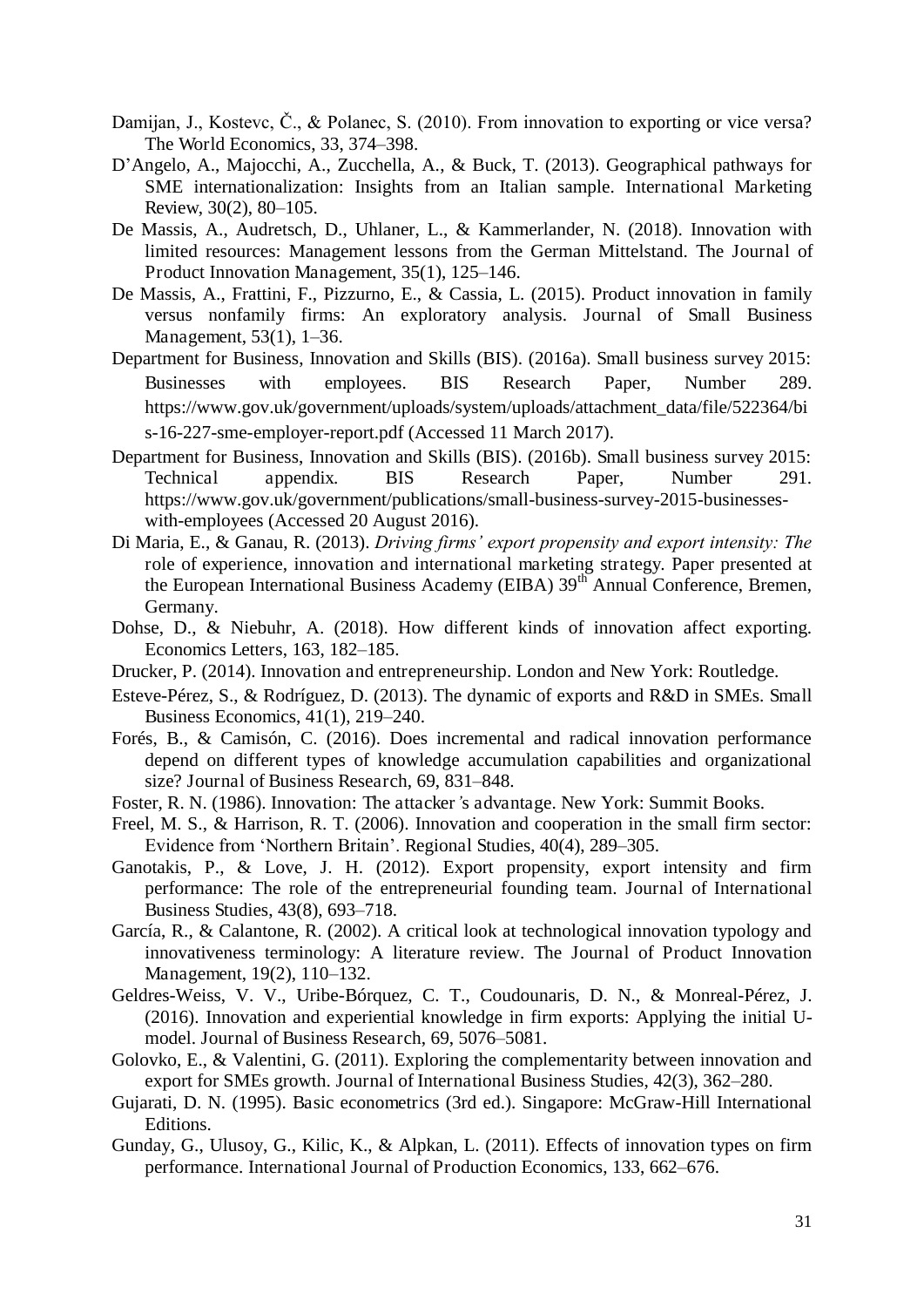- Gupta, S., Malhotra, N. K., Czinkota, M., & Foroudi, P. (2016). Marketing innovation: A consequence of competitiveness. Journal of Business Research, 69(12), 5671–5681.
- Hagen, B., Denicolai, S., & Zucchella, A. (2014). International entrepreneurship at the crossroads between innovation and internationalization. Journal of International Entrepreneurship, 12, 111–114.
- Harris, R. I. D., & Li, Q. C. (2009). Exporting, R&D, and absorptive capacity in UK establishments. Oxford Economic Papers, 61, 74–103.
- Higón, D. A. (2011). The impact of ICT on innovation activities: Evidence for UK SMEs. International Small Business Journal, 30(6), 684–699.
- Higón, D. A., & Driffield, N. (2010). Exporting and innovation performance: Analysis of the annual Small Business Survey in the UK. International Small Business Journal, 29(1), 4–24.
- Huggins, R., Prokop, D., & Thompson, P. (2017). Entrepreneurship and the determinants of firm survival within regions: Human capital, growth motivation and locational conditions. Entrepreneurship & Regional Development, 29(3–4), 357–389.
- Hulland, J., Baumgartner, H., & Smith, K. M. (2018). Marketing survey research best practices: evidence and recommendations from a review of JAMS articles. Journal of the Academy of Marketing Science, 46(1), 92-108.
- Idris, B., & Saridakis, G. (2018). Local formal interpersonal networks and SMEs internationalisation: Empirical evidence from the UK. International Business Review, 27(3), 610–624.
- Janger, J., Schubert, T., Andries, P., Rammer, C., & Hoskens, M. (2017). The EU 2020 innovation indicator: A step forward in measuring innovation outputs and outcomes? Research Policy, 46(1), 30–42.
- Johanson, J., & Vahlne, J.-E. (1977). The internationalization process of the firm  $A$  model of knowledge development and increasing foreign market commitments. Journal of International Business Studies, 8(1), 23–32.
- Jones, M. V. (2001). First steps in internationalisation: Concepts and evidence from a sample of small high technology firms. Journal of International Management, 7(3), 191–210.
- Judge, G. G., Griffiths, W. E., Hill, C., Lütkepohl, H., & Lee, T.-C. (1985). The theory and practice of econometrics (2nd ed.). New York: John Wiley.
- Khazanchi, S., Lewis, M. W., & Boyer, K. (2007). Innovation-supportive culture: The impact of organizational values on process innovation. Journal of Operations Management, 25(4), 871–884.
- Kingsley, G., & Malecki, E. J. (2004). Networking for competitiveness. Small Business Economics, 23, 71–84.
- Kleinknecht, A. (1987). Measuring R&D in small firms: How much are we missing? Journal of Industrial Economics, 36, 253–256.
- Kocak, A., Carsrud, A., & Oflazoglu, S. (2017). Market, entrepreneurial, and technology orientations: Impact on innovation and firm performance. Management Decision, 55(2), 248–270.
- Kyl̈heiko, K., Jantunen, A., Puumalainen, K., Saarenketo, S., & Tuppura, A. (2011). Innovation and internationalization as growth strategies: The role of technological capabilities and appropriability. International Business Review, 20, 508–520.
- Lachenmaier, S., & Wößmann, L. (2006). Does innovation cause exports? Evidence from exogenous innovation impulses and obstacles using German micro data. Oxford Economic Papers, 58, 317–350.
- Laforet, S. (2008). Size, strategic and market orientation affects on innovation. Journal of Business Research, 61(7), 753–764.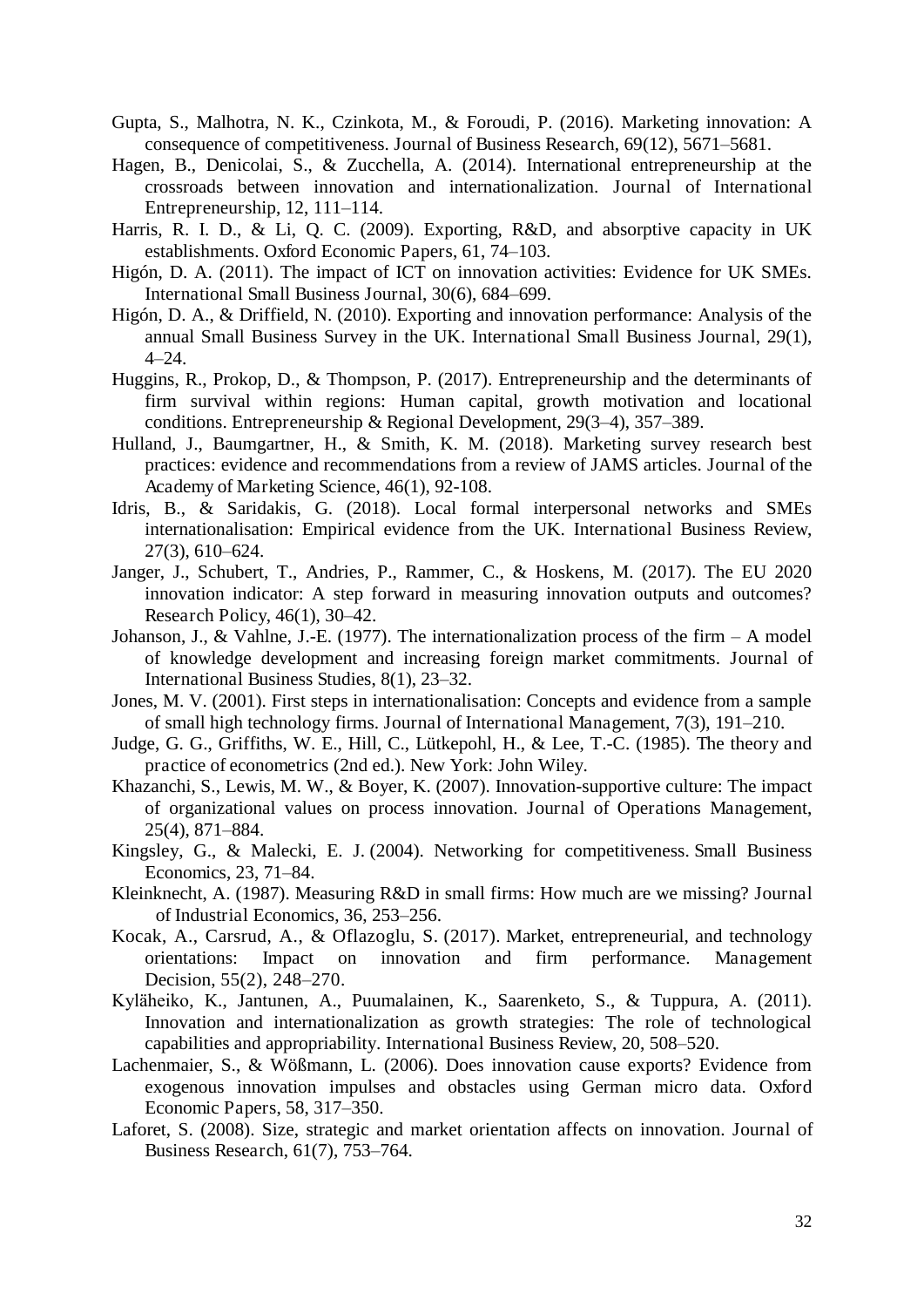- Lecerf, M. A. (2012). Internationalization and innovation: The effects of a strategy mix on the economic performance of French SMEs. International Business Research, 5(6), 2– 13.
- Lefebvre, E., Lefebvre, L. A., & Bourgault, M. (1998). R&D-related capabilities as determinants of export performance. Small Business Economics, 10, 365–377.
- Leonidou, L. C., Katsikeas, C. S., Palihawadana, D., & Spyropoulou, S. (2007). An analytical review of the factors stimulating smaller firms to export: Implications for policy makers. International Marketing Review, 24(6), 735–770.
- Lewandowska, M. S., Szymura-Tyc, M., & Golębiowski, T. (2016). Innovation complementarity, cooperation partners, and new product export: Evidence from Poland. Journal of Business Research, 69, 3673–3681.
- Lim, J. S., Sharkey, T. W., & Heinrichs, J. H. (2006). Strategic impact of new product development on export involvement. European Journal of Marketing, 40(1/2), 44–60.
- Love, J. H., & Roper, S. (2015). SME innovation, exporting and growth: A review of existing evidence. International Small Business Journal, 33(1), 28–48.
- Love, J. H., Roper, S., & Zhou, Y. (2016). Experience, age and exporting performance in UK SMEs. International Business Review, 25, 806–819.
- Martínez-Román, J. A., & Romero, I. (2013). About the determinants of the degree of novelty in small businesses' product innovations. International Entrepreneurship Management Journal, 9, 655–677.
- Martínez-Ros, E. (1999). Explaining the decisions to carry out product and process innovations: The Spanish case. Journal of High Technology Management Research, 10(2), 223–242.
- Martínez-Ros, E., & Labeaga, J. (2009). Product and process innovation: Persistence and complementarities. European Management Review, 6(1), 64–75.
- Monreal-Pérez, J., Aragón-Sánchez, A., & Sánchez-Marín, G. (2012). A longitudinal study of the relationship between export activity and innovation in the Spanish firm: The moderating role of productivity. International Business Review, 21(5), 862–877.
- Nguyen, A. N., Pham, N. O., Nguyen, C. D., & Nguyen, N. D. (2008). Innovation and exports in Vietnam's SME sector. The European Journal of Development Research, 20(2), 262–280.
- O'Connor, G. C., & Rice, M. P. (2013). A comprehensive model of uncertainty associated with radical innovation. Journal of Product Innovation Management, 30, 2–18.
- Oke, A., Burke, G., & Myers, A. (2007). Innovation types and performance in growing UK SMEs. International Journal of Operations & Production Management, 27(7), 735–753.
- Onetti, A., Zucchella, A., Jones, M., & McDougall, P. (2010). Guest editor's introduction to the special issue: Entrepreneurship and strategic management in new technology based companies. Journal of Management and Governance, 16(3), 333–336.
- Organisation for Economic Co-operation and Development (OECD). (1997). The measurement of scientific and technological activities. Proposed guidelines for collecting and interpreting technological data. Oslo manual. Paris: Organisation for Economic Cooperation and Development.
- Organisation for Economic Co-operation and Development (OECD). (2005). The measurement of scientific and technological activities. Proposed guidelines for collecting and interpreting technological data. Oslo manual. Paris: Organisation for Economic Cooperation and Development.
- Paul, J., Parthasarathy, S., & Gupta, P. (2017). Exporting challenges of SMEs: A review and future research agenda. Journal of World Business, 52, 327–342.
- Pavitt, K. (1991). What makes basic research economically useful? Research Policy, 20, 109–119.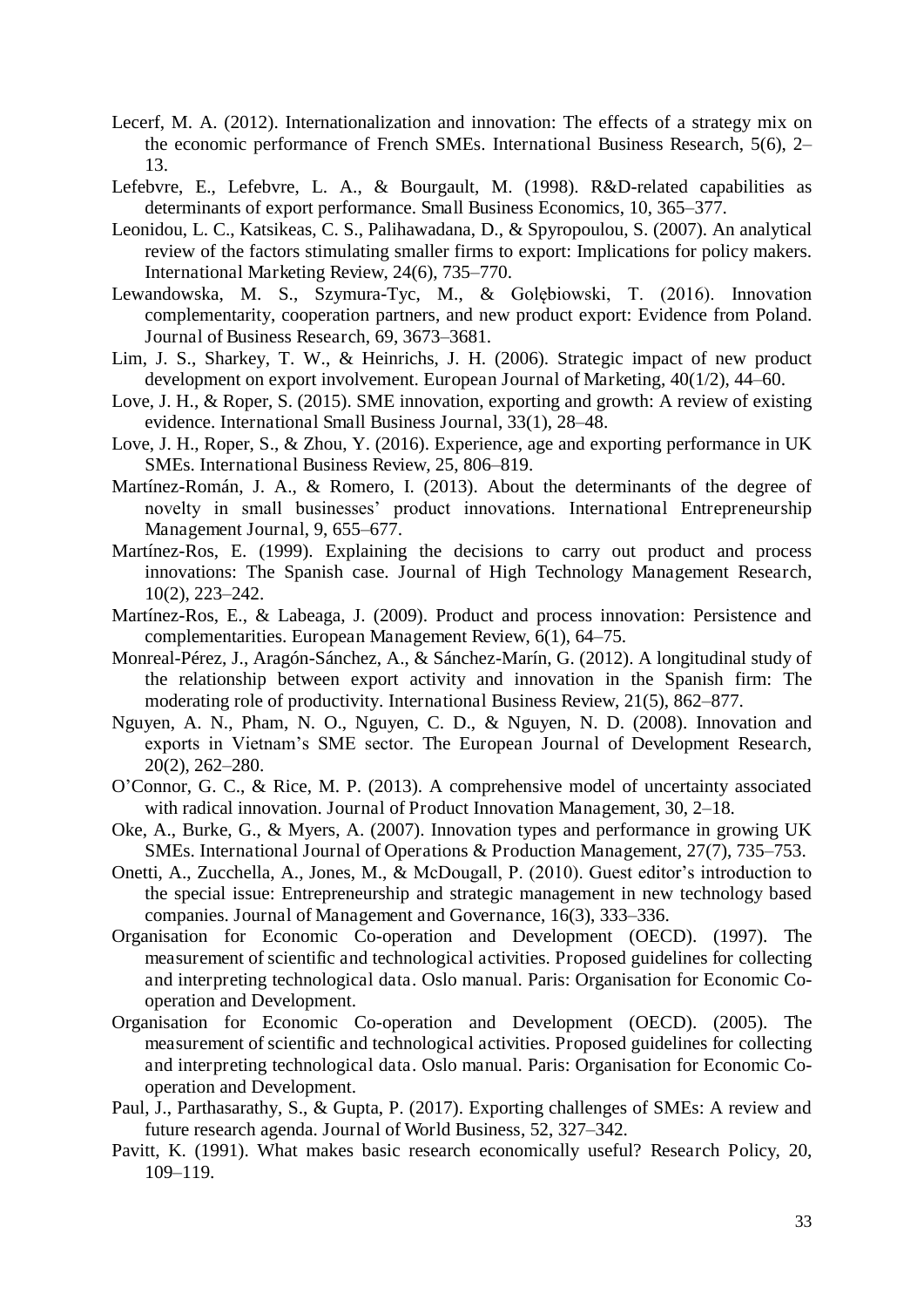- Pla-Barber, J., & Alegre, J. (2007). Analysing the link between export intensity, innovation and firm size in a science-based industry. International Business Review, 16(3), 275– 293.
- Pedeliento, G., Bettinellim, C., Andreini, D., & Bergamaschi, M. (2018). Consumer entrepreneurship and cultural innovation: The case of GinO12. Journal of Business Research, 92, 431–442.
- Penrose, E. T. (1959). The theory of the growth of the firm. New York: Wiley.
- Podsakoff, P. M., MacKenzie, S. B., Lee, J. Y., & Podsakoff, N. P. (2003). Common method biases in Behavioral research: A critical review of the literature and recommended remedies. Journal of Applied Psychology, 88(5), 879–903.
- Podsakoff, P.M., MacKenzie, S.B., & Podsakoff, N.P. (2012). Sources of method bias in social science research and recommendations on how to control it. Annual Review of Psychology, 63, 539–569.
- Rammer, C., & Schmiele, A. (2009). Drivers and effects of internationalizing innovation by SMEs. The Icfai University Journal of Knowledge Management, 7(2), 18–61.
- Rodil, Ó., Vence, X., & Sánchez, M. C. (2016). The relationship between innovation and export behaviour: The case of Galician firms. Technological Forecasting & Social Change, 113, 248–265.
- Rodríguez, J. L., & Rodríguez, R. M. G. (2005). Technology and export behaviour: A resource based view approach. International Business Review, 14, 539–557.
- Rogers, M. (2004). Networks, firm size and innovation. Small Business Economics, 22, 141– 153.
- Roper, S., & Love, J. H. (2002). Innovation and export performance: Evidence from UK and German manufacturing plants. Research Policy, 31, 1087–1102.
- Sainio, L. M., Ritala, P., & Hurmelinna-Laukkanen, P. (2012). Constituents of radical innovation – Exploring the role of strategic orientations and market uncertainty. Technovation, 32, 591–599.
- Schoonhoven, C. B., Eisenhardt, K. M., & Lymman, K. (1990). Speeding products to market: Waiting time to first product introduction in new firms. Administrative Science Quarterly, 35(1), 177–207.
- Serra, F., Pointon, J., & Abdou, H. (2012). Factors influencing the propensity to export: A study of UK and Portuguese textile firms. International Business Review, 21, 210–224.
- Sheng, M. L., & Chien, I. (2016). Rethinking organizational learning orientation on radical and incremental innovation in high-tech firms. Journal of Business Research, 69, 2302– 2308.
- Simon, M., Elango, B., Houghton, S., & Savelli, S. (2002). The successful product pioneer: Maintaining commitment while adapting to change. Journal of Small Business Management, 40(3), 187–203.
- Sterlacchini, A. (1999). Do innovative activities matter to small firms in non-R&D-intensive industries? An application to export performance. Research Policy, 28, 819–823.
- Stock, H. J., & Watson, M. M. (2012). Introduction to econometrics (3rd ed.). Harlow, UK: Pearson Education.
- Teece, D. J. (2017). A capability theory of the firm: An economics and (strategic) management perspective. New Zealand Economic Papers. DOI: 10.1080/00779954.2017.1371208.
- Tellis, G. J., Prabhu, J. C., & Chandy, R. K. (2009). Radical innovation across nations: The preeminence of corporate culture. Journal of Marketing, 73, 3–23.
- Tether, B. S. (2002). Who co-operates for innovation, and why: An empirical analysis. Research Policy, 31, 947–967.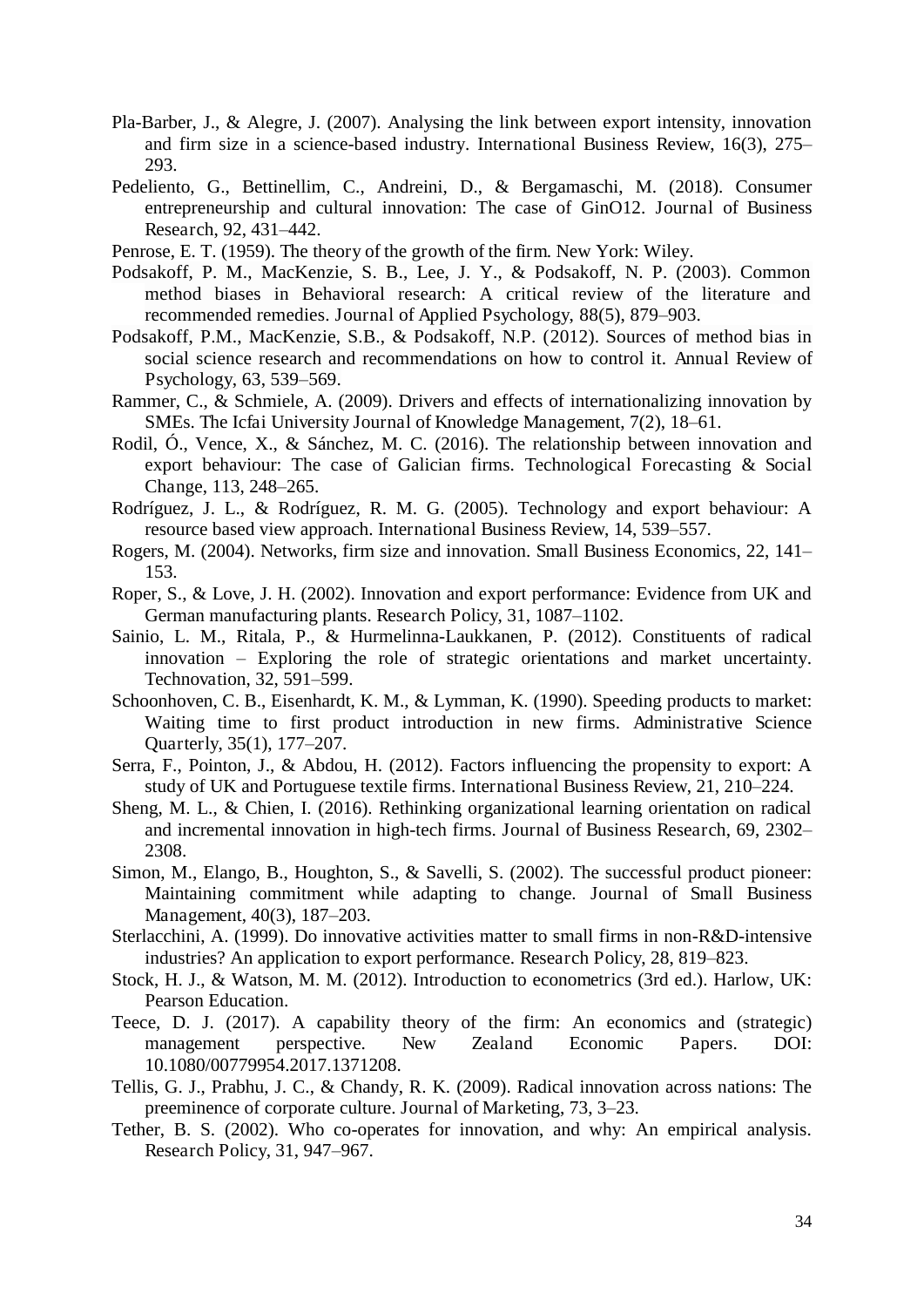- Tidd, J. B. J., Pavitt, K., & Bessant, J. R. (2011). Managing innovation: Integrating technological, market and organisational change. London: Wiley.
- Tödtling, F., & Kaufmann, A. (2001). The role of the region for innovation activities of SMEs. European Urban and Regional Studies, 8(3), 203–215.
- Van Beers, C., & Zand, F. (2014). R&D cooperation, partner diversity, and innovation performance: An empirical analysis. Journal of Product Innovation Management, 31(2), 292–312.
- Vernon, R. (1966). International investment and international trade in the product cycle. The Quarterly Journal of Economics, 80(2), 190–207.
- Vernon, R. (1971). Sovereignty at bay: The multinational spread of US enterprises. TheInternational Executive, 13(4), 1–3.
- Vernon, R. (1979). The product cycle hypothesis in a new international environment. Oxford Bulletin of Economics and Statistics, 41(4), 255–267.
- Wakelin, K. (1998). Innovation and export behavior at the firm level. Research Policy, 26(7– 8), 829–841.
- Wang, C. H., Lu, I. Y., & Chen, C. B. (2008). Evaluating firm technological innovation capability under uncertainty. Technovation, 28, 349–363.
- Williams, A., & Shaw, G. (2011). Internationalization and innovation in tourism. Annals of Tourism Research, 38(1), 27–51.
- Windahl, C. (2017). Market sense-making in design practice: Exploring curiosity, creativity and courage. Journal of Marketing Management, 33(3–4), 280–291.
- Wolff, J. A., & Pett, T. L. (2000). Internationalization of small firms: An examination of export competitive patterns, firm size, and export performance. Journal of Small Business Management, 38(2), 34–47.
- Xie, Z., & Li, J. (2013). Internationalization and indigenous technological efforts of emerging economy firms: The effect of multiple knowledge sources. Journal of International Management, 19(3), 247–259.
- Zhou, K. Z., & Li, C. B. (2012). How knowledge affects radical innovation: Knowledge base, market knowledge acquisition, and internal knowledge sharing. Strategic Management Journal, 33, 1090–1102.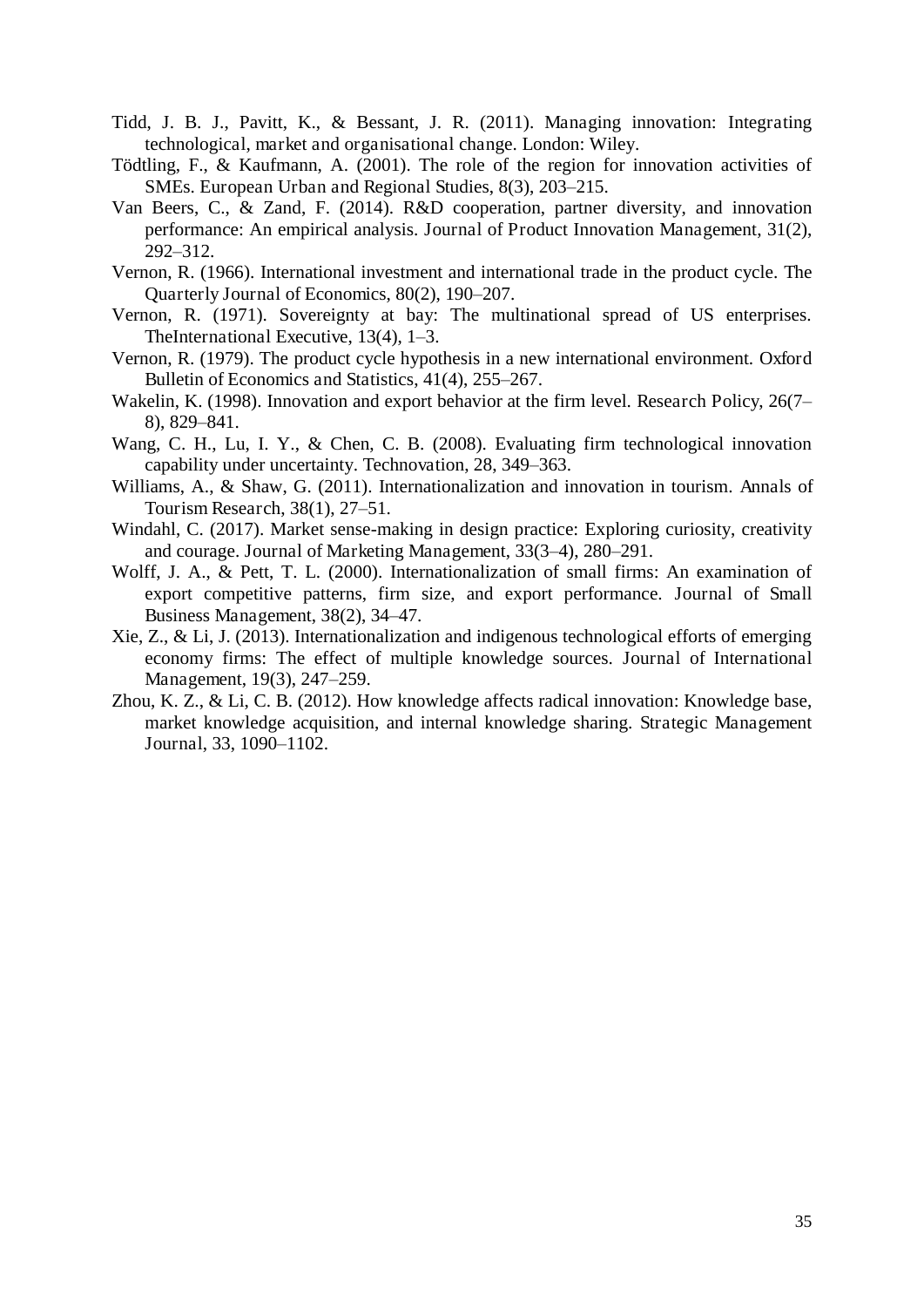



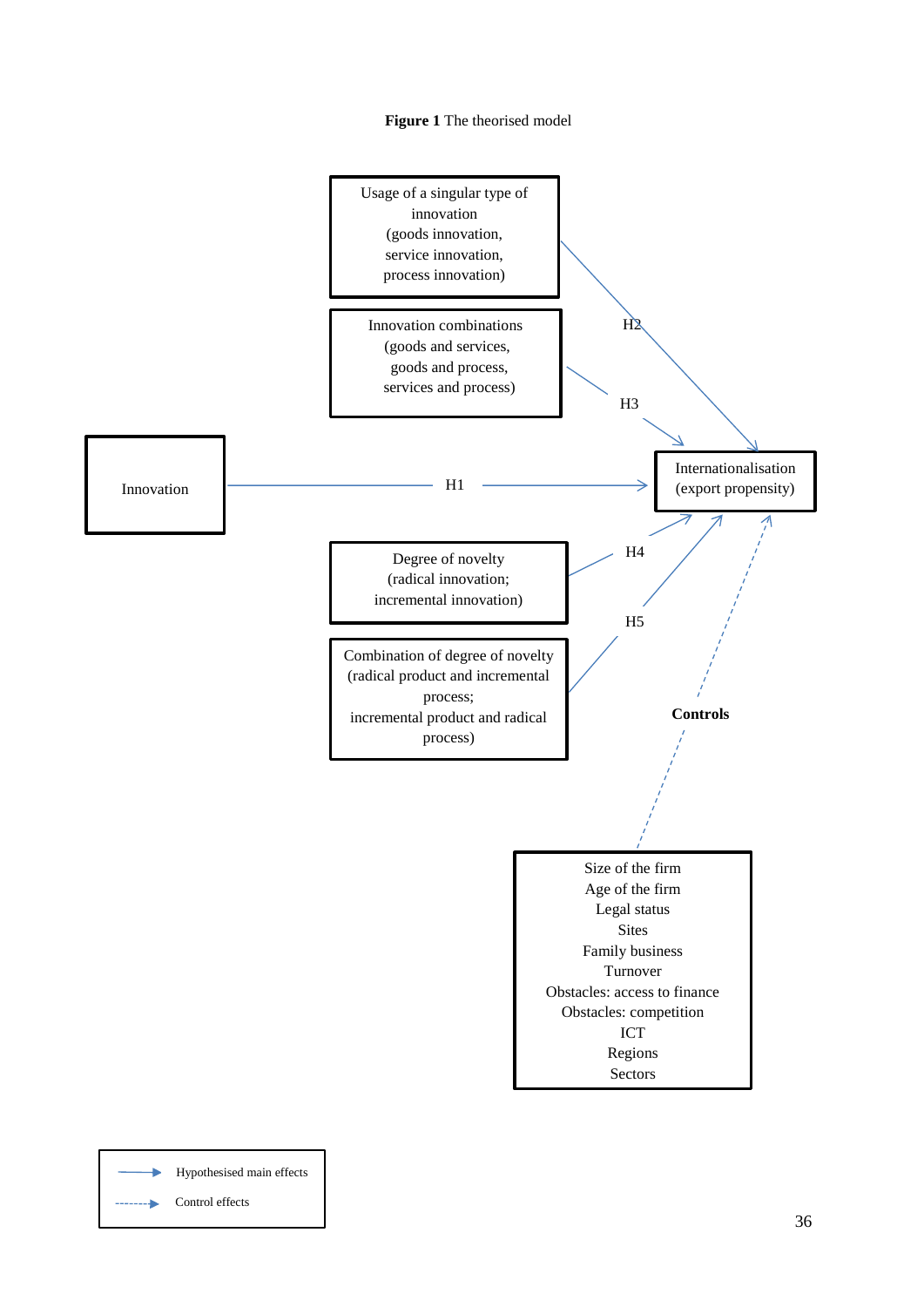## **Table 1** Summary of the proposed hypotheses

| H1        | Innovative SMEs have a higher likelihood of internationalisation than non-innovative    |
|-----------|-----------------------------------------------------------------------------------------|
|           | SME <sub>s</sub> .                                                                      |
| H2        | The likelihood of SME internationalisation differs according to the type of innovation. |
| H3        | A combination of different types of innovation has a stronger effect on the likelihood  |
|           | of SME internationalisation than the effect of a single type of innovation.             |
| H4        | SMEs that introduce radical product/process innovation have a higher likelihood of      |
|           | internationalisation than SMEs that introduce incremental product/service innovation.   |
| <b>H5</b> | Combining radical and incremental innovation has a stronger effect on the likelihood    |
|           | of SME internationalisation than the effect of a single radical innovation.             |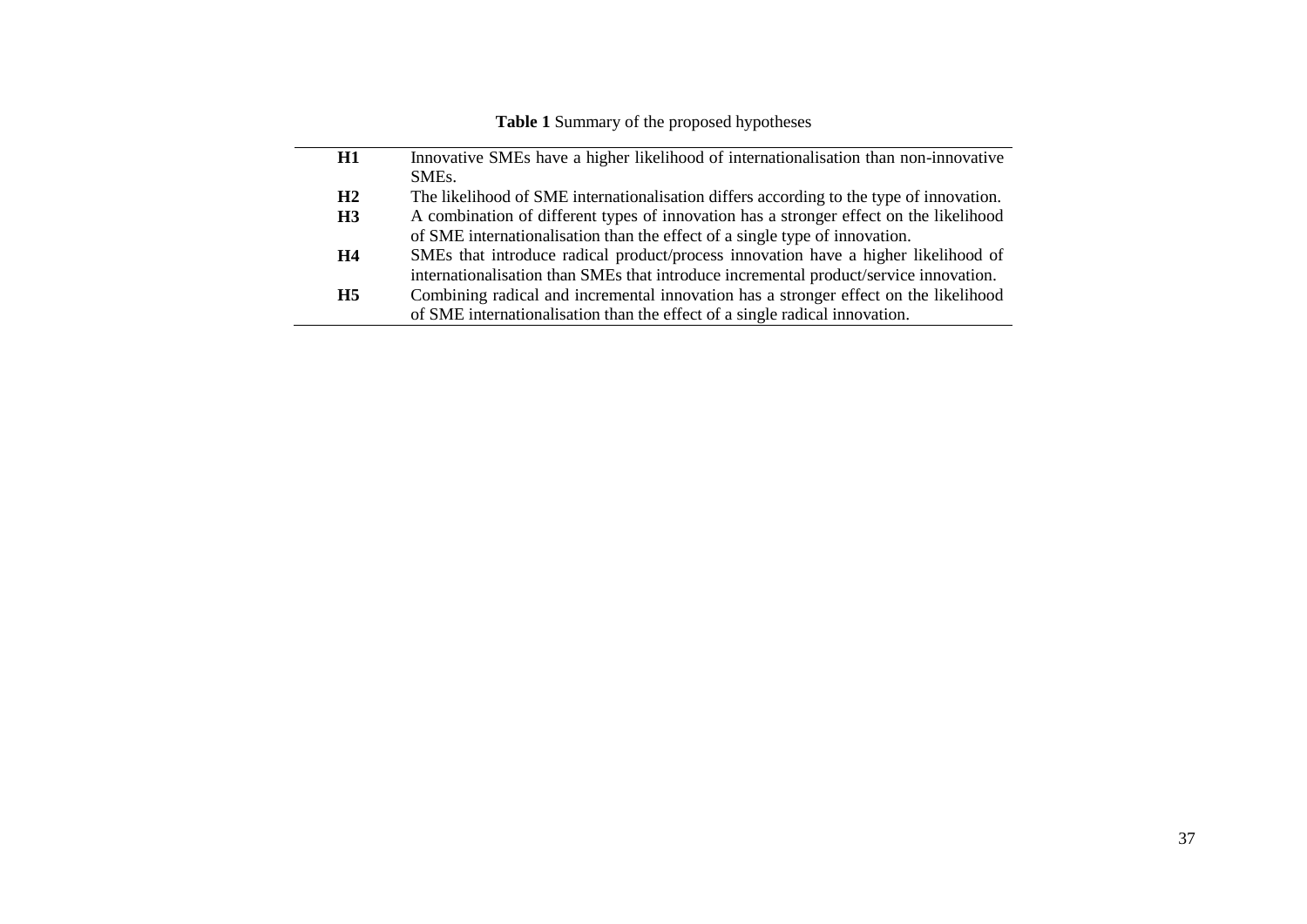| Sample                              |              |                | All Firms   |                |               |             |               |
|-------------------------------------|--------------|----------------|-------------|----------------|---------------|-------------|---------------|
|                                     |              | $\overline{2}$ | 3           | $\overline{4}$ | 5             | 6           | $\tau$        |
| Probit regression                   | <b>ME</b>    | $\rm ME$       | ME          | <b>ME</b>      | $\mathbf{ME}$ | <b>ME</b>   | $\mathbf{ME}$ |
| Innovation                          | $0.086***$   |                |             |                |               |             |               |
|                                     | 0.006        |                |             |                |               |             |               |
| <b>Goods</b> innovation             |              | $0.121***$     |             |                | $0.105***$    |             |               |
|                                     |              | 0.009          |             |                | 0.010         |             |               |
| <b>Service innovation</b>           |              |                | $0.053***$  |                | 0.012         |             |               |
|                                     |              |                | 0.007       |                | 0.007         |             |               |
| <b>Process innovation</b>           |              |                |             | $0.061***$     | $0.032***$    |             |               |
|                                     |              |                |             | 0.008          | 0.008         |             |               |
| <b>Innovation combination</b>       |              |                |             |                |               |             |               |
| (Base category: no innovation)      |              |                |             |                |               |             |               |
| Goods innovation                    |              |                |             |                |               | $0.189***$  |               |
|                                     |              |                |             |                |               | 0.021       |               |
| Service innovation                  |              |                |             |                |               | $0.049***$  |               |
|                                     |              |                |             |                |               | 0.012       |               |
| Process innovation                  |              |                |             |                |               | $0.030**$   |               |
|                                     |              |                |             |                |               | 0.014       |               |
| Goods and service innovation        |              |                |             |                |               | $0.098***$  |               |
|                                     |              |                |             |                |               | 0.018       |               |
| Goods and process innovation        |              |                |             |                |               | $0.026***$  |               |
|                                     |              |                |             |                |               | 0.030       |               |
| Service and process innovation      |              |                |             |                |               | $0.079***$  |               |
|                                     |              |                |             |                |               | 0.014       |               |
| All innovation                      |              |                |             |                |               | $0.153***$  |               |
|                                     |              |                |             |                |               | 0.016       |               |
| <b>Innovative firms</b>             |              |                |             |                |               |             |               |
| (Base category: process innovation) |              |                |             |                |               |             |               |
| Goods innovation                    |              |                |             |                |               |             | $0.181***$    |
|                                     |              |                |             |                |               |             | 0.028         |
| Service innovation                  |              |                |             |                |               |             | 0.015         |
|                                     |              |                |             |                |               |             | 0.021         |
| Goods and service innovation        |              |                |             |                |               |             | $0.075***$    |
|                                     |              |                |             |                |               |             | 0.026         |
| Goods and process innovation        |              |                |             |                |               |             | $0.255***$    |
|                                     |              |                |             |                |               |             | 0.038         |
| Service and process innovation      |              |                |             |                |               |             | $0.048**$     |
|                                     |              |                |             |                |               |             | 0.022         |
| All innovation                      |              |                |             |                |               |             | $0.135***$    |
|                                     |              |                |             |                |               |             | 0.024         |
| <b>Controls</b>                     | Yes          | Yes            | Yes         | Yes            | Yes           | Yes         | Yes           |
| log Likelihood                      | $-5152.3014$ | $-5132.5212$   | -5203.2066  | -5198.5511     | $-5120.1371$  | $-5097.828$ | $-3011.0267$  |
| Chi 2 (degrees of freedom)          | 3405.49(44)  | 3445.05(44)    | 3303.68(44) | 3312.99(44)    | 3469.82(46)   | 3514.44(50) | 1897.24(49)   |
| Obs.                                | 12823        | 12823          | 12823       | 12823          | 12823         | 12823       | 6460          |

#### **Table 2** The association between innovation and export propensity – probit estimates

Notes: Marginal effects (ME) at the sample mean values of the regressors are reported. All models control for the variables mentioned previously (the results are available on request).

As a robustness check, we use the logit model. The results are similar and available on request. Values in italics are standard errors. \*\*\*  $p < 0.01$ , \*\*  $p < 0.05$ .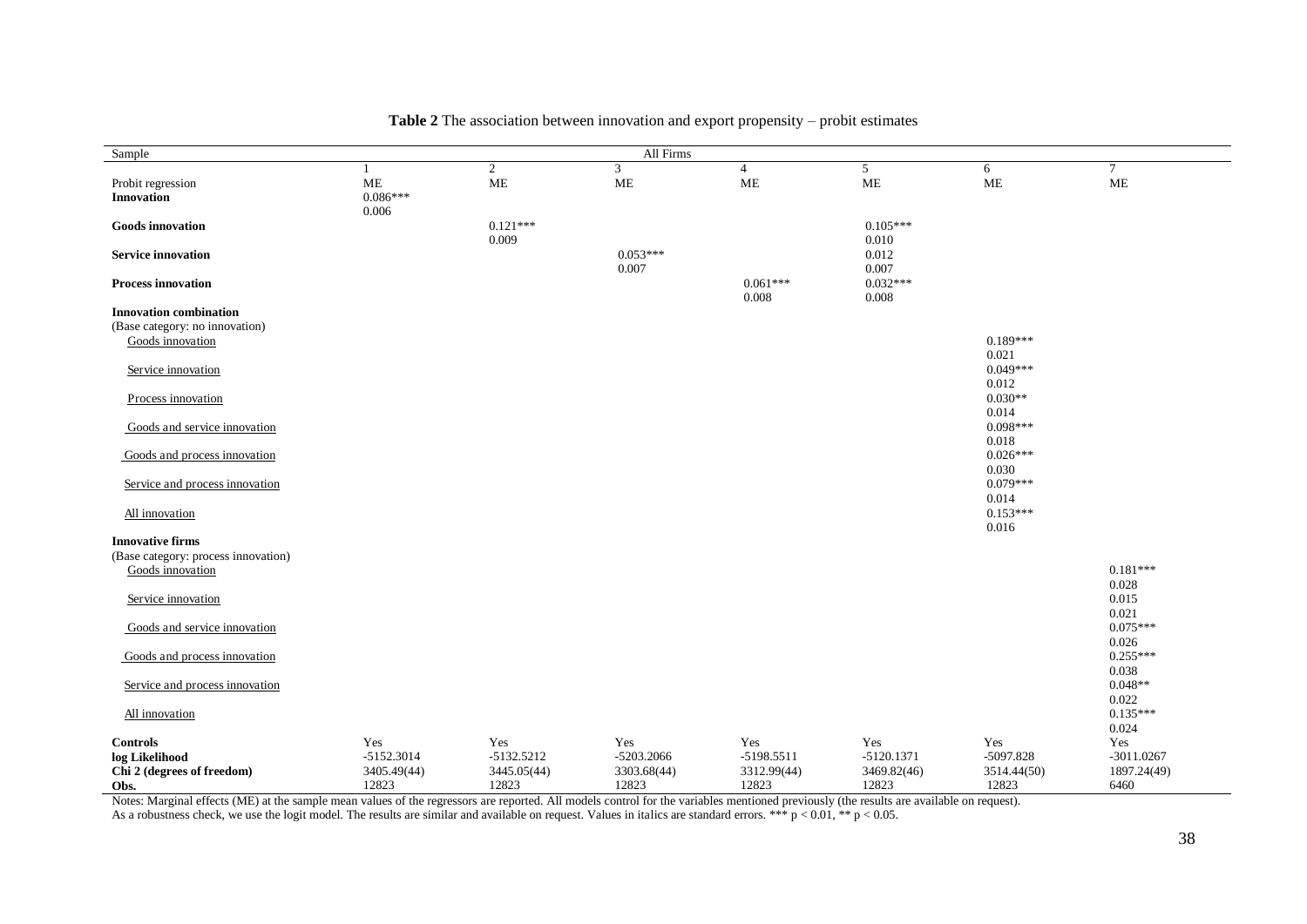| Sample                                             |            |            | All Firms  |            |            |
|----------------------------------------------------|------------|------------|------------|------------|------------|
|                                                    | (1)        | (2)        | (3)        | (4)        | (5)        |
| probit regression                                  | $\rm ME$   | ME         | ME         | ME         | ME         |
| Degree of novelty                                  |            |            |            |            |            |
| (Base category: no innovation)                     |            |            |            |            |            |
| Radical product                                    | $0.180***$ |            | $0.162***$ |            |            |
|                                                    | 0.013      |            | 0.014      |            |            |
| Incremental product                                | $0.065***$ |            | $0.057***$ |            |            |
|                                                    | 0.008      |            | 0.008      |            |            |
| Degree of novelty                                  |            |            |            |            |            |
| (Base category: no innovation)                     |            |            |            |            |            |
| Radical process                                    |            | $0.133***$ | $0.050***$ |            |            |
|                                                    |            | 0.018      | 0.016      |            |            |
| Incremental process                                |            | $0.043***$ | $0.022***$ |            |            |
|                                                    |            | 0.008      | 0.008      |            |            |
| Degree of novelty                                  |            |            |            |            |            |
| (Base category: no innovation)                     |            |            |            |            |            |
| Combined radical innovation only                   |            |            |            | $0.236***$ |            |
|                                                    |            |            |            | 0.025      |            |
| Combined incremental innovation only               |            |            |            | $0.089***$ |            |
|                                                    |            |            |            | 0.013      |            |
| Radical product and incremental process innovation |            |            |            | $0.196***$ |            |
|                                                    |            |            |            | 0.027      |            |
| Incremental product and radical process innovation |            |            |            | $0.113***$ |            |
|                                                    |            |            |            | 0.038      |            |
|                                                    |            |            |            | $0.173***$ |            |
| Radical product innovation only                    |            |            |            |            |            |
|                                                    |            |            |            | 0.018      |            |
| Incremental product innovation only                |            |            |            | $0.059***$ |            |
|                                                    |            |            |            | 0.011      |            |
| Radical process innovation only                    |            |            |            | $0.083**$  |            |
|                                                    |            |            |            | 0.042      |            |
| Incremental process innovation only                |            |            |            | 0.021      |            |
|                                                    |            |            |            | 0.015      |            |
| Degree of novelty                                  |            |            |            |            |            |
| (Base category: combined incremental innovation)   |            |            |            |            |            |
| Combined radical innovation only                   |            |            |            |            | $0.144***$ |
|                                                    |            |            |            |            | 0.027      |
| Radical product and incremental process innovation |            |            |            |            | $0.104***$ |
|                                                    |            |            |            |            | 0.029      |
| Incremental product and radical process innovation |            |            |            |            | 0.020      |
|                                                    |            |            |            |            | 0.039      |
| Radical product innovation only                    |            |            |            |            | $0.084***$ |
|                                                    |            |            |            |            | 0.021      |
| Incremental product innovation only                |            |            |            |            | $-0.031**$ |
|                                                    |            |            |            |            | 0.015      |
|                                                    |            |            |            |            |            |

## **Table 3** The association between the degree of novelty and the export propensity – probit estimates

39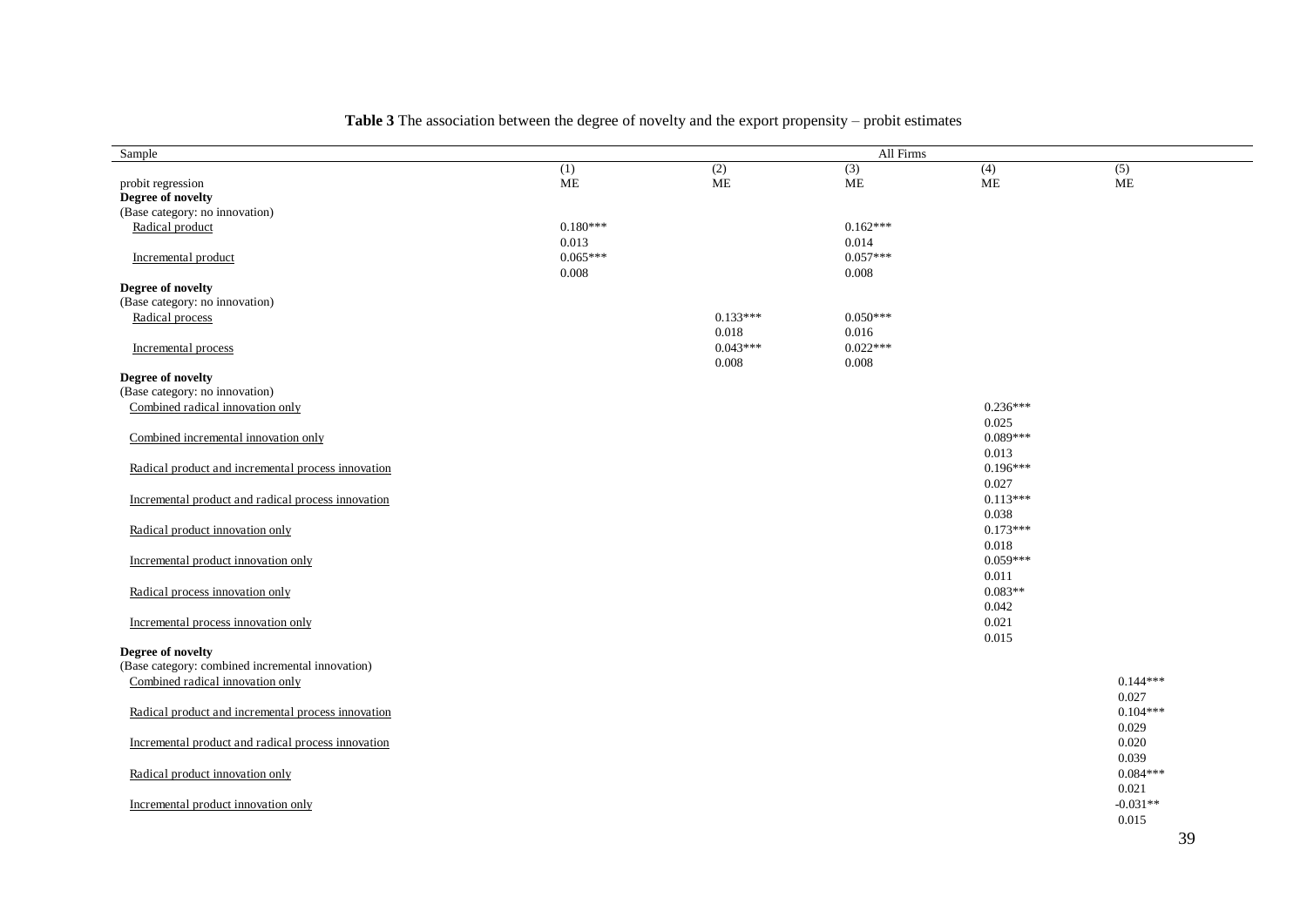| Radical process innovation only     |              |             |             |             | $-0.004$             |
|-------------------------------------|--------------|-------------|-------------|-------------|----------------------|
| Incremental process innovation only |              |             |             |             | 0.043<br>$-0.069***$ |
|                                     |              |             |             |             | 0.018                |
| <b>Controls</b>                     | Yes          | Yes         | Yes         | Yes         | Yes                  |
| log Likelihood                      | $-5102.8956$ | -5186.4677  | -5095.385   | -5094.8857  | $-3011.7471$         |
| Chi 2 (degrees of freedom)          | 3504.3(45)   | 3337.16(45) | 3519.32(47) | 3520.32(51) | 1895.8(50)           |
| Obs.                                | 12823        | 12823       | 12823       | 12823       | 6460                 |

**Notes**: Marginal effects (ME) at the sample mean values of the regressors are reported. All models control for the variables mentioned previously (the results are available on request). As a robustness check, we use the logit model. The results are similar and available on request. Values in italics are standard errors. \*\*\*  $p < 0.01$ , \*\*  $p < 0.05$ .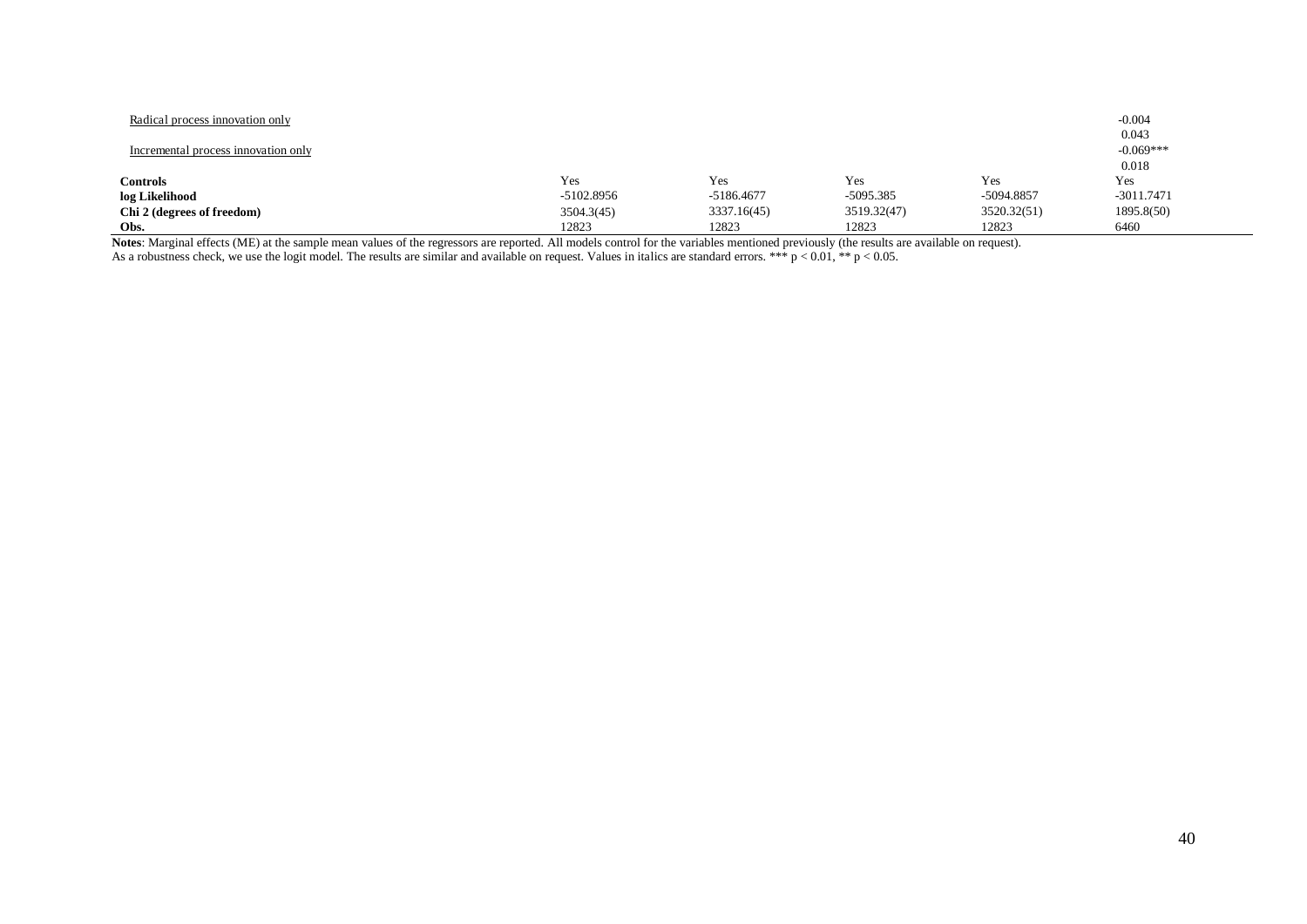# **Appendices**

**Table A1** Variable definitions used in this study

| <b>Variable</b>               | <b>Definition</b>                                                                                                            |
|-------------------------------|------------------------------------------------------------------------------------------------------------------------------|
| <b>Export propensity</b>      | Whether the firm sells goods and/or services outside the UK (coded 1) or not.                                                |
| <b>Innovation</b>             | Dummy variable $= 1$ if the firm has introduced goods, service, or process innovation.                                       |
| <b>Goods</b> innovation       | Dummy variable $= 1$ if the firm has introduced new goods.                                                                   |
| <b>Service innovation</b>     | Dummy variable $= 1$ if the firm has introduced new services.                                                                |
| <b>Process innovation</b>     | Dummy variable $= 1$ if the firm has introduced new processes.                                                               |
| <b>Innovation combination</b> | Dummy variable $= 1$ if the firm has introduced goods innovation.                                                            |
|                               | Dummy variable $= 1$ if the firm has introduced service innovation.                                                          |
|                               | Dummy variable $= 1$ if the firm has introduced process innovation.                                                          |
|                               | Dummy variable $= 1$ if the firm has introduced goods innovation and service innovation.                                     |
|                               | Dummy variable $= 1$ if the firm has introduced goods innovation and process innovation.                                     |
|                               | Dummy variable $= 1$ if the firm has introduced service innovation and process innovation.                                   |
|                               | Dummy variable $= 1$ if the firm has introduced goods innovation, service innovation, and<br>process innovation.             |
| Degree of novelty of product  | Dummy variable $= 1$ if the product (i.e., goods/service) innovation is new to the market.                                   |
| innovation                    | Dummy variable $= 1$ if the product (i.e., goods/service) innovation is new to the firm.                                     |
| Degree of novelty of process  | Dummy variable $= 1$ if the process innovation is new to the market.                                                         |
| innovation                    | Dummy variable $= 1$ if the process innovation is new to the firm.                                                           |
| Degree of novelty             | Dummy variable $= 1$ if the firm has introduced radical innovation.                                                          |
|                               | Dummy variable $= 1$ if the firm has introduced incremental innovation.                                                      |
|                               | Dummy variable $= 1$ if the firm has introduced radical product (i.e., goods/service) and<br>incremental process innovation. |
|                               | Dummy variable $= 1$ if the firm has introduced incremental product (i.e., goods/service) and<br>radical process innovation. |
|                               | Dummy variable $= 1$ if the firm has introduced radical product (i.e., goods/service) innovation<br>only.                    |
|                               | Dummy variable $= 1$ if the firm has introduced incremental product (i.e., goods/service)<br>innovation only.                |
|                               | Dummy variable $= 1$ if the firm has introduced radical process innovation only.                                             |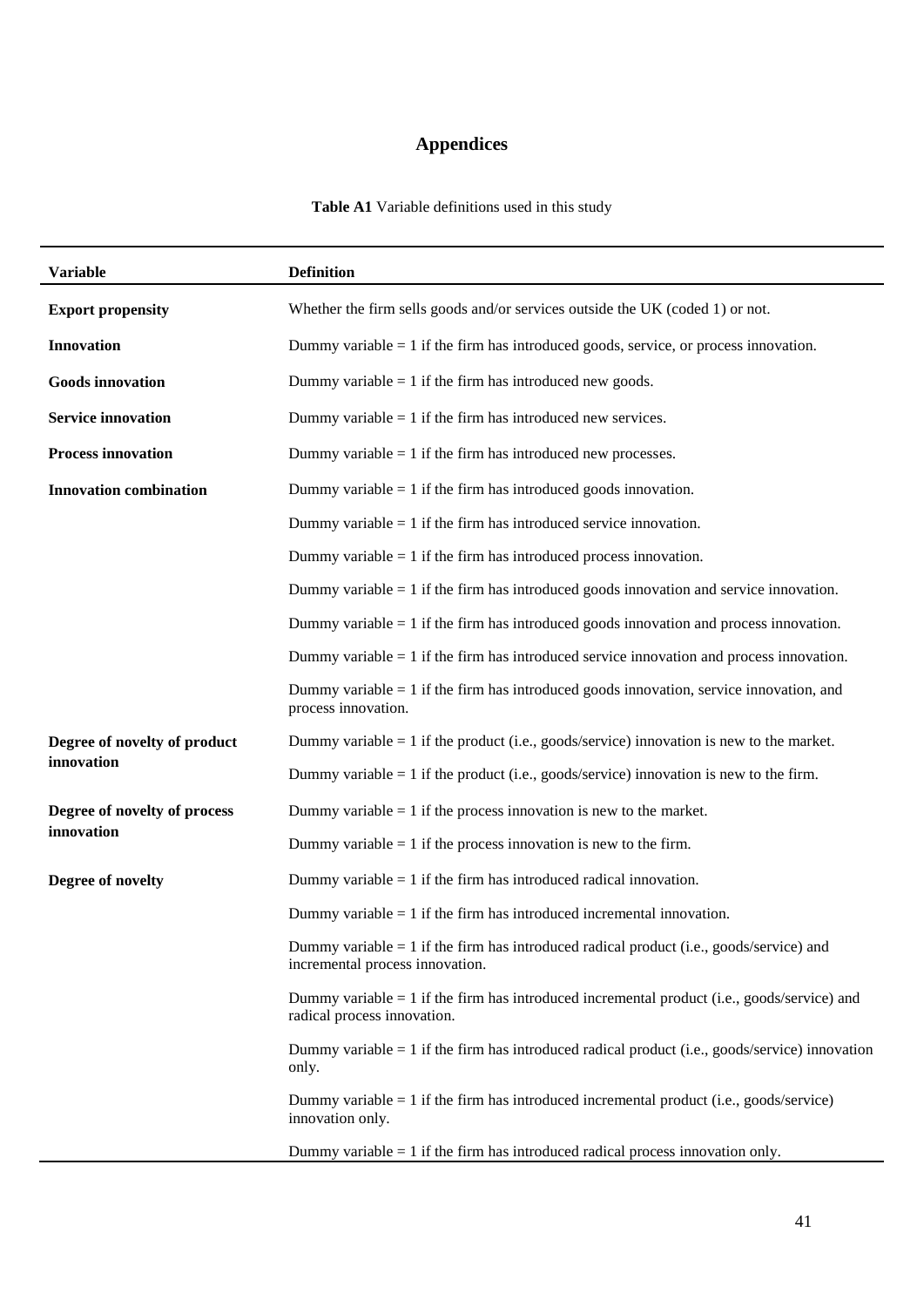|                                              | Dummy variable $= 1$ if the firm has introduced incremental process innovation.                                                                                                                                                                                                                                                                          |
|----------------------------------------------|----------------------------------------------------------------------------------------------------------------------------------------------------------------------------------------------------------------------------------------------------------------------------------------------------------------------------------------------------------|
| Size of the firm                             | $ln(1 + number of employees).$                                                                                                                                                                                                                                                                                                                           |
| Age of the firm                              | Broken down into age bands (0–5 years = 1, 6–10 years = 2, 11–20 years = 3, and > 20 years<br>$=$ 4). Dummy variables are created for each category.                                                                                                                                                                                                     |
| <b>Legal status</b>                          | Legal status of the business (sole proprietorship = 1, company = 2, and partnership = 3).<br>Dummy variables are created for each category.                                                                                                                                                                                                              |
| <b>Sites</b>                                 | Number of sites the business has (1 site = 1, 2 sites = 2, 3 sites = 3, 4–10 sites = 4, and $11+$<br>sites $= 5$ ). Dummy variables are created for each category.                                                                                                                                                                                       |
| <b>Family business</b>                       | Dummy variable $= 1$ if the business is a family business and 0 otherwise.                                                                                                                                                                                                                                                                               |
| <b>Turnover</b>                              | Broken down into turnover bands (1 = less than £82,000, 2 = £82,000–£99,999, 3 =<br>£100,000-£249,000, 4 = £250,000-£499,000, 5 = £500,000-£999,999, 6 = £1 m-£1.99 m, 7<br>$=$ £2 m-£2.8 m, 8 = £2.81 m-£4.99 m, 9 = £5 m-£9.99 m, 10 = £10 m-£14.99 m, 11 =<br>£15m–£24.99 m, and $12 =$ £25 m or more. Dummy variables are created for each category. |
| <b>Business environment – finance</b>        | Dummy variable $= 1$ if the major obstacle for the business is obtaining finance and 0<br>otherwise.                                                                                                                                                                                                                                                     |
| <b>Business environment -</b><br>competition | Dummy variable $= 1$ if the major obstacle for the business is competition in the local market<br>and 0 otherwise.                                                                                                                                                                                                                                       |
| <b>External advice/information</b>           | Dummy variable $= 1$ if the firm sought external advice/information and 0 otherwise.                                                                                                                                                                                                                                                                     |
| <b>ICT</b>                                   | Dummy variable $= 1$ if the firm used ICT and 0 otherwise.                                                                                                                                                                                                                                                                                               |
| <b>Regions</b>                               | Location of the business (England = 1, Scotland = 2, Wales = 3, and Northern Ireland = 4).<br>Dummy variables are created for each category.                                                                                                                                                                                                             |
| <b>Sectors</b>                               | SIG 2007 (1-digit) classification. Dummy variables are created for each category.                                                                                                                                                                                                                                                                        |

I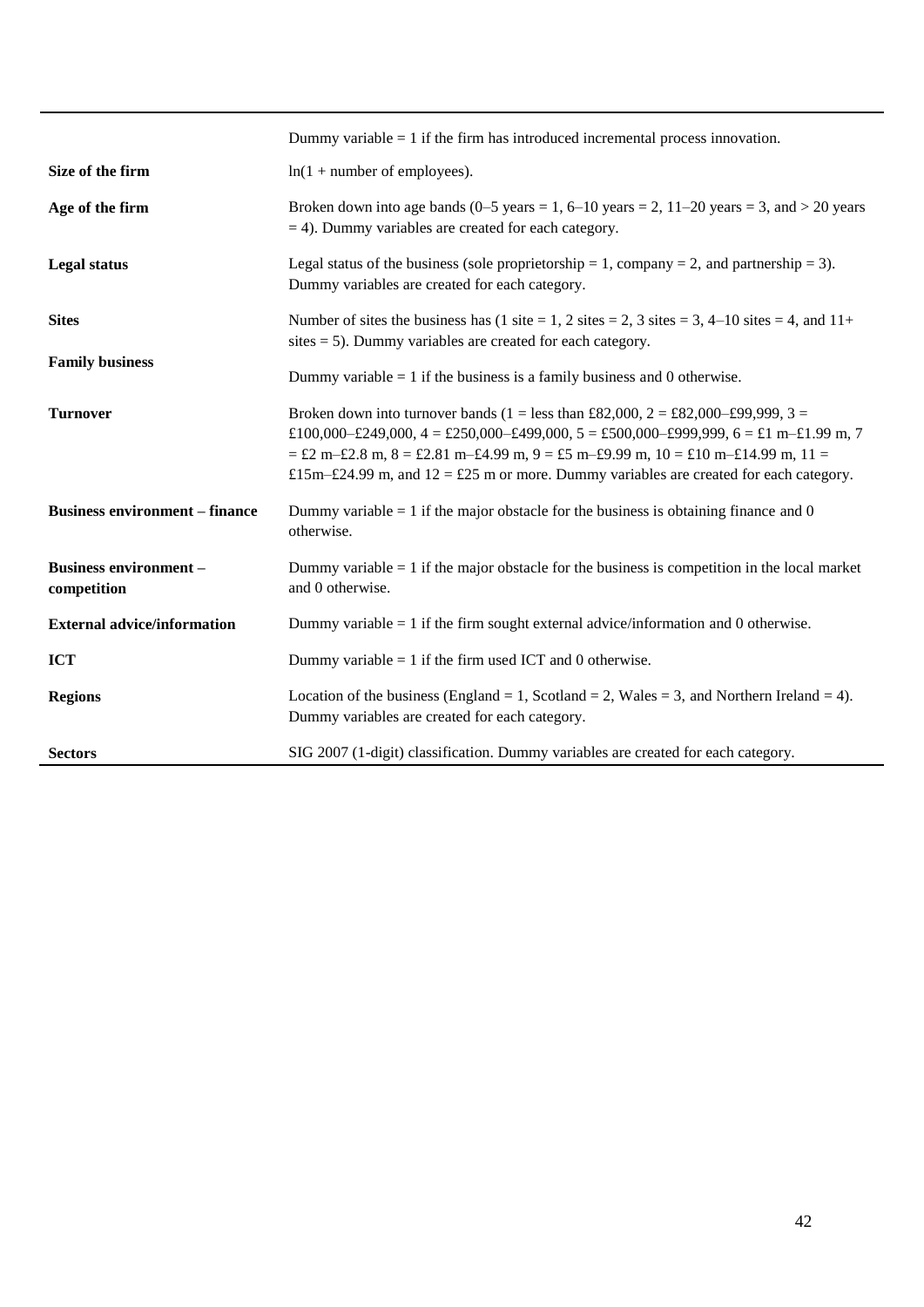| <b>Variable</b>                             | All firms | <b>Exporting</b> | <b>Non-exporting firms</b> |
|---------------------------------------------|-----------|------------------|----------------------------|
|                                             |           | firms            |                            |
| <b>Innovation</b>                           | 50.370    | 30.247           | 69.752                     |
| <b>Goods innovation</b>                     | 20.054    | 39.540           | 60.459                     |
| <b>Service innovation</b>                   | 35.795    | 27.385           | 72.614                     |
| <b>Process innovation</b>                   | 26.896    | 32.908           | 67.091                     |
| <b>Innovation combination</b>               |           |                  |                            |
| No innovation                               | 49.621    | 14.867           | 85.132                     |
| Goods innovation                            | 5.287     | 43.657           | 56.342                     |
| Service innovation                          | 12.368    | 19.735           | 80.264                     |
| Process innovation                          | 6.878     | 24.489           | 75.510                     |
| Goods and service innovation                | 5.825     | 28.112           | 71.887                     |
| Goods and process innovation                | 2.417     | 59.677           | 40.322                     |
| Service and process innovation              | 9.061     | 26.333           | 73.666                     |
| All innovation (goods, service, and process | 8.539     | 39.086           | 60.913                     |
| innovation)                                 |           |                  |                            |
| Degree of novelty of the product (i.e.,     |           |                  |                            |
| goods/services)                             |           |                  |                            |
| No innovation                               | 56.500    | 16.038           | 83.961                     |
| Radical product innovation                  | 13.998    | 44.233           | 55.766                     |
| Incremental product innovation              | 29.501    | 24.953           | 75.046                     |
| Degree of novelty of the process            |           |                  |                            |
| No innovation                               | 73.103    | 18.828           | 81.171                     |
| Radical process innovation                  | 5.872     | 41.965           | 58.034                     |
| Incremental process innovation              | 21.024    | 30.378           | 69.621                     |
| Degree of novelty                           |           |                  |                            |
| No innovation                               | 49.621    | 14.864           | 85.132                     |
| Combined radical innovation only            | 3.782     | 48.453           | 51.546                     |
| Combined incremental innovation only        | 11.814    | 29.108           | 70.891                     |
| Radical product and incremental process     | 3.212     | 46.844           | 53.155                     |
| innovation                                  |           |                  |                            |
| Incremental product and radical process     | 1.208     | 32.258           | 67.741                     |
| innovation                                  |           |                  |                            |
| Radical product innovation only             | 7.003     | 40.757           | 59.242                     |
| Incremental product innovation only         | 16.478    | 21.438           | 78.561                     |
| Radical process innovation only             | 0.881     | 27.433           | 72.566                     |
| Incremental process innovation only         | 5.997     | 24.057           | 75.942                     |

| Table A2 Descriptive statistics |  |
|---------------------------------|--|
|---------------------------------|--|

 $n_{SMEs} = 12823; n_{micro} = 7031; n_{small} = 3313; n_{medium} = 2479.$